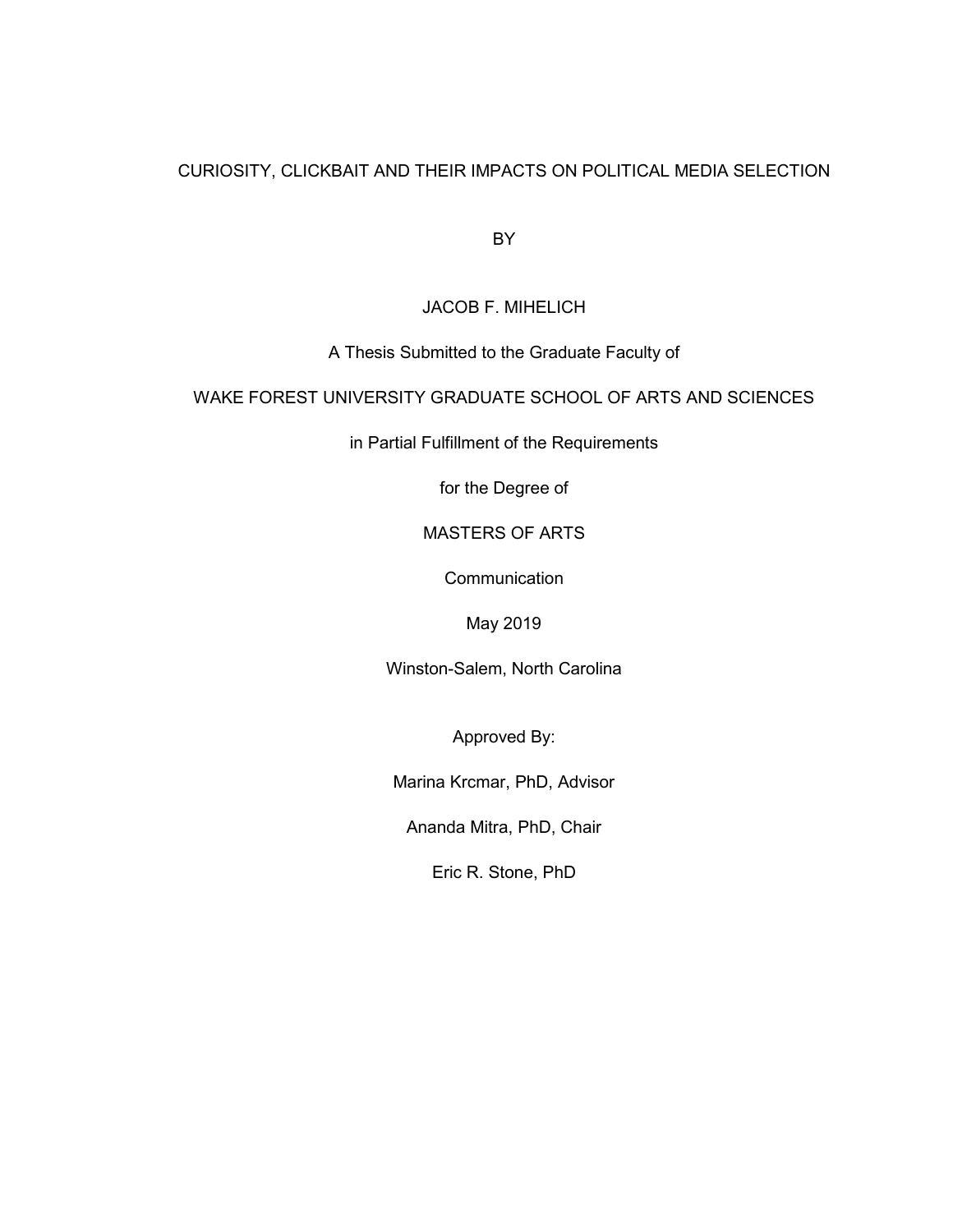# TABLE OF CONTENTS

| List of Tables and Illustrations   | $\cdot\cdot\cdot$<br>111 |
|------------------------------------|--------------------------|
| Abstract                           | 1V                       |
| Introduction                       | 1                        |
| Rationale                          | 7                        |
| Method (Pilot Study)               | 19                       |
| Design                             | 19                       |
| Participants                       | 19                       |
| Procedure                          | 19                       |
| Stimuli                            | 20                       |
| Results (Pilot Study)              | 21                       |
| Method (Primary Study)             | 24                       |
| Design                             | 24                       |
| Participants                       | 24                       |
| Procedure                          | 25                       |
| Stimulus                           | 25                       |
| Measures                           | 26                       |
| <b>Stimulus Materials</b>          | 27                       |
| Results                            | 29                       |
| Discussion                         | 34                       |
| Summary of Findings                | 34                       |
| Theoretical Implications           | 36                       |
| <b>Limitations/Future Research</b> | 38                       |
| References                         | 42                       |
| Appendix                           | 45                       |
| Curriculum Vitae                   | 49                       |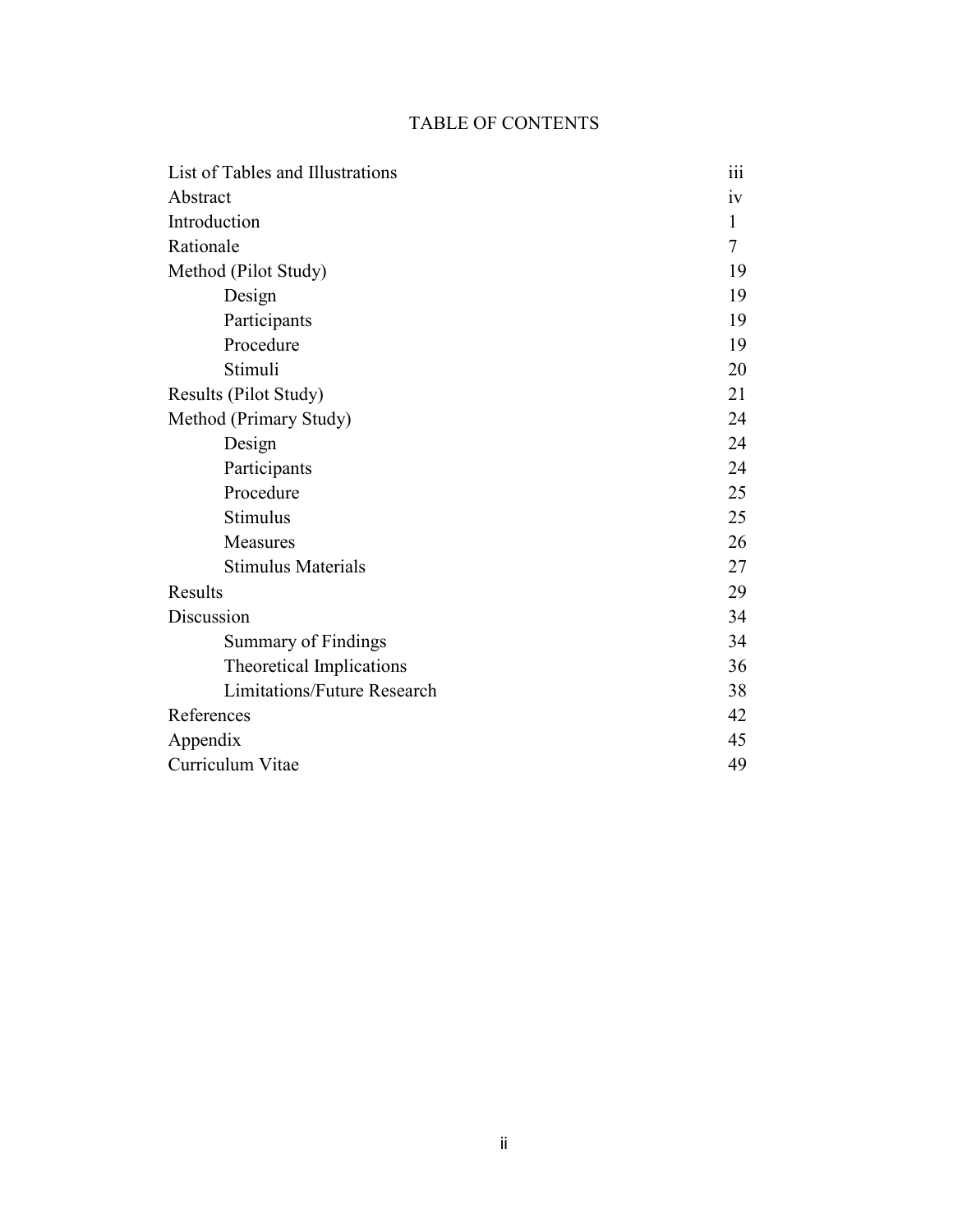# LIST OF TABLES AND ILLUSTRATIONS

| Table 1 Headline Selection Totals & Percentages                             | 44 |
|-----------------------------------------------------------------------------|----|
| Table 2 Clickbait Headline Selection and Moderate Political Group Alignment | 44 |
| Table 3 Traditional Headline Selection and *Political Issue Attitude*       | 45 |
| Table 4 Clickbait Headline Selection and Stretching/Embracing Curiosity     | 47 |
| Table 5 Clickbait Headline Selection and Age                                | 47 |
| Table 6 Clickbait Headline Selection and Sex                                | 48 |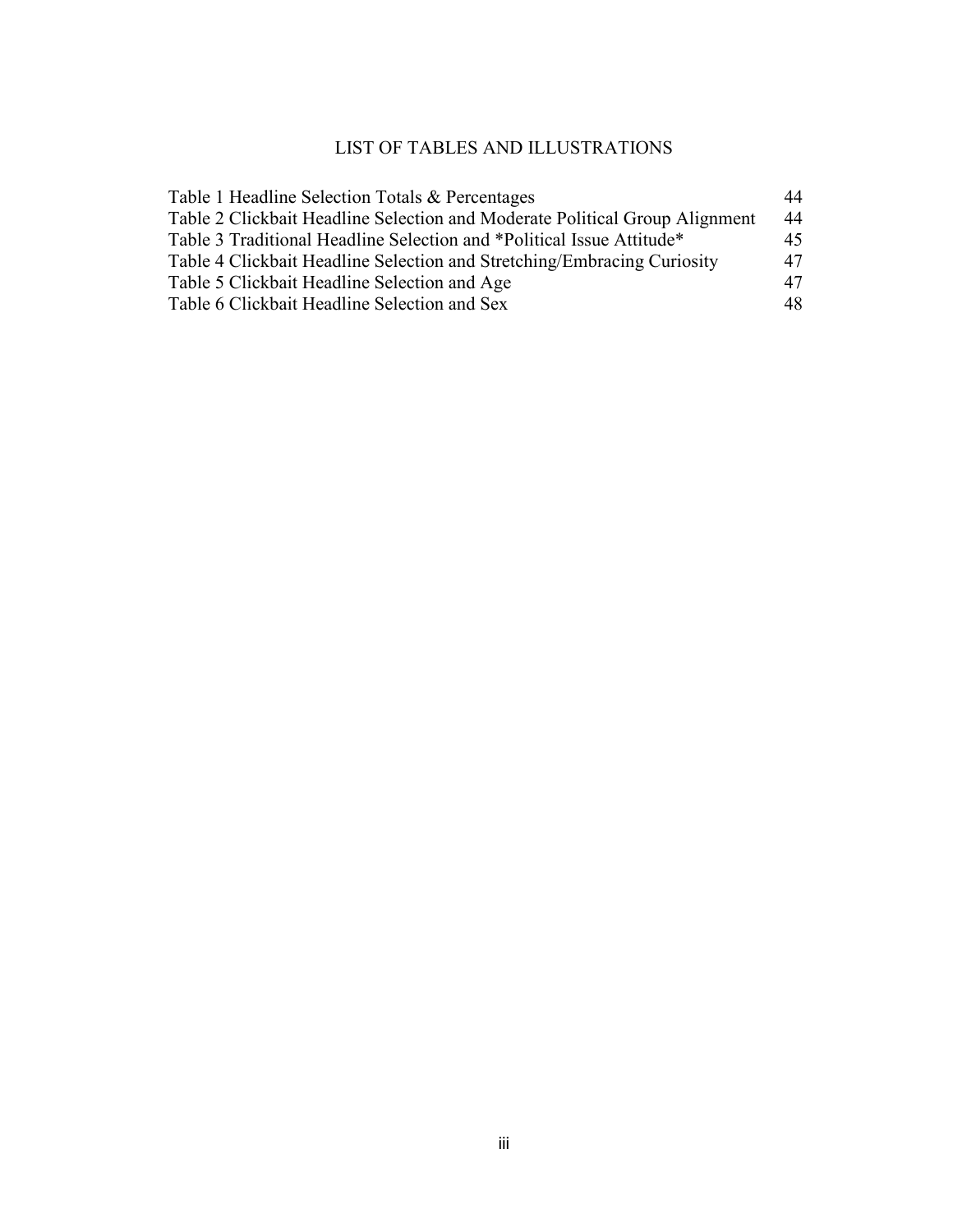### ABSTRACT

Clickbait produces billions of clicks every year and is defined as "internet-based advertising material that utilizes linguistic elements and gaps in information to evoke curiosity in consumers". One of the most influential media-use theories, Selective Exposure Theory, argues that we tend to avoid counter-attitudinal information to avoid cognitive dissonance. Since clickbait is intentionally vague, people risk exposure to cognitive dissonance when they choose to consume it, contradicting the expectations of Selective Exposure Theory. This study argued that Information Gap Theory could explain this behavior. Information Gap Theory posits that when presented with only partial information, people are motivated to pursue that missing information to satiate curiosity impulses. Participants were surveyed about these independent variables: political group affiliation, strength of their opinions on specific political issues and a battery of questions regarding levels of curiosity. Participants were then asked to select between conservative, liberal and clickbait political news headlines regarding the same political issues they were surveyed on. Participants selecting clickbait against their political stances, as the dependent variable, would support Information Gap Theory and contradict Selective Exposure Theory. This research found that liberals tended to select liberal headlines and conservatives selected conservative headlines. These findings strongly supported Selective Exposure Theory and did not support Information Gap Theory.

 *Key Terms:* selective exposure, information gap, curiosity, bias, clickbait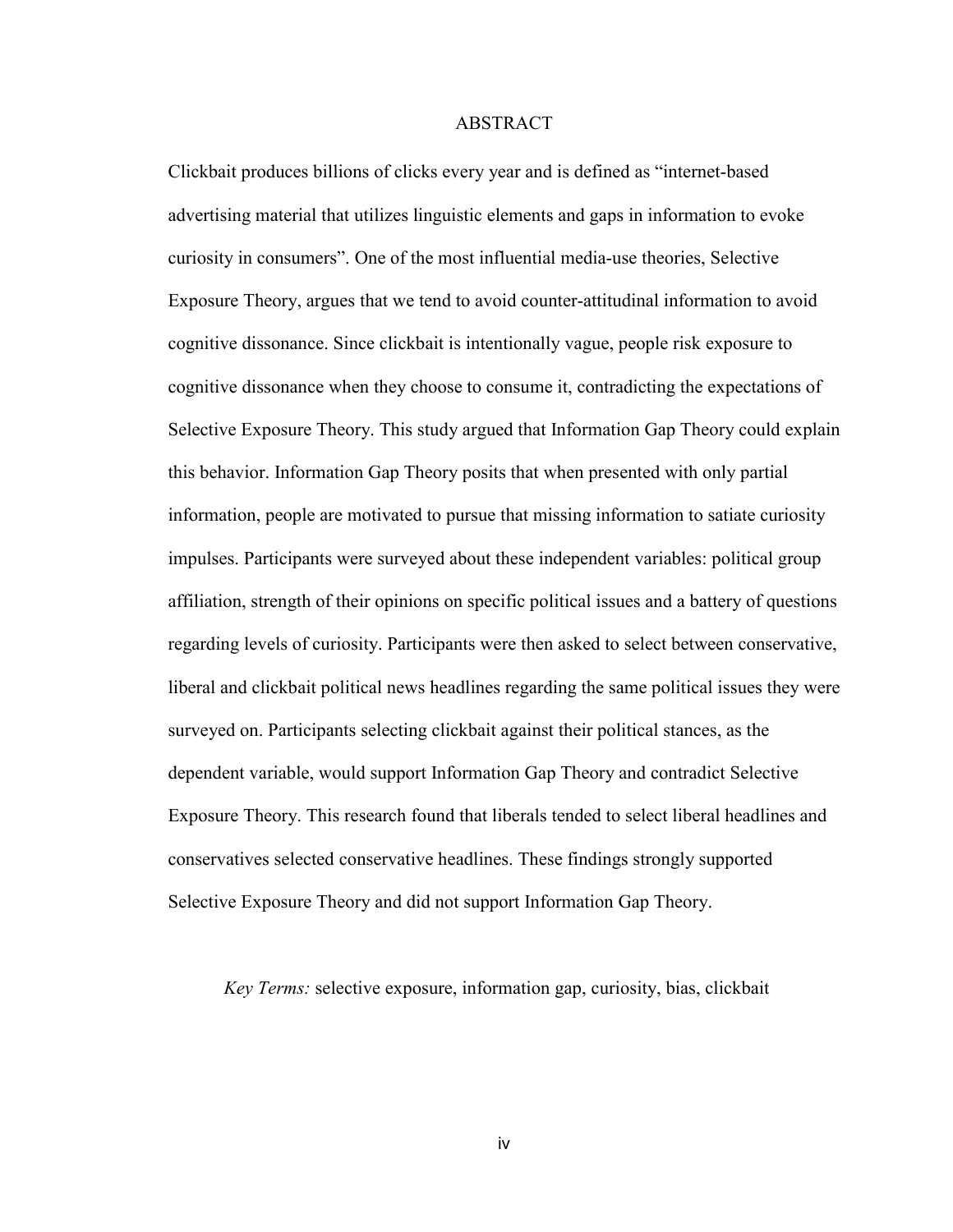#### INTRODUCTION

Fifty percent of Americans between the ages of 18-49 get their news primarily from the internet (Mitchell et al, 2016). That number is expected to grow substantially among future generations (Mitchell et al, 2016). Based on these trends the internet will become the most popular medium for news consumption. Understanding how this shift in news consumption will affect people should be a primary concern for media effects research. Contributing to the existing research on media consumption would strengthen the field's understanding of the underlying mechanisms that motivate people to make choices in media and what grabs their attention. Online content producers are constantly fighting for the attention of users. For example, some news outlets rely on more traditional methods of gaining the attention of readers with explicit and highly detailed news headlines. Others have found great success gathering the attention of readers with a newer kind of headline, clickbait.

*Clickbait.* This section of the paper will be concerned with operationalizing clickbait as a variable. The effectiveness of clickbait is an under-researched communication phenomena. No large scale study has been conducted to examine the extent to which different types of media use clickbait techniques (Rony, Hassan, and Yousef 2017). Clickbait has been defined as "a form of web content that employs writing formulas and linguistic techniques in headlines to trick readers into clicking links, but does not deliver on promises" (Rony, Hassan, Yousef 2017). Clickbait does not always produce negative results, however. Consumers may be pleasantly surprised by pursuing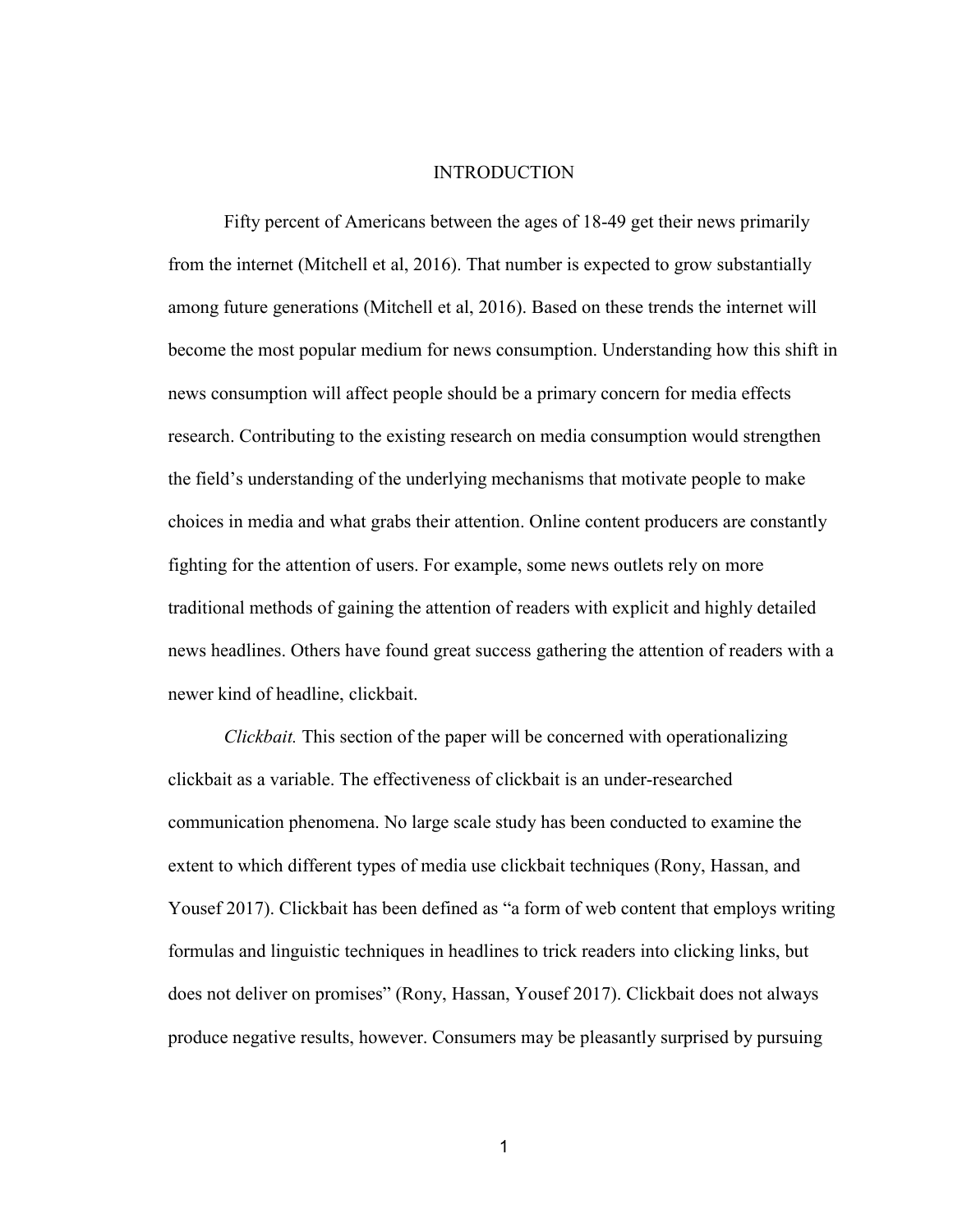clickbait advertisements. The present research will use a definition of clickbait that allows for positive experiences as well as negative.

In our definition we want to consider where clickbait exists. Some researchers have made the distinction between "popular media" and "quality media" and suggest that clickbait occurs only in popular media (Palau-Sampio, 2014). This distinction may not be useful for this research. The current research focuses on political news, which is considered to be "quality media". A more well-rounded understanding of clickbait indicates that it can be used in any form of headline. This research aims to understand clickbait as a tool that can be used in "quality media" and not just "popular media".

Our definition will also consider the necessary structural elements in clickbait. These include elements such as expressive punctuation, immediacy, quotations, deixis, cataphora and gaps in information. In order to produce clickbait, content creators develop titles or advertisements for their articles and videos that are intentionally ambiguous and leave out critical information. Ambiguity paired with sensationalized language often produces curiosity in the consumer (McNeal, 2015). These clickbait titles suggest that following their links will provide the consumer with the missing information they seek (McNeal, 2015). Clickbait titles appear to motivate consumers to pursue its missing information with curiosity despite how notoriously deceptive clickbait can be.

There are many linguistic strategies that can be used in various combinations to create clickbait (Palau-Sampio, 2014). Expressive punctuation, like question marks, exclamation marks and ellipses as well as verbal intensifiers that create hyperbole are commonly used in digital media clickbait (Palau-Sampio, 2014). For example, adding an exclamation mark to a normal question in the headline "Have you seen these celebrity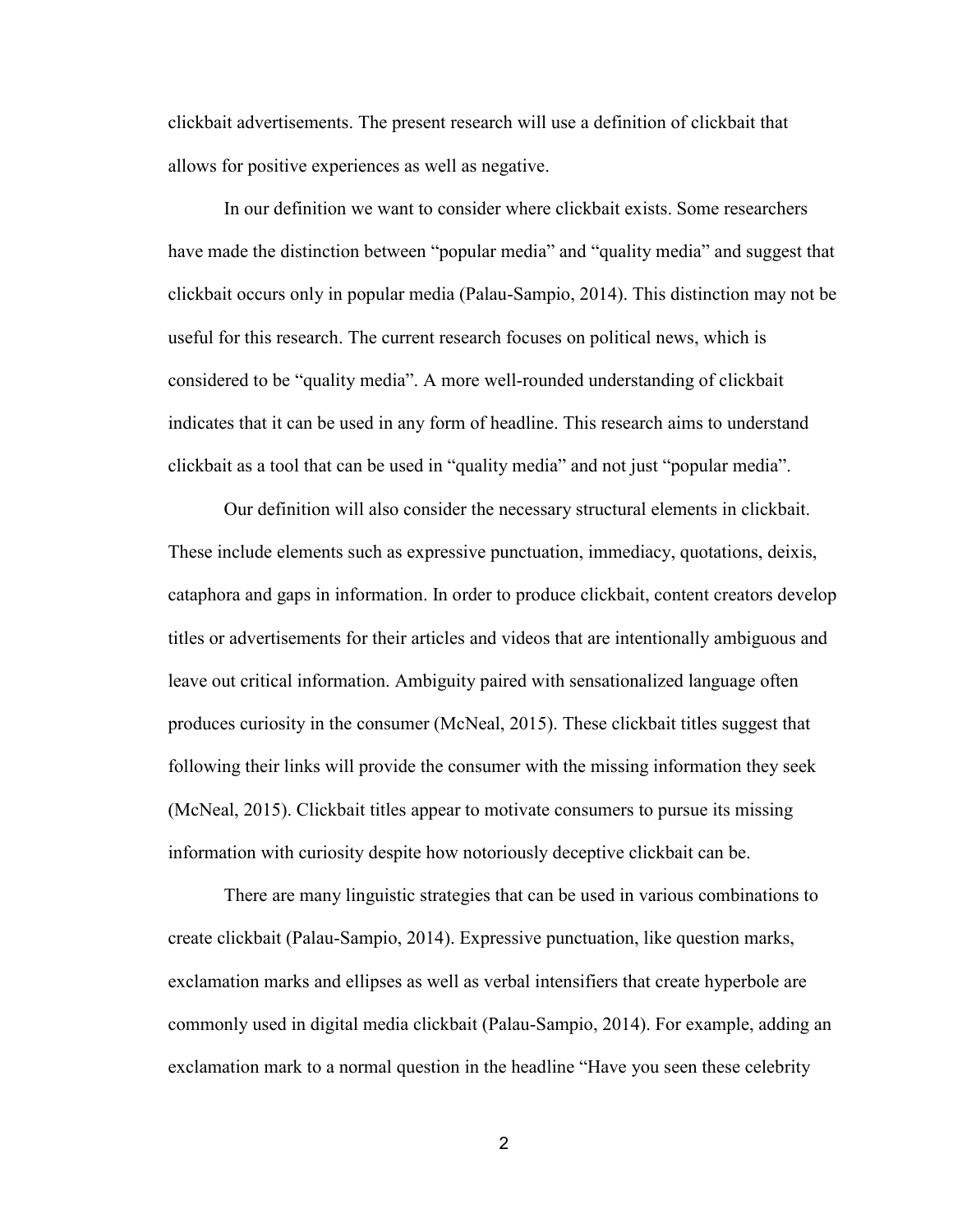photos?" creates additional heightened emotion. These are designed to elicit emotional responses in the consumer with the intent of motivating them to pursue emotional responses and click. Immediacy words like "this" and "now" are also commonly used in clickbait (Palau-Sampio, 2014). These are designed to create a sense of urgency and importance in the consumer. Quotations are also used by content producers when designing clickbait (Palau-Sampio, 2014). Quotations can help lend credibility to a headline, especially if it is used as evidence. Quotations can also plant the headline more firmly in reality. As consumers, we expect further contextualization of the quotation in the actual article.

The most important linguistic elements used in clickbait, however, are cataphoric and deixic elements, also known as forward references (Blom, Hansen, 2014). Cataphoric and deixic elements refer to words that indicate future rewards of information (Blom, Hansen, 2014). They refer to what the consumer could learn or gain from continuing to follow a link for a news article. An example of Cataphora would be seeing the word "he" in a shocking headline that refers to the primary subject in the article. Who this "he" is and why this person matters in the ensuing article is a mystery. It may motivate the consumer to find out what happened. Deixis is similar in that it is vague language that generically indicates future informational rewards. For example the headline "*This* is what happens when you mix Coke and Mentos", "*this*" indicates the information we *could* receive if we read further. Researchers found that content producers designed clickbait that used different combinations of aforementioned linguistic elements. A common theme develops throughout these linguistic elements. These elements work to produce "gaps" in information in headlines. "Gaps" are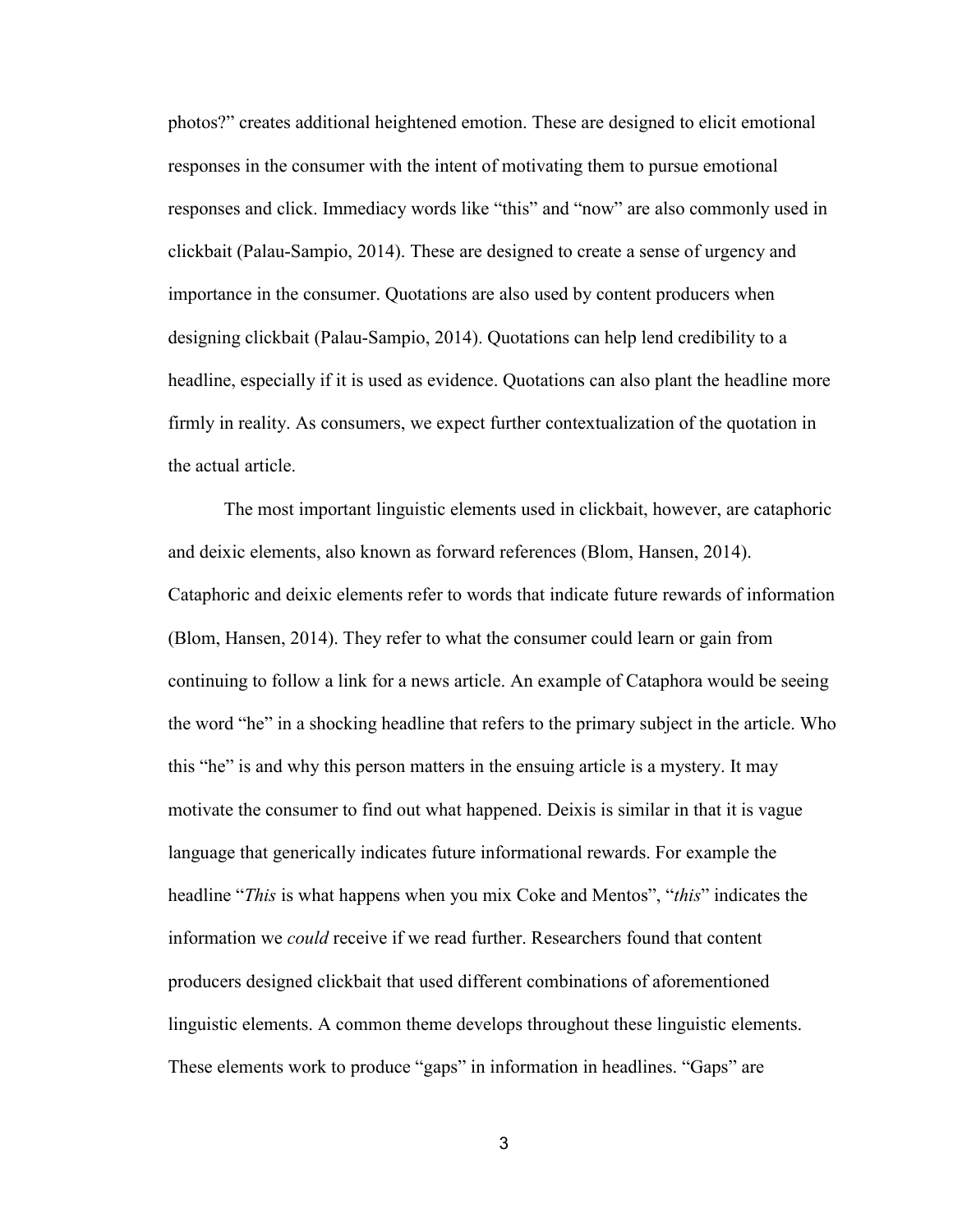intentionally left out information. The rest is meant to lure us in to pursuing those gaps. Our definition of clickbait is "internet-based advertising material that utilizes linguistic elements and gaps in information to evoke curiosity in consumers".

Understanding clickbait is essential because of its proliferation and success across forms of digital media. Research suggests that clickbait may be more effective at garnering attention than traditional news headlines. Clickbait may boost ad revenues temporarily but harm the branding and trust consumers have in their media outlets (Rony, Hassan, and Yousef 2017). According to a study performed by Facebook, 80% of users "preferred headlines that helped them decide if they wanted to read the full article before they had to click through" (Rony, Hassan, Yousef 2017). This finding seems to contradict the success clickbait appears to be having on the internet. Online content producers have reported doubling their monthly unique user interactions (500 million to 1 billion) since adopting clickbait strategies (Rony, Hassan, and Yousef 2017). These two conflicting ideas about what consumers report they want in a headline, versus what they actually click on, is the foundational contradiction in this research.

This paper considers whether the success of clickbait titles are more effectively explained by classic theories in media use like Selective Exposure Theory or more modern theories like Information Gap Theory. Selective Exposure Theory posits that people tend to select and consume media that is sympathetic to their existing values and opinions. In order to avoid cognitive dissonance, people tend to avoid conflicting viewpoints and information that would challenge them (Festinger, 1957). People will tend to avoid potentially risky, harmful information if they perceive it to have low utility. Risk avoidance in Selective Exposure theory suggests that ambiguity is a potential threat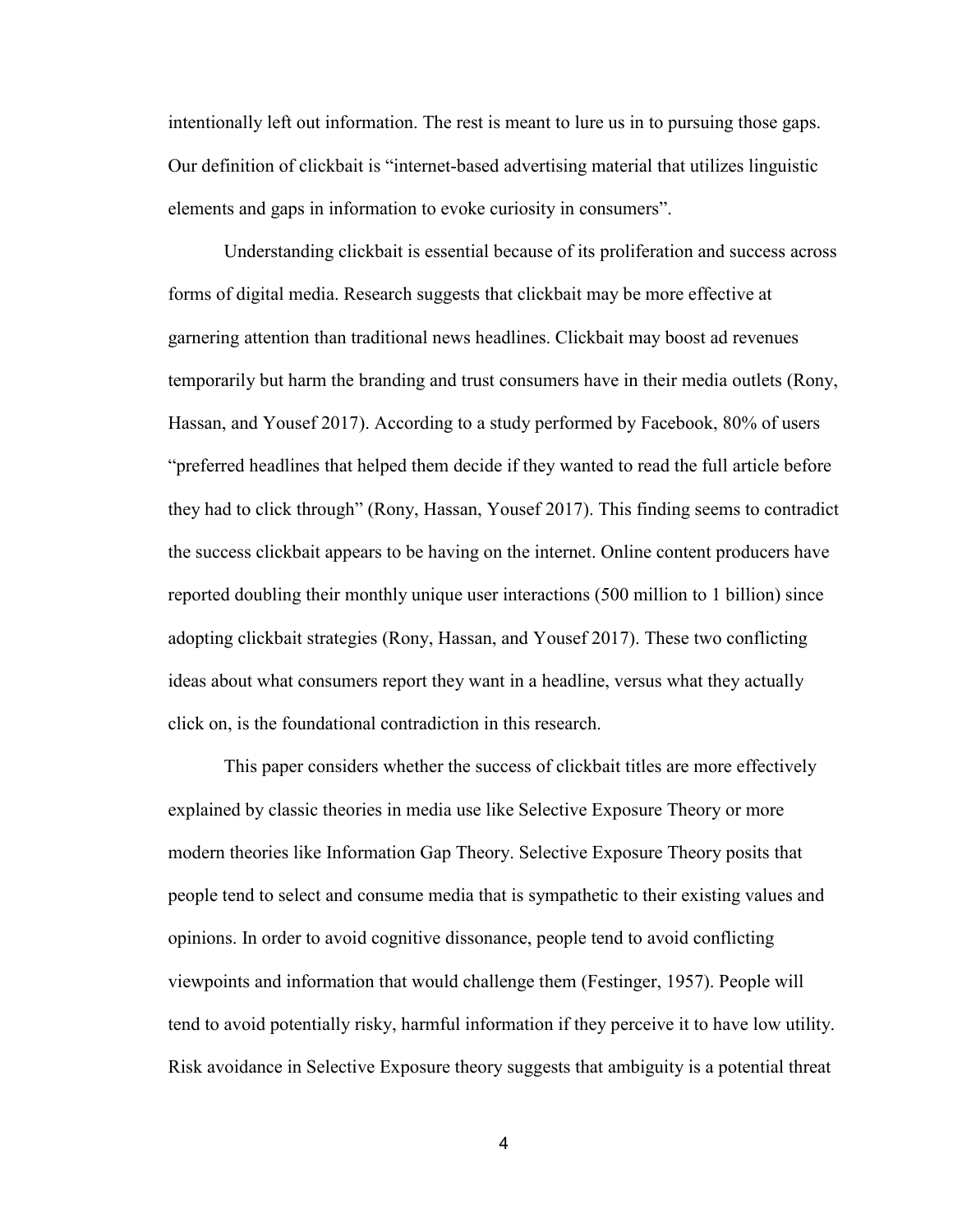to existing biases (Hart et al, 2009). Selective Exposure Theory would assert that traditional, explicit headlines would garner more attention than ambiguous clickbait. Explicit headlines allow for more bias-driven decision making.

Other research indicates that the success of clickbait can be effectively explained by Information Gap Theory. Information gap theory suggests that how people feel about missing information will determine how they deal with pursuing potentially risky information (Loewenstein, 1994). Perceived greater utility of missing information can lead to greater levels of curiosity and subsequent pursuits of risky information (Loewenstein, 2016). Curiosity is a primary motivator for learning and the pursuit of new information (Kang et al, 2009). Small bits of information prime people to continue pursuing more information. This is especially true when people are familiar with the topic and think they might know what the missing information is, regardless if it might prove them wrong (Kidd and Hayden, 2015). The effects of curiosity and Information Gap Theory suggest that clickbait could be more effective at garnering attention than more explicit titles.

This study has two primary research goals. First, this study aims to see which kinds of headlines are more effective: explicit or vague headlines. Explicit headlines are detailed and usually indicate the perspective of the author. Vague headlines are not as focused and do not reveal the author's position. Second, this research will provide further support or challenges to Selective Exposure models and Information Gap Theory. Additionally the current research will provide evidence more broadly for the role that rationality, irrationality and curiosity play in media selection. In order to achieve these research goals, this research will use a survey design, manipulating participant's choice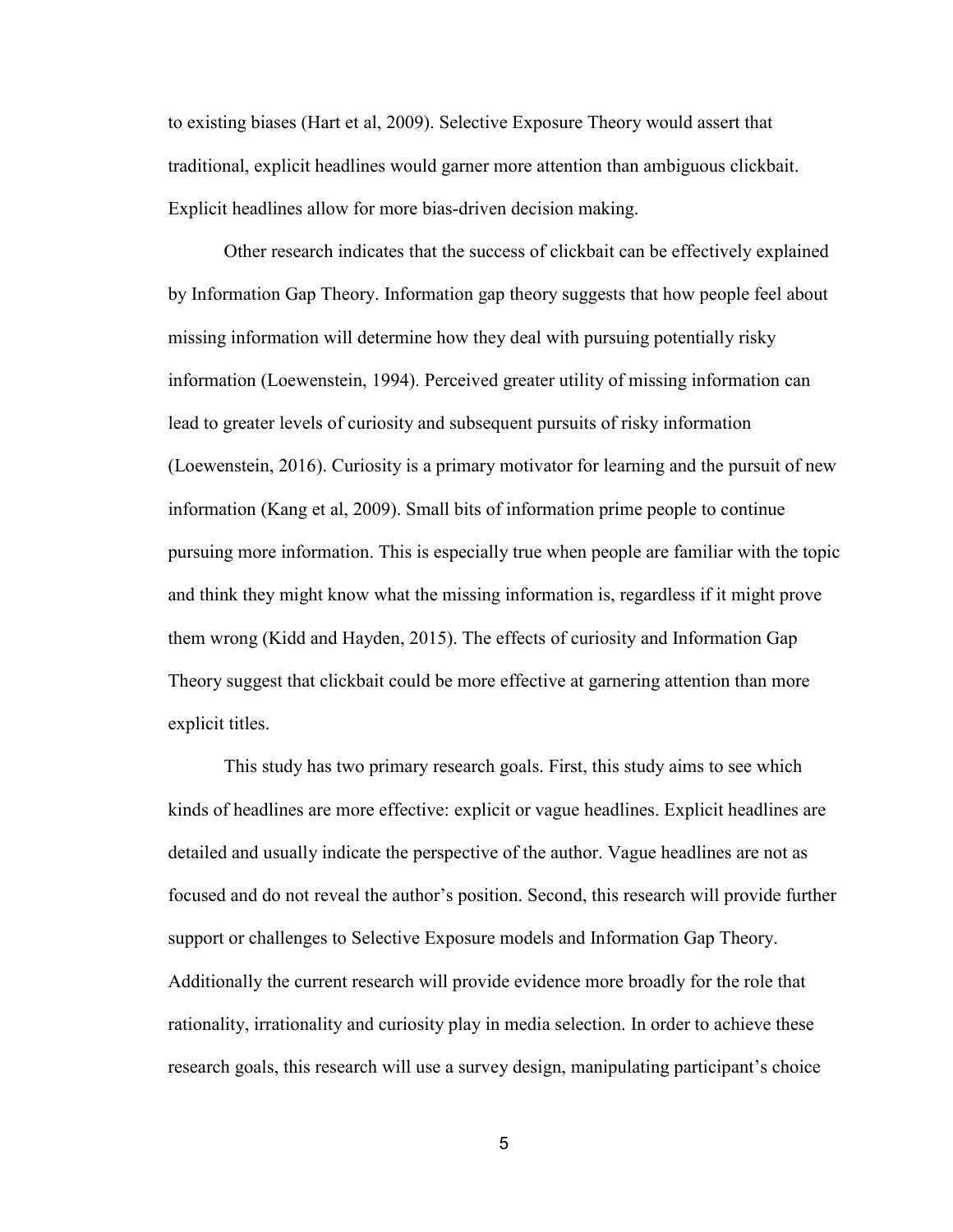between clickbait and traditional headlines to measure their tendencies to pursue curiosity over bias.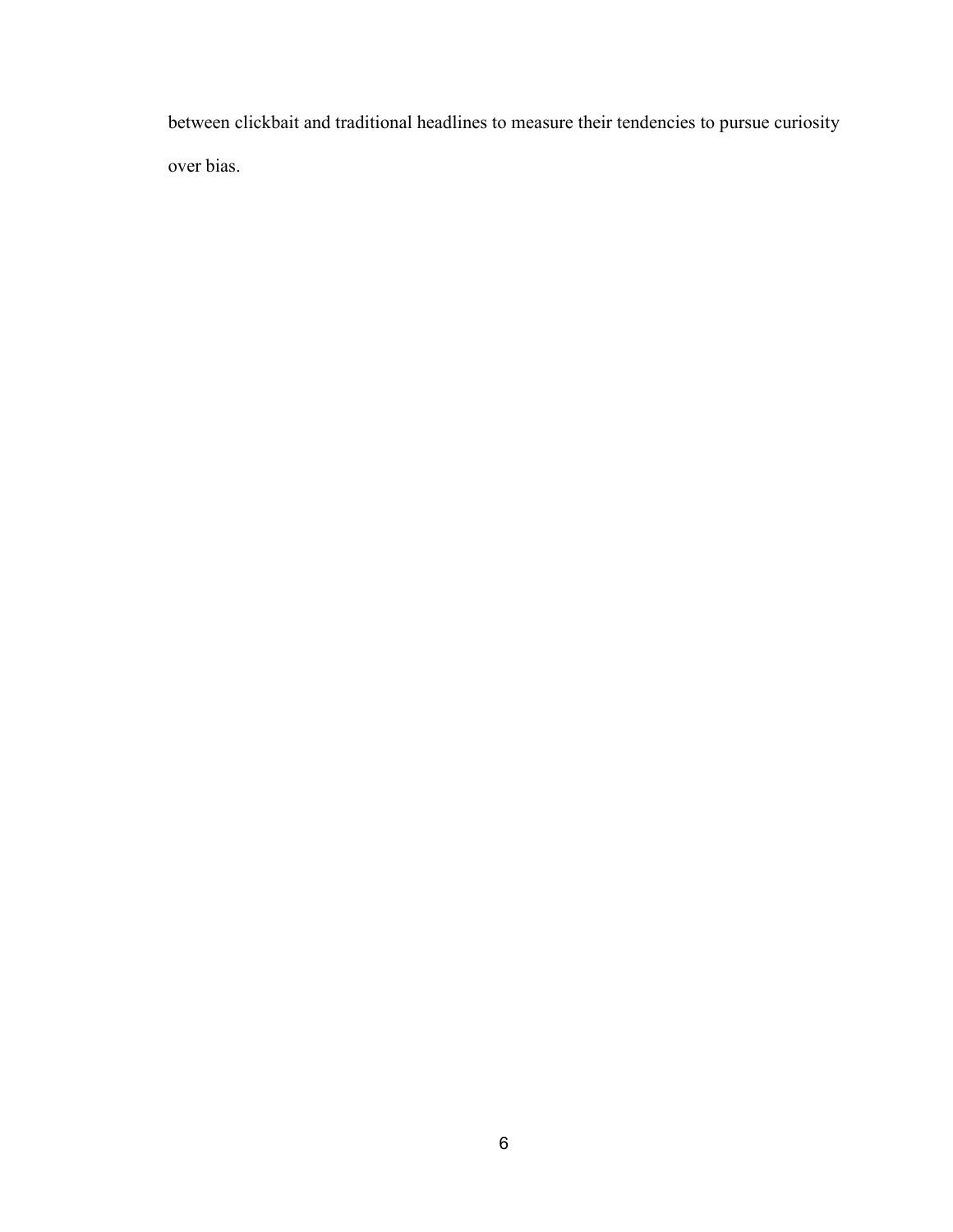#### RATIONALE

The primary concern of this paper is to increase the field's understanding of how and why people choose between media. What motivates people to make choices in the media they consume? What kinds of information do people look for when choosing between different content? Can a lack of information motivate people to pursue potentially risky information? Consulting the extant literature will help frame the research and answer the questions that make up this study. In order to do so, this section will consider the findings in the literature reviewing both the empirical research and the theory related to media selection and clickbait. Specifically, I consider Selective Exposure Theory, the construct of curiosity and Information Gap Theory.

*Selective Exposure Theory.* For decades Selective Exposure Theories have formed much of the foundation of the field's understanding of media effects, specifically how people select media. Selective Exposure Theory argues that a person tends to select and consume media that is sympathetic to their values, biases and personal experiences (Hart et al, 2009). People select bias-confirming media in order to avoid feeling uncomfortable, or as will be discussed presently, to avoid cognitive dissonance. Instead people tend to choose media that align with their personal beliefs more and more as it becomes habitual (Hart et al, 2009).

A major assumption within selective Exposure Theory is the concept of Cognitive Dissonance. Cognitive Dissonance is the stress or unease we feel when exposed to information that contradicts the values and beliefs we hold (Festinger, 1957). For example, we may avoid media that supports a candidate we do not like during an election. People attempt to maintain a homeostatic relationship between their beliefs and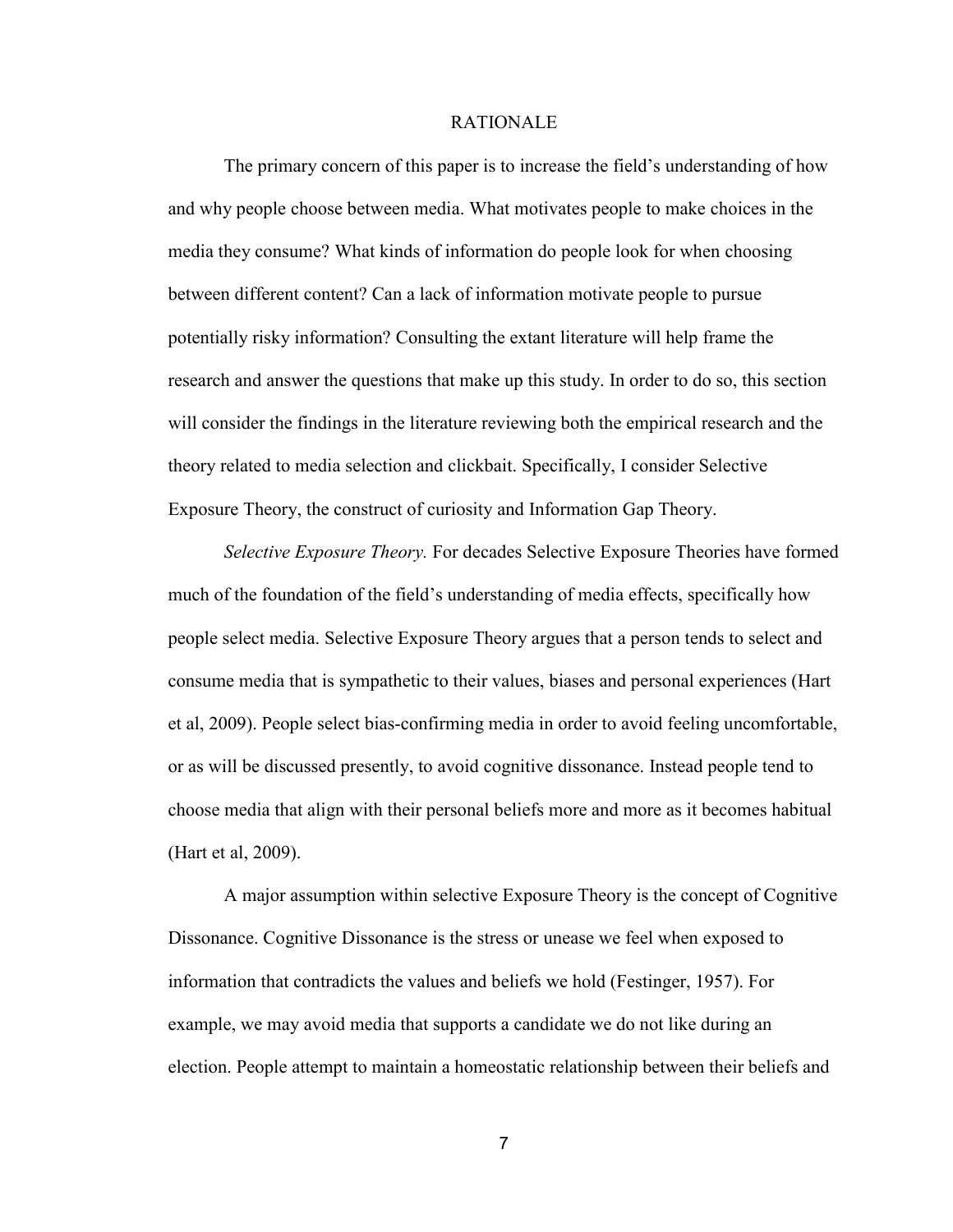behavior. We often avoid conflicting beliefs. When we attempt to adopt new beliefs, we cope with stressful and inconsistent behavior by adjusting our cognition (Festinger, 1957). The same dual strategy exists for consumers dealing with counter-attitudinal media. For example, if we were to come in contact with political ads we would either reject its messages or go through the process of adopting that new belief as our own. It is often simpler to avoid pursuing the dissenting information or just ignore its existence entirely (Festinger, 1957).

Political biases are strong indicators of patterned media consumption and the more strongly people feel about their political stances the more likely they will follow the media consumption patterns prescribed by Selective Exposure Theory (Knoblock-Westerwick, 2014). Knoblock-Westerwick's research surveyed participants on 12 political topics to see where their preferences were. Four of those 12 topics were represented in magazines that the participants were asked to read through. Each of those 4 topics were discussed by 2 opposing viewpoints in the magazines. Which articles the participants read, the time it took for participants to choose the article they wanted to read and the time they spent on reading each article were recorded. The research's findings supported Selective Exposure Theory. The more often attitude-consistent content was clicked on, the faster participants responded to politically relevant self-descriptions (Knoblock-Westerwick, 2014). This research further supports the concept that the more defined a person's self-perception is, the stronger their attempts will be to consume media that supports that image. This research also echoes similar findings in selective exposure research that suggests that respondents prefer attitude-consistent messages or channels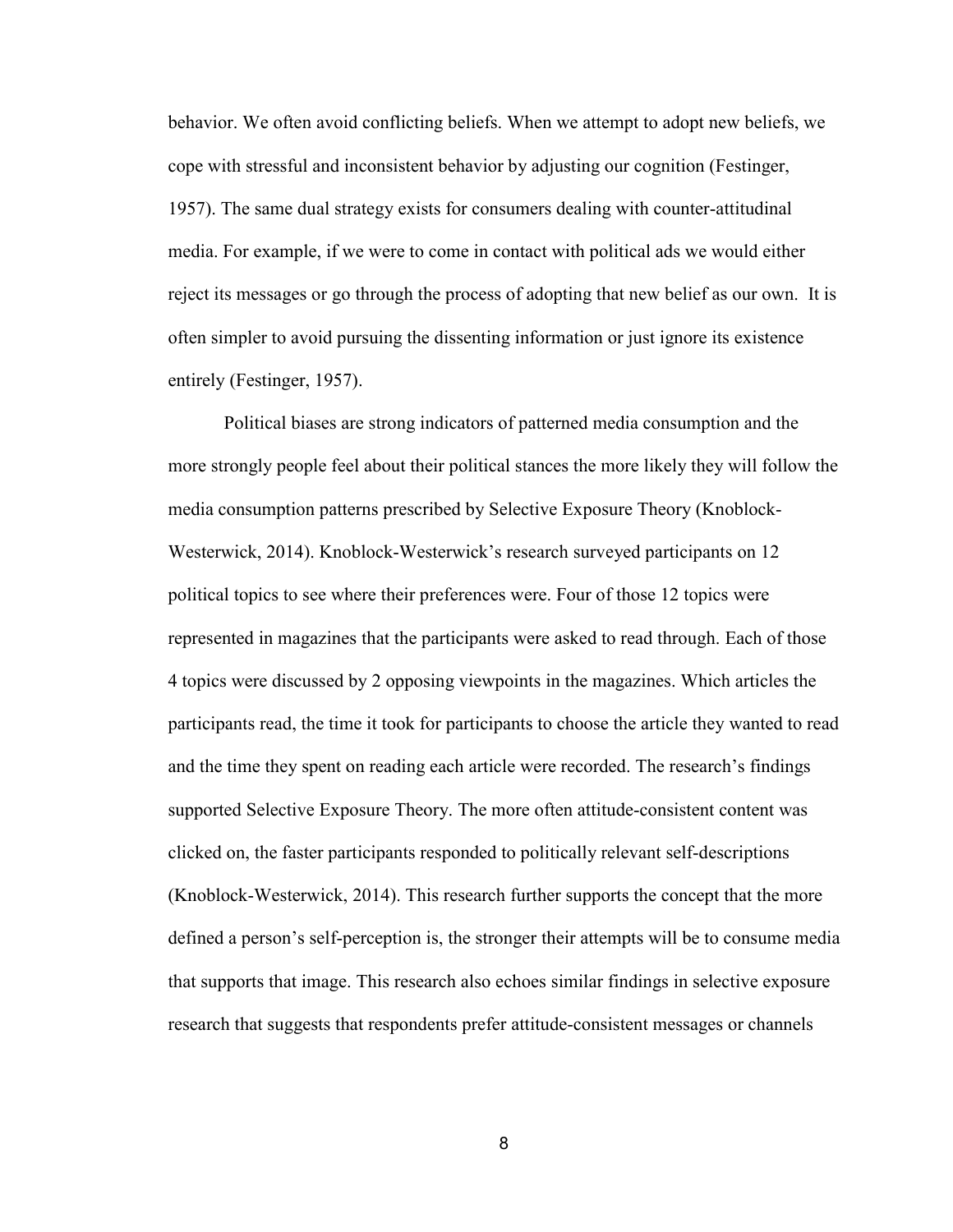and avoid counter attitudinal material (e.g., Garrett, 2006; Graf & Aday, 2008; Stroud, 2008).

In regards to the research goals for this experiment, will explicit traditional headlines or vague clickbait headlines be more effective at garnering attention? Selective Exposure Theory would predict that people with strong political bias will more likely choose low ambiguity titles to confirm biases and avoid risking cognitive dissonance.

- *H1a: There will be a positive relationship between participants who Identify as Moderate vs. Not Moderate and selecting Clickbait Headlines vs. Traditional Headlines about Hillary Clinton.*
- *H1b: There will be a positive relationship between participants who Identify as Moderate vs. Not Moderate and selecting Clickbait Headlines vs. Traditional Headlines about Donald Trump.*

Because we have a categorical independent variable (*Political Group Alignment*) and a dichotomously coded dependent variable (*Clickbait Headline Selection*), we will use a chi square analysis to test *H1a* and *H1b*.

- *H2a: There will be a positive relationship between Liberal attitudes towards Support for Universal Healthcare and selecting Liberal traditional headlines vs either of the other two headlines (i.e., conservative traditional or clickbait).*
- *H2b: There will be a positive relationship between Conservative attitudes towards Support for Universal Healthcare and selecting Conservative traditional*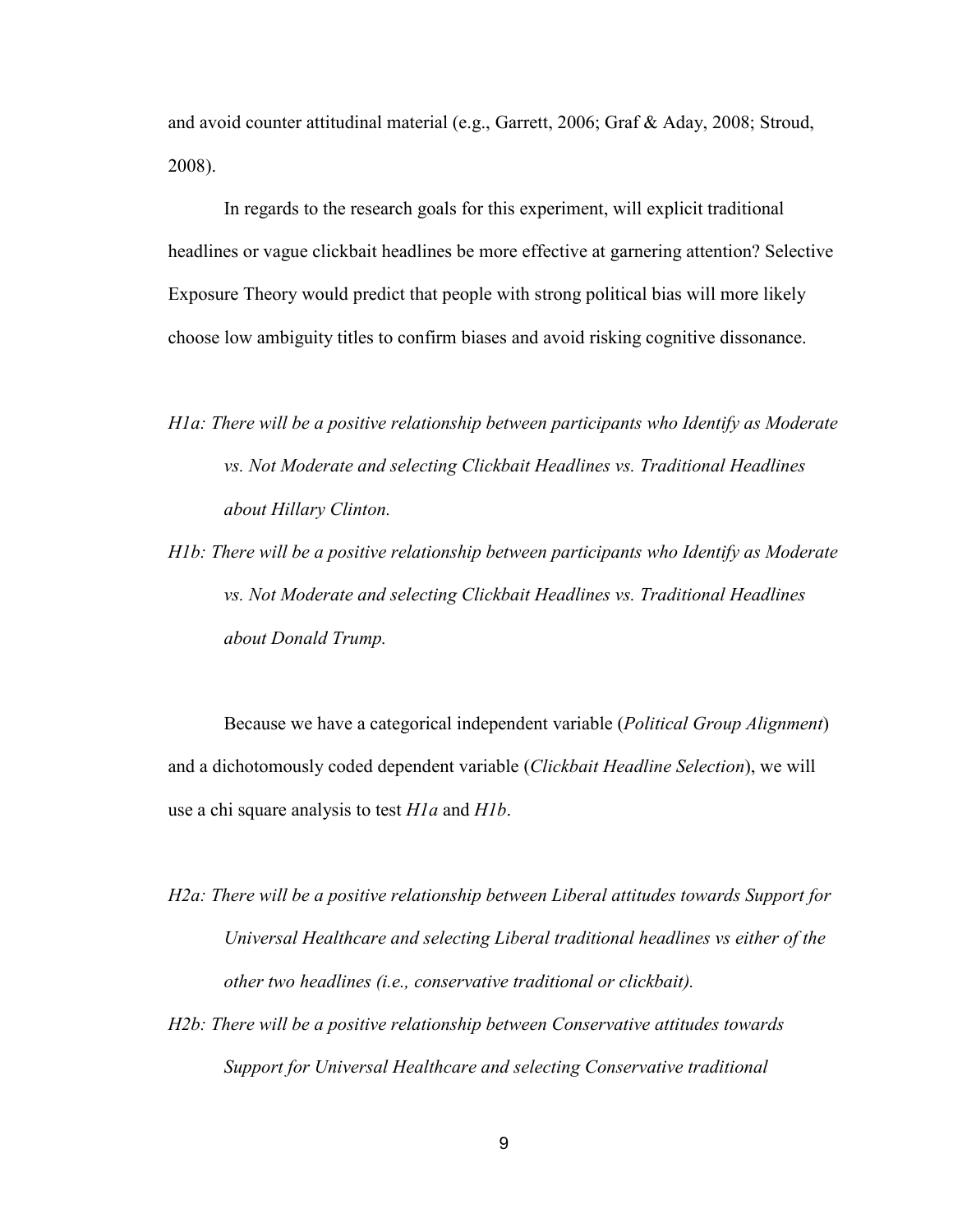*headlines vs either of the other two headlines (i.e., liberal traditional or clickbait).* 

- *H3a: There will be a positive relationship between Liberal attitudes for Support of Stricter Gun Control and likelihood of choosing Liberal traditional headlines vs either of the other two headlines (i.e., conservative traditional or clickbait).*
- *H3b: There will be a positive relationship between Conservative attitudes for Support of Stricter Gun Control and likelihood of choosing Conservative traditional headlines vs either of the other two headlines (i.e., liberal traditional or clickbait).*
- *H4a: There will be a positive relationship between Liberal attitudes for Being Pro-Choice and likelihood of choosing Liberal traditional headlines vs either of the other two headlines (i.e., conservative traditional or clickbait).*
- *H4b: There will be a positive relationship between Conservative attitudes for Being Pro-Choice and likelihood of choosing Conservative traditional headlines vs either of the other two headlines (i.e., liberal traditional or clickbait).*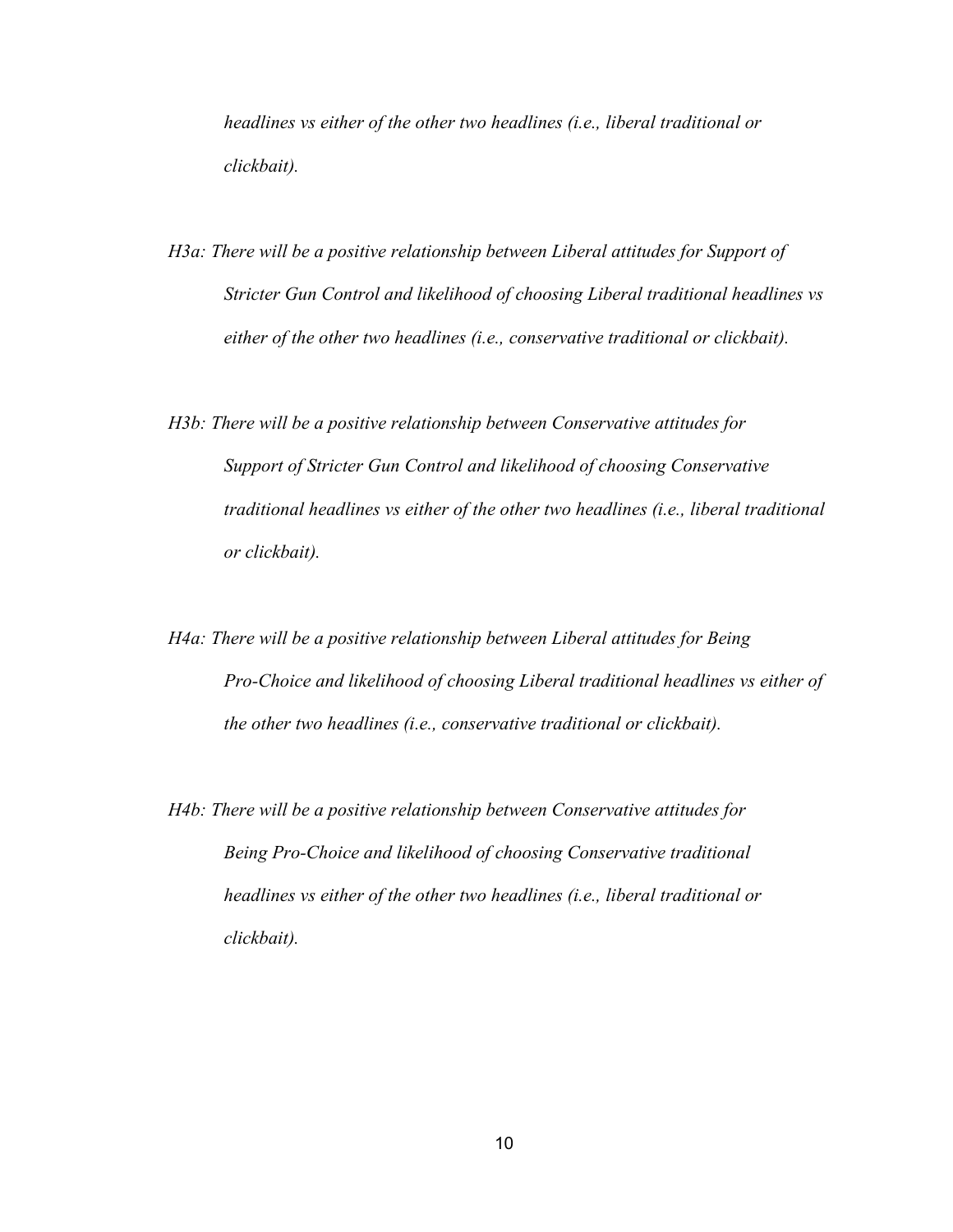- *H5a: There will be a positive relationship between Liberal attitudes for Raising Minimum Wage and likelihood of choosing Liberal tradition headlines vs either of the other two headlines (i.e., conservative traditional or clickbait).*
- *H5b: There will be a positive relationship between Conservative attitudes for Raising Minimum Wage and likelihood of choosing Conservative tradition headlines vs either of the other two headlines (i.e., liberal traditional or clickbait).*
- *H6a: There will be a positive relationship between Liberal attitudes on Stricter Immigration Policy and likelihood of choosing Liberal traditional headlines vs either of the other two headlines (i.e., conservative traditional or clickbait).*
- *H6b: There will be a positive relationship between Conservative attitudes on Stricter Immigration Policy and likelihood of choosing Conservative traditional headlines vs either of the other two headlines (i.e., liberal traditional or clickbait).*

Because we have a continuous independent variable (*Political Issue Attitude*) and a dichotomously coded dependent variable (*Headline Selection*), we will use biserial correlations to analyze hypotheses *H2a-H6b*.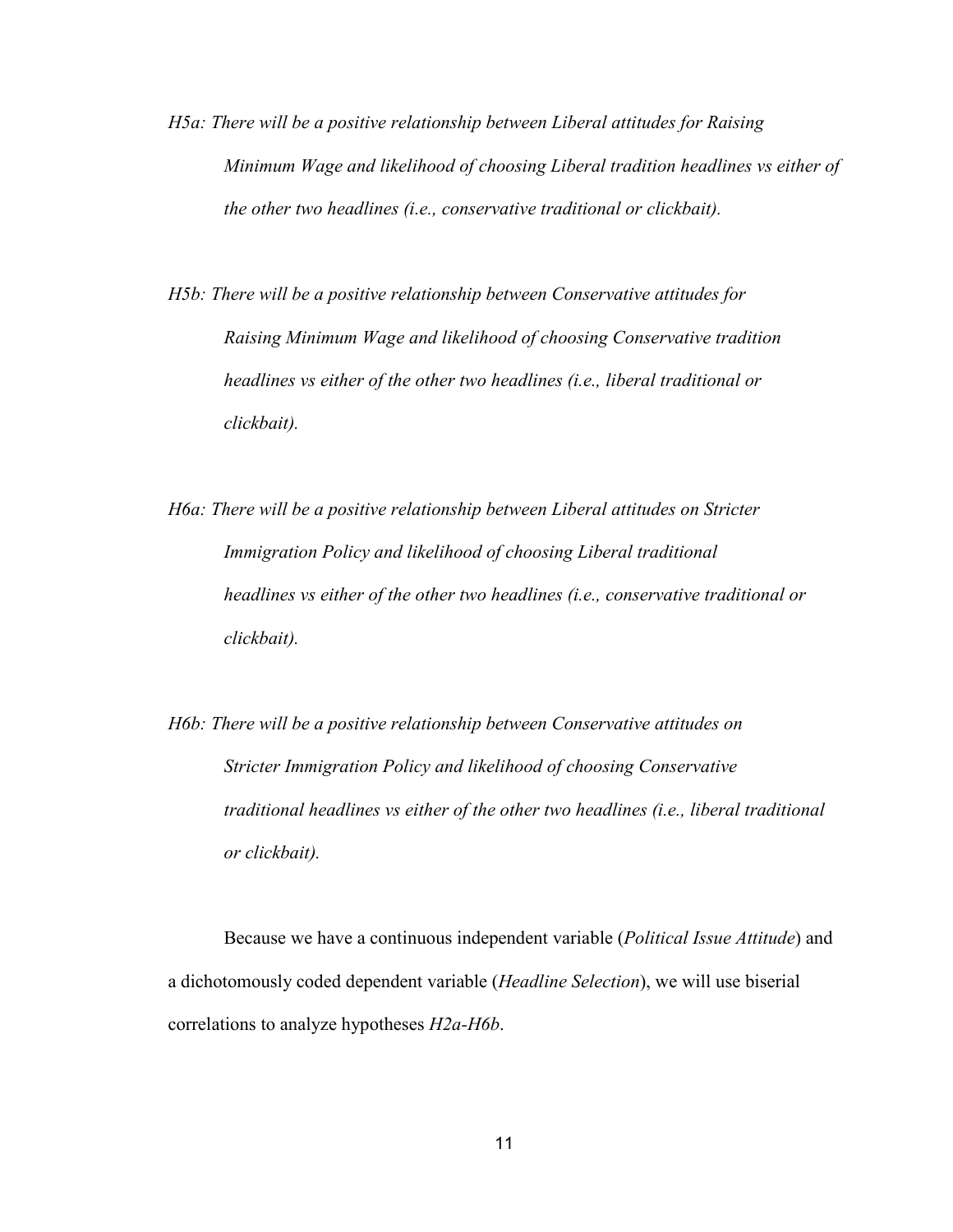The literature surrounding selective exposure theory is less effective at explaining how gaps in information and curiosity play a role in a person's media selection process. Next this paper will consider how curiosity has been measured and tested in media selection research.

*Curiosity***.** Behavioral psychologists and economists have based many of their models on the assumption that people make rational decisions (Mlodinow, 2012). More recently they are being challenged to rethink their rational thought models by psychologists and neurologists who have found evidence that people's subconscious might play a more prominent role in the decision making process (Mlodinow, 2012). This shift challenges the ideas of selective exposure theory by suggesting that consumers do not necessarily weigh the outcomes of their decision in a logical manner. In fact, many researchers believe that curiosity has a profound effect on our motivations to pursue information (Loewenstein, 1994).

 Curiosity is a significant function of cognition, but its mechanisms and biological function are still under-researched (Kidd and Hayden, 2015). Curiosity is the "cognitively induced deprivation that arises from the perception of a gap in knowledge and understanding" (Loewenstein, 1994). Kang et al, 2009 found that curiosity is essential to acquiring new information and further suggests that the primary function of curiosity is to facilitate learning. Loewenstein claims that small amounts of information act as a priming agent that can strongly increase curiosity (Loewenstein, 1994). Consuming missing information is rewarding. Eventually, the person consuming the information may reach a satiated state and halt consumption (Kidd and Hayden, 2015). The mystery that motivates curiosity dissipates over time.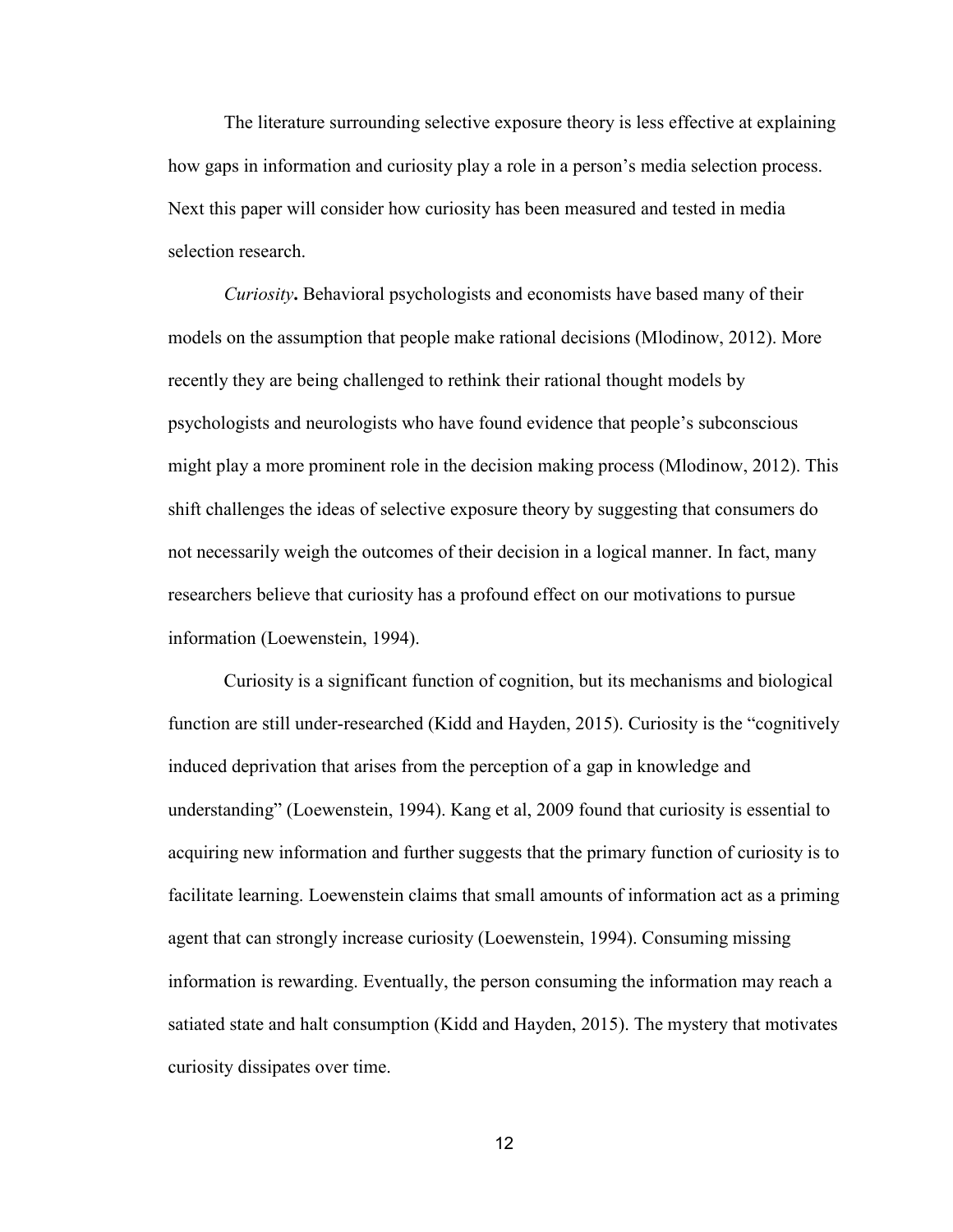When faced with a question, studies show that people who had *some* idea of the answer, but lacked confidence, were in fact the most curious to find the answer (Kang et al, 2009). However, in order for the lack of confidence to motivate information seeking behavior, the individual has to have a certain level of familiarity with the topic (Kang et al, 2009). For example, in a game of trivia, participants would likely be more curious about the answer to a question they think they have the answer to. In summary, the motivation to learn new information appears to be positively affected by the amount of curiosity felt by the individual. Familiarity with the topic, a gap in information and a certain level of a lack of confidence have been shown to positively affect curiosity, which then positively affects the motivation to learn and pursue new information.

 Researchers have also identified the parts of the brain that are responsible for recognizing gaps in information and stimulating appropriate responses. Neuroimaging indicates that the frontal and parietal cortexes receive signals when participants were induced with curiosity (Lieshout et al, 2018). When missing information was updated and curiosity needs were satiated, signals were sent to the insular cortex of the brain (Lieshout et al, 2018). The sense of satiation reduces our urge to pursue further. These findings further indicate that our relationship with curiosity is at least partially a less than conscious one. Consumers may not be aware of how curiosity is playing a role in their media selection.

 Many studies provide evidence to support the influential power of curiosity in decision making. Behavioral psychologists have completed studies that demonstrated that the urge to satiate curiosity could overcome regret-aversion (van Dejk and Zeelenberg, 2007). As mentioned earlier, regret-aversion is a major motivational in Selective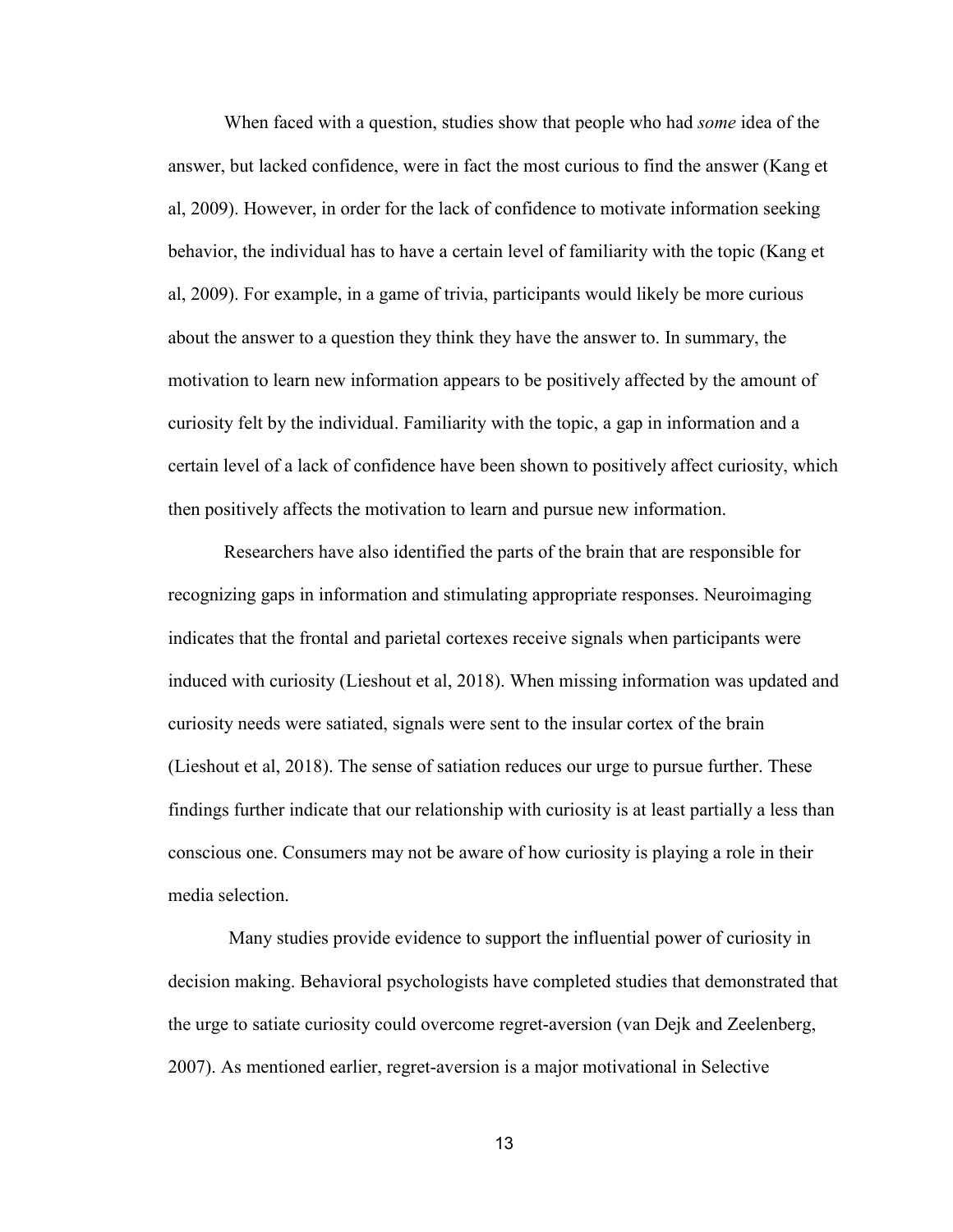Exposure Theory. Van Dejk and Zeelenberg's research demonstrates that curiosity can counteract our aversion to regret. Their example involved a man selling items in a market that were wrapped completely in cloth. He simply told the audience how great the product was and how much the audience would enjoy it. The buyers, feeling the urge to know exactly what the product was and how it would improve their lives, were motivated to buy it and find out. They were willing to risk being disappointed by the product. Curiosity has the power to beat risk aversion. Van Djek and Zeelenberg's research was primarily based on the principles of Loewenstein's Information Gap Theory.

*Information Gap Theory.* Information Gap Theory claims that when people are faced with missing information, they quickly form judgements about how correct they are about what the missing information is (Loewenstein, 1994). And as the literature suggests, high levels of curiosity have been shown to directly affect how people judge missing information. High levels of curiosity have been shown to counteract perceived utility of information and regret/risk-aversion. Information Gap Theory suggests that the stimulus of curiosity is motivating enough to circumvent more logical decision making (Golman & Lowenstein, 2016). Curiosity can also be explained by the motivation to know if an opposing opinion (for example) even exists. The mystery of not knowing if unfavorable information exists can actually be more discomforting than the unfavorable information itself (Golman & Loewenstein, 2016). For example, it may be useful for people to know what the other side of the political aisle are thinking. Risking exposure to their ideas may help strengthen their own positions.

Information gap theory can help the field better understand clickbait. The ambiguity of clickbait is essentially a gamble where there is a known potential risk.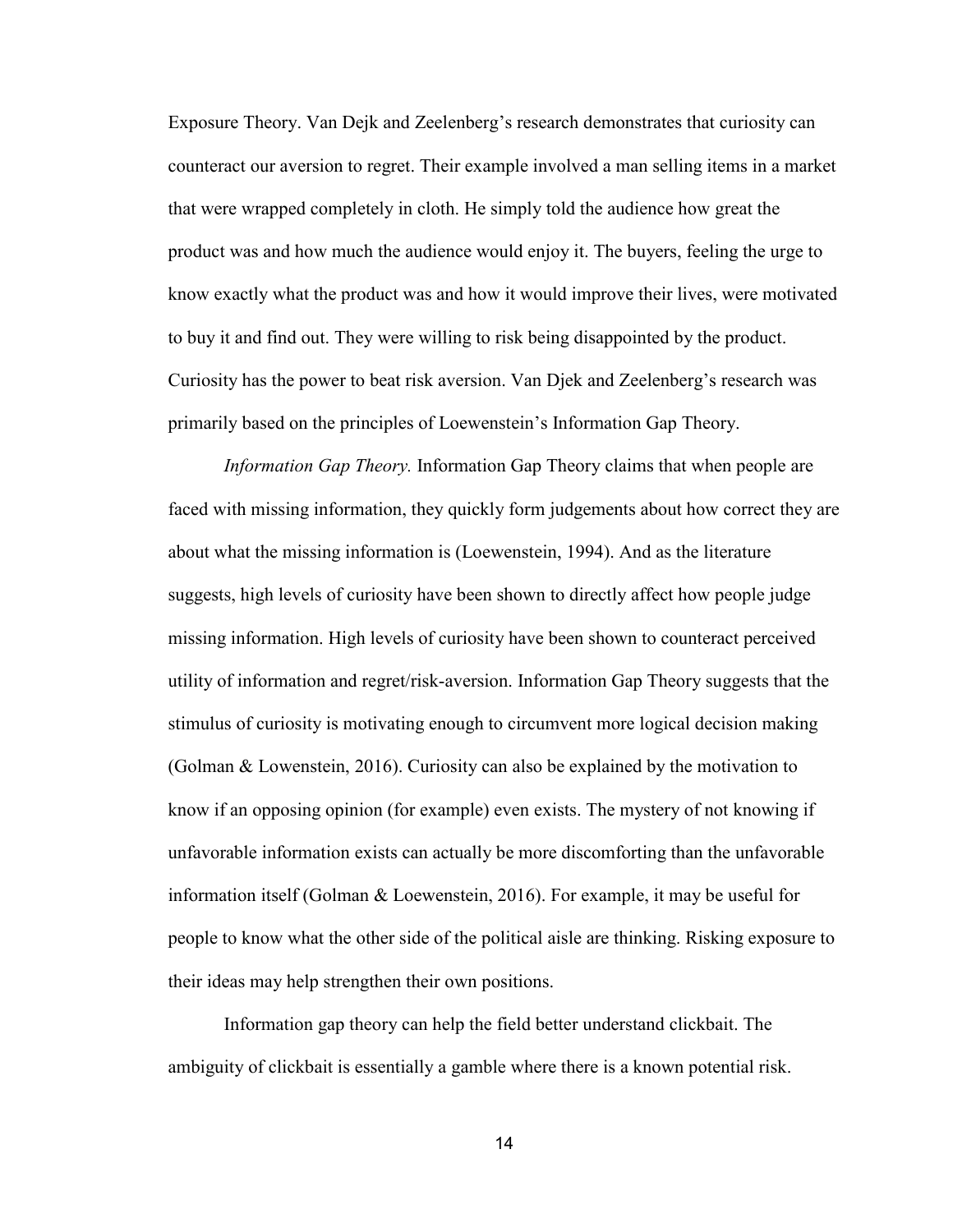Curiosity is enough to motivate a person to attempt to alleviate gaps in information and risk the gamble associated with consuming clickbait (Golman & Loewenstein, 2016). Loewenstein's Information Gap Theory argues that considering personally held beliefs and measuring risks vs. rewards for rational decision-making, do not explain all motivations for decision-making (Golman & Loewenstein, 2016). Loewenstein refers to consuming clickbait, specifically, as an example of a behavioral phenomenon that can't be explained by these more traditional methods (Golman & Loewenstein, 2016).

Information Gap Theory's explanation of the role that curiosity plays in the pursuit of missing information is often used to explain the effectiveness of the communication phenomena known as clickbait (McNeal, 2015). Clickbait is colloquially defined as something (such as a headline) designed to make readers want to click a hyperlink, especially when the link leads to content of dubious value or interest (McNeal, 2015). Clickbait is designed to be intentionally vague in an attempt to reach the widest audience possible and imbue them with curiosity. It hints at what knowledge could be gained by clicking the headline. The consumer does not know the quality of the information following a clickbait headline until further investigation (McNeal, 2015). Clickbait is designed to grab the attention of consumers up front. Advertising strategies across markets that evoked curiosity were more effective than strategies that simply listed specifications or details of a product (Menon and Soman, 2002). If consumers were relatively sure they could satiate their curiosity about the product, they would purchase it (Menon and Soman, 2002). We can think of headlines as advertising strategies that list out *some* details and product information. The "product" they are interested in is the ensuing article. Headlines that leave out "product information" are clickbait.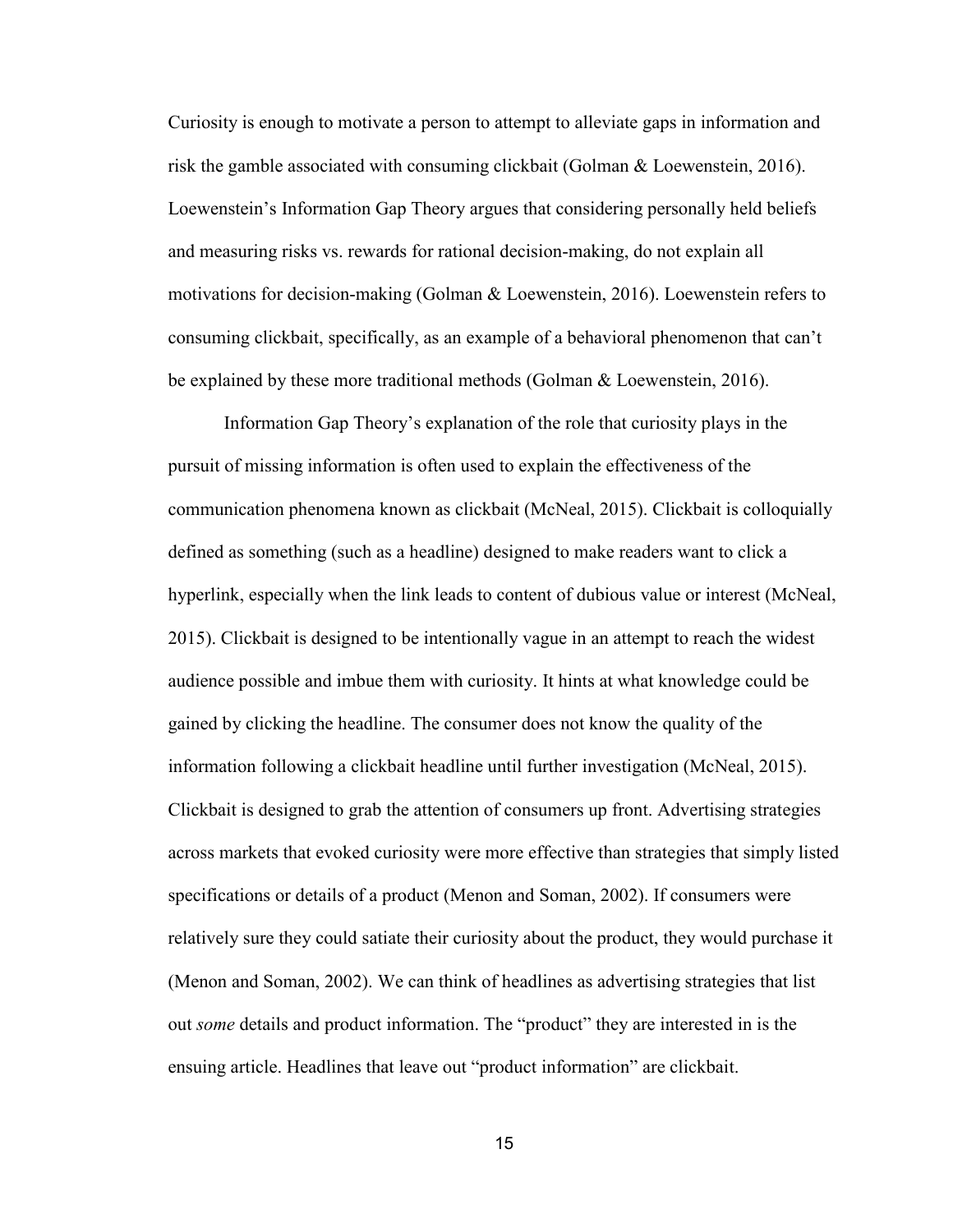Advertisers and content producers intentionally leave out crucial bits of information in their advertising materials and this has also been termed the "teasing effect". Research indicates that imbuing advertising materials with uncertainty-creation and uncertainty-resolution can often improve the consumer's attitude and willingness to consume the product (Ruwan, Hsee and Lu, 2018). This teasing effect is hedonically beneficial because the uncertainty engenders curiosity, which has potential for creating additional positive experiences (Ruwan, Hsee and Lu, 2018). Consumers could not only gain access to the product they are looking for, but also satiate needs for more information.

There are many existing methods for surveying an individual's level of curiosity. This research will use the Curiosity and Exploration Inventory-II from Kashden, Todd B. et al, 2009. Their research indicates that curiosity is primarily expressed in two forms. The first is Stretching Curiosity, which is the motivation to seek out knowledge and new experiences. The second is Embracing Curiosity, which is the willingness to embrace the novel, uncertain, and unpredictable nature of everyday life. Researchers survey participant's tendencies for Stretching and Embracing Curiosity and then calculate their overall curiosity levels known as General Curiosity. Consumers who report higher levels of curiosity might be more motivated to pursue missing information.

Together, Information Gap Theory and the extant research surrounding the role that curiosity plays in cognitive decision making offer explanations for why clickbait is effective at garnering clicks and consumer attention on digital media platforms. In regards to this study's research question, will explicit traditional headlines or vague clickbait headlines be more effective at garnering attention? The literature regarding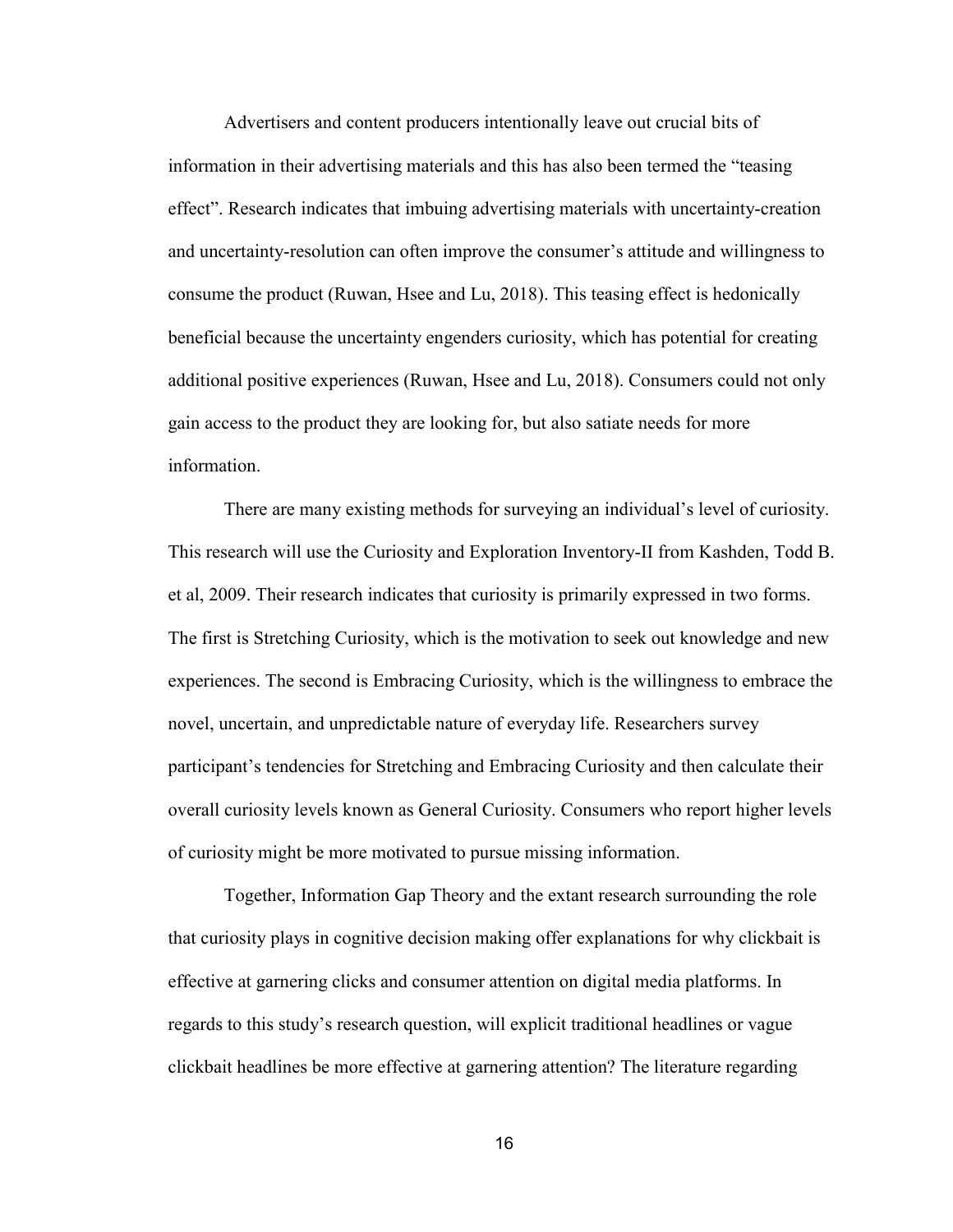curiosity and Information Gap Theory appears to suggest that high ambiguity titles about familiar political topics will produce curiosity in the participants and motivate them to pursue the missing information. The participants would likely choose the more ambiguous titles if they can be successfully imbued with a sense of curiosity.

*H7a: There will be a positive relationship between Embracing Curiosity and Clickbait Headline Selection vs a Traditional Liberal/Conservative Headline on the same political issue.* 

*H7b: There will be a positive relationship between Stretching Curiosity and Clickbait Headline Selection vs a Traditional Liberal/Conservative Headline on the same political issue.* 

Because we have a continuous independent variable (Stretching and Embracing Curiosity) and a dichotomously coded dependent variable (Headline Selection), we will use a biserial test to analyze hypotheses *7a-7b*.

*RQ1: Will there be a correlation between Age and Clickbait Headline Selection?* 

*RQ2: Will there be a relationship between Sex and Clickbait Headline Selection?*

Because we have a continuous independent variable (*Age*) and a categorical dependent variable (*Headline Selection*), we will use a biserial test to analyze *RQ1*.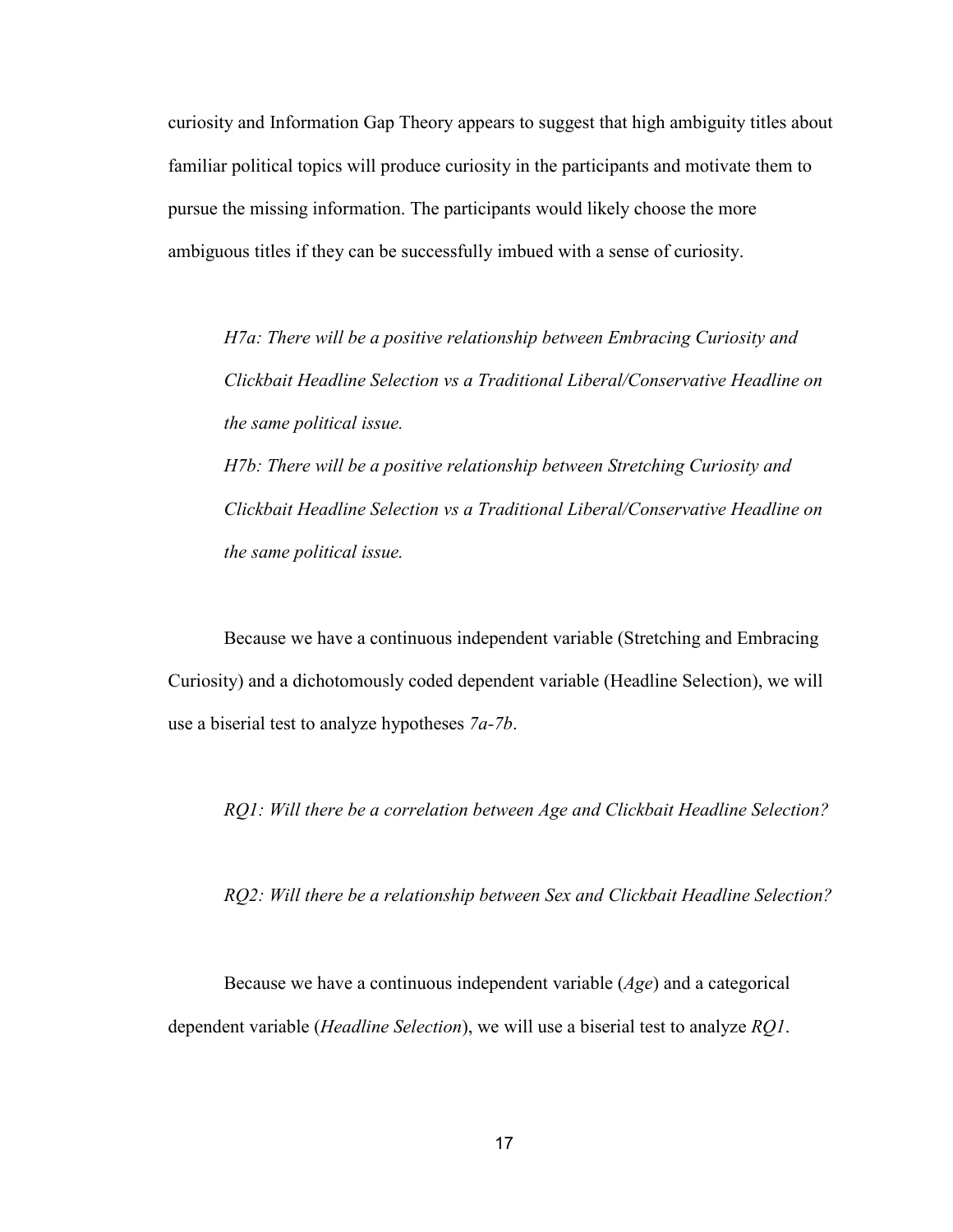Because we have a categorical independent variable (*Sex*) and a categorical dependent variable (*Headline Selection*) we will use a chi-square analysis to analyze *RQ2.*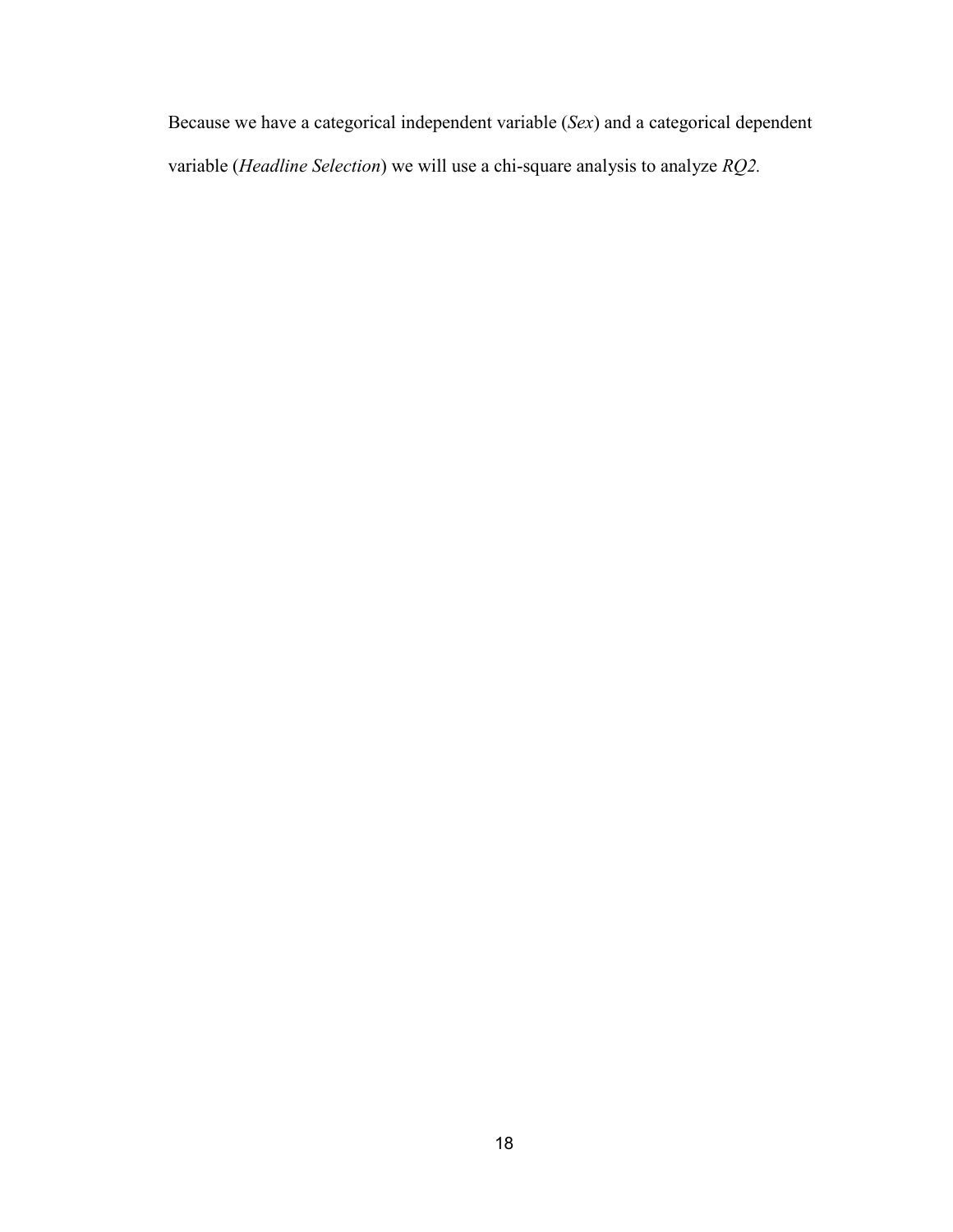### METHOD (PILOT STUDY)

### Design

In order to choose the most valid headlines to be used in the main study, the pilot study was conducted to determine which headlines best represented politically charged and clickbait headlines. There were 21 liberal, 21 conservative and 21 clickbait news headline examples written for this pilot study. Each group of 21 headlines were split into 7 groups of 3 for each of the 7 political issues. The 7 political issue categories came from a modified version of the categories designed by Knobloch-Westerwick, S., & Johnson, B. K. (2014). The 7 categories of headlines were: minimum wage, immigration, prolife/pro-choice, gun control, universal healthcare, Donald Trump, and Hillary Clinton. The author designed 3 examples in each category with the intent of choosing the most realistic headlines.

### **Participants**

The participants were college students at Wake Forest University. 80 students started the survey but only 73 completed it entirely. All 73 of the students were at least 18 years old and all of them had consumed online news within the previous week of taking the survey.

## Procedure

Participants began the survey by reading and responding to the consent form and verified that they were at least 18 years old to continue the survey. They also were asked if they had consumed digital news within the past 7 days of taking the survey. The next major portion of the survey had participants choose between which headlines they thought were the most "accurate" representations of various political news headlines.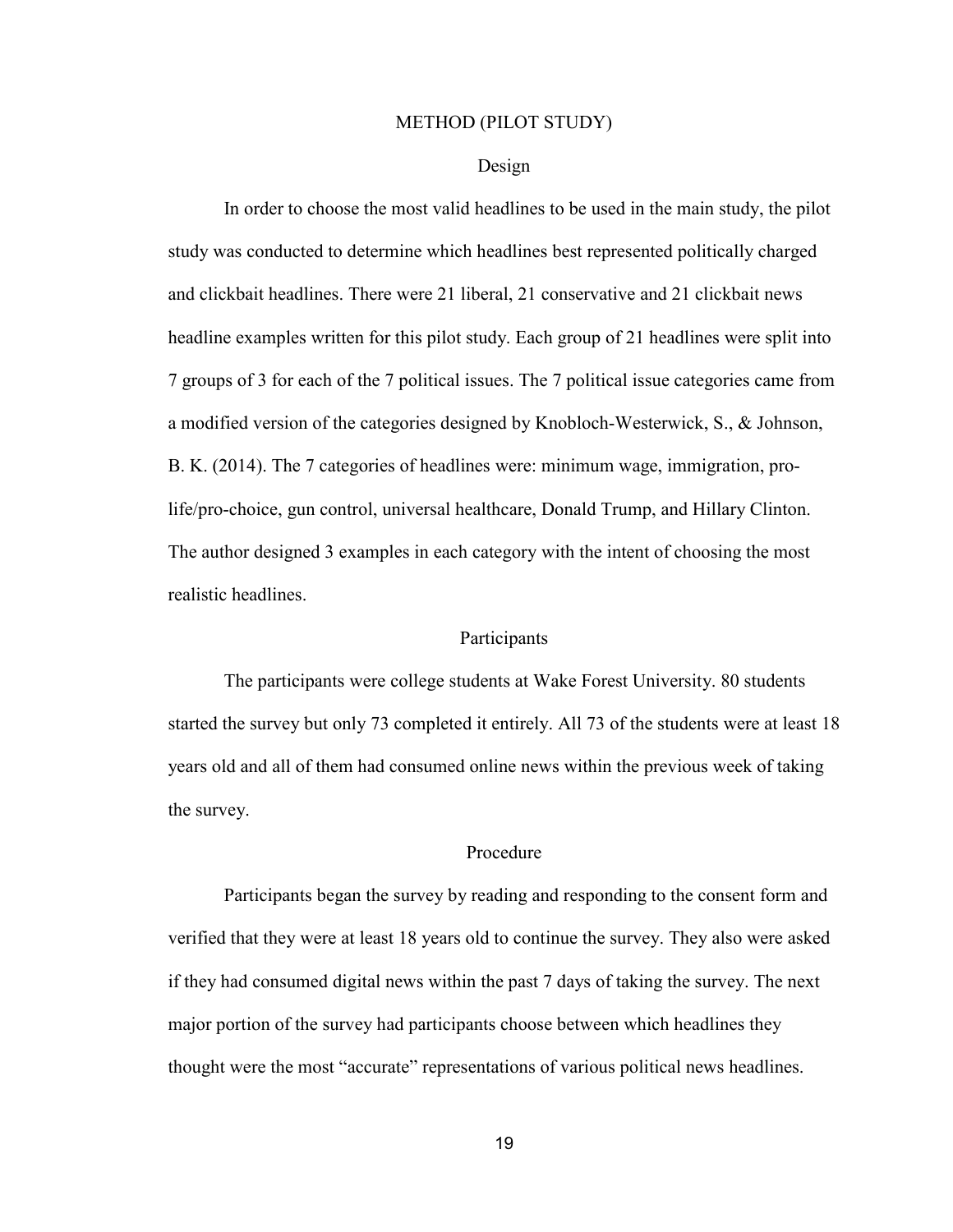Example: "Choose the headline that is most politically conservative". Then participants chose from a selection of 3 headlines. Example: (A) "Minimum wage increase may hurt worker families, research says," (B) "People working minimum wage don't deserve \$15 an hour," and (C) "Minimum wage increases only provide momentary financial freedom, expert shows." In total, participants responded to 21 of these prompts. After this participants were asked how accurate on average they felt the headlines were. Finally, they were presented with a thank you statement.

## Stimuli

The headlines were written to represent different headline styles (i.e., traditional liberal leaning [e.g., Americans can't live full lives on \$7.25 an hour], traditional conservative leaning, [e.g., People working minimum wage jobs don't deserve \$15 an hour] and clickbait [e.g. How much will Universal Healthcare ACTUALLY cost you. You won't believe the results!]). The clickbait headlines were written using the linguistic strategies researched by Palau-Sampio, 2014. Three examples of headlines were written in each style (traditional liberal, traditional conservative and clickbait) in order to offer different examples and allow the 'best' example to be chosen during the pilot phase and these 3 examples represented each of 5 political issues (e.g., health care, gun control). These best examples were then selected from the pilot data results and used in the main study. In total there were 63 headlines written and used as stimulus materials in the pilot survey. The 21 most-selected headlines were used in the final survey.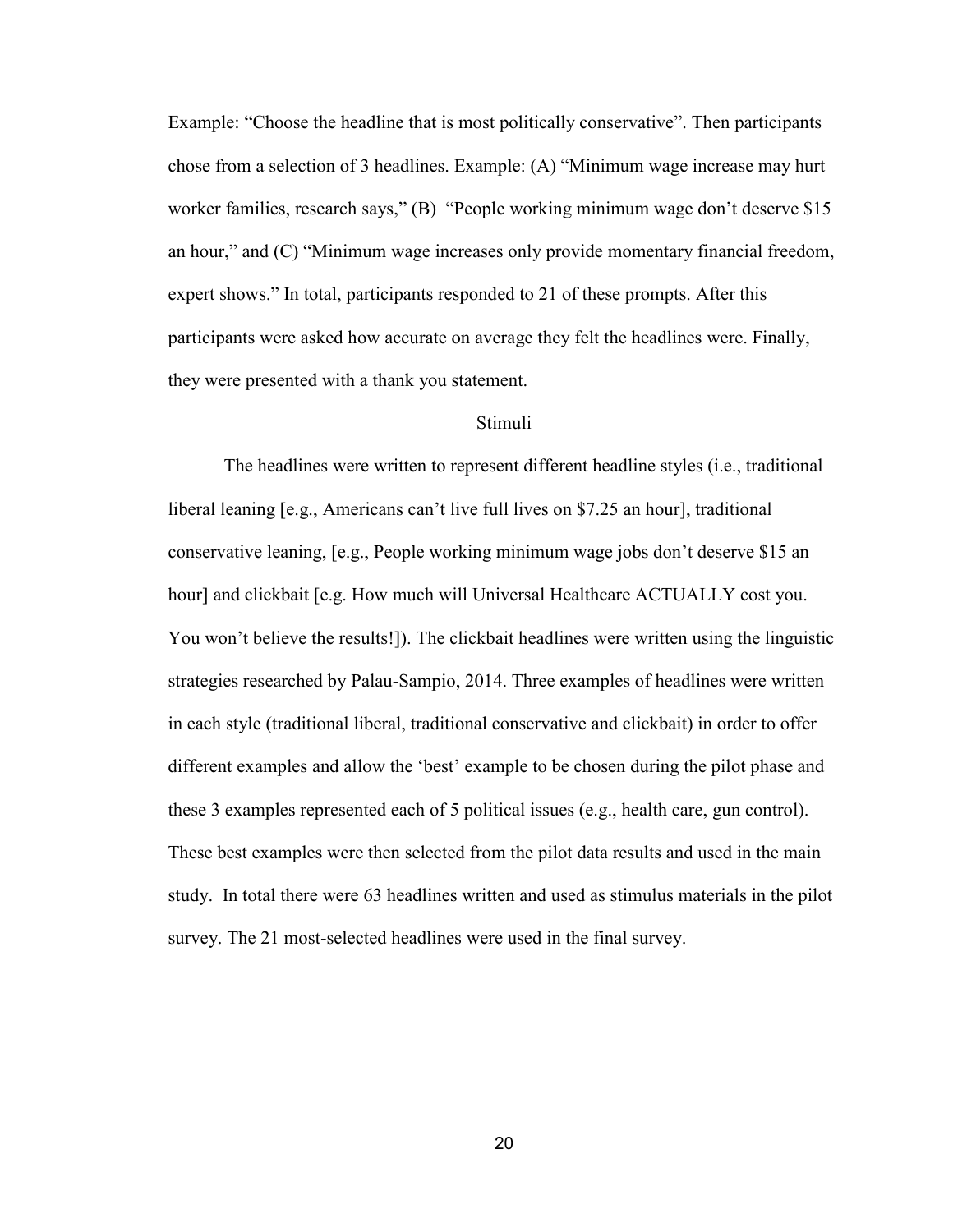## RESULTS (PILOT STUDY)

The following headlines received the most votes from participants from among 3 potential headlines. Each of the 3 potential headlines were similar in topic and political leaning. They are organized into groups based on the political issue they refer to, and only the top example of conservative, liberal and clickbait are presented. The two 'rejected' headlines are not presented. Recall that there were 3 choices offered for each political leaning/topic grouping; therefore 33% would be the percentage a given headline was chosen by chance alone. All top chosen headlines fell above this cutoff.

## *Minimum Wage*

(Conservative)People working minimum wage jobs don't deserve \$15 an hour (votes: 55%) (Liberal)Americans can't live full lives on \$7.25 an hour. (votes: 53%)

(Click Bait)You won't believe which states raised minimum wage. (votes: 47%)

## *Universal Healthcare*

(Conservative)Private medical practices could go out of business under universal healthcare. (votes: 49%) (Liberal)Universal Healthcare could help insure millions of new Americans. (votes: 71%) (Clickbait)How much will Universal Health Care actually cost you? You won't believe the results! (votes: 70%)

## *Pro-life/Pro-choice*

(Conservative)Planned Parenthood could be receiving more unnecessary funding with new laws. (votes: 47%) (Liberal)Trump administration looks to continue its assault on Planned Parenthood. (votes: 38%) (Clickbait)Most people don't know this surprising fact about Roe V. Wade. (votes: 42%)

## *Gun Control*

(Conservative)Gun bans would do more harm to law abiding citizens than good. (votes: 53%)

(Liberal)Research shows that countries without firearm bans have more mass shootings.  $(votes: 66\%)$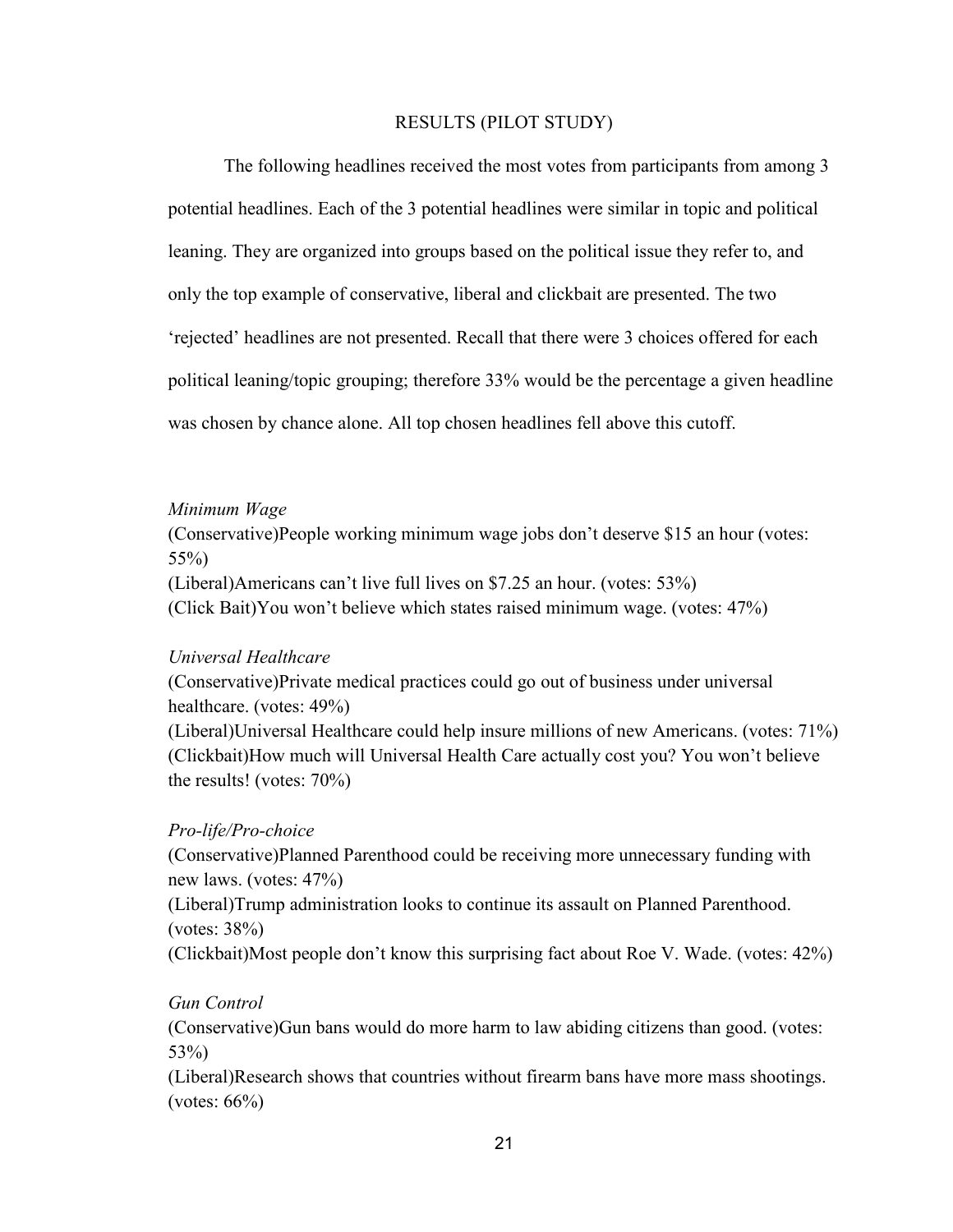(Clickbait)The NRA has THIS to say about assault rifle ownership… (votes: 42%)

### *Stricter Immigration Policy*

(Conservative) Spike in crime linked to illegal immigration, study finds. (votes: 68%) (Liberal)Migrant workers are not trying to take the jobs of hard-working Americans so stop complaining. (votes: 42%)

(Clickbait)This is what the term "open borders" ACTUALLY means. (votes: 48%)

#### *Hillary Clinton*

(Conservative)Hillary Clinton, choosing to not visit rust belt states, lead to her downfall, polls show. (votes: 38%) (Liberal)Here's why the Clinton email leak doesn't matter. (votes: 54%) (Clickbait)Hillary Clinton had THIS to say about her debate with Donald Trump. (votes: 44%)

#### *Donald Trump*

(Conservative)The left continues its witch-hunt for Trump and Russian collusion with new reports. (votes: 47%)

(Liberal)Trump should be impeached for not revealing his tax returns. (votes: 64%) (Clickbait)Donald Trump has THIS to say about the 2020 Presidential Election. (votes: 34%)

There were a few patterns amongst the most-selected headlines. Some of the patterns were unique to one political issue. For example, the two most popular traditional headlines regarding minimum wage both contained specific numbers/figures like "\$7.25". Four of the seven most-selected clickbait headlines contained words in all capitalized letters like "THIS" and "ACTUALLY" while the other two remaining mostselected clickbait headlines both contained the phrase "you won't believe". In fact, the only time a clickbait headline with a word in all capitalized letters lost was when it was paired up against another headline with words in all capitalized letters. It is possible that when people are looking for more traditional headlines they look for numbers and statistics to help shape their opinion on the issue. When it comes to clickbait, however,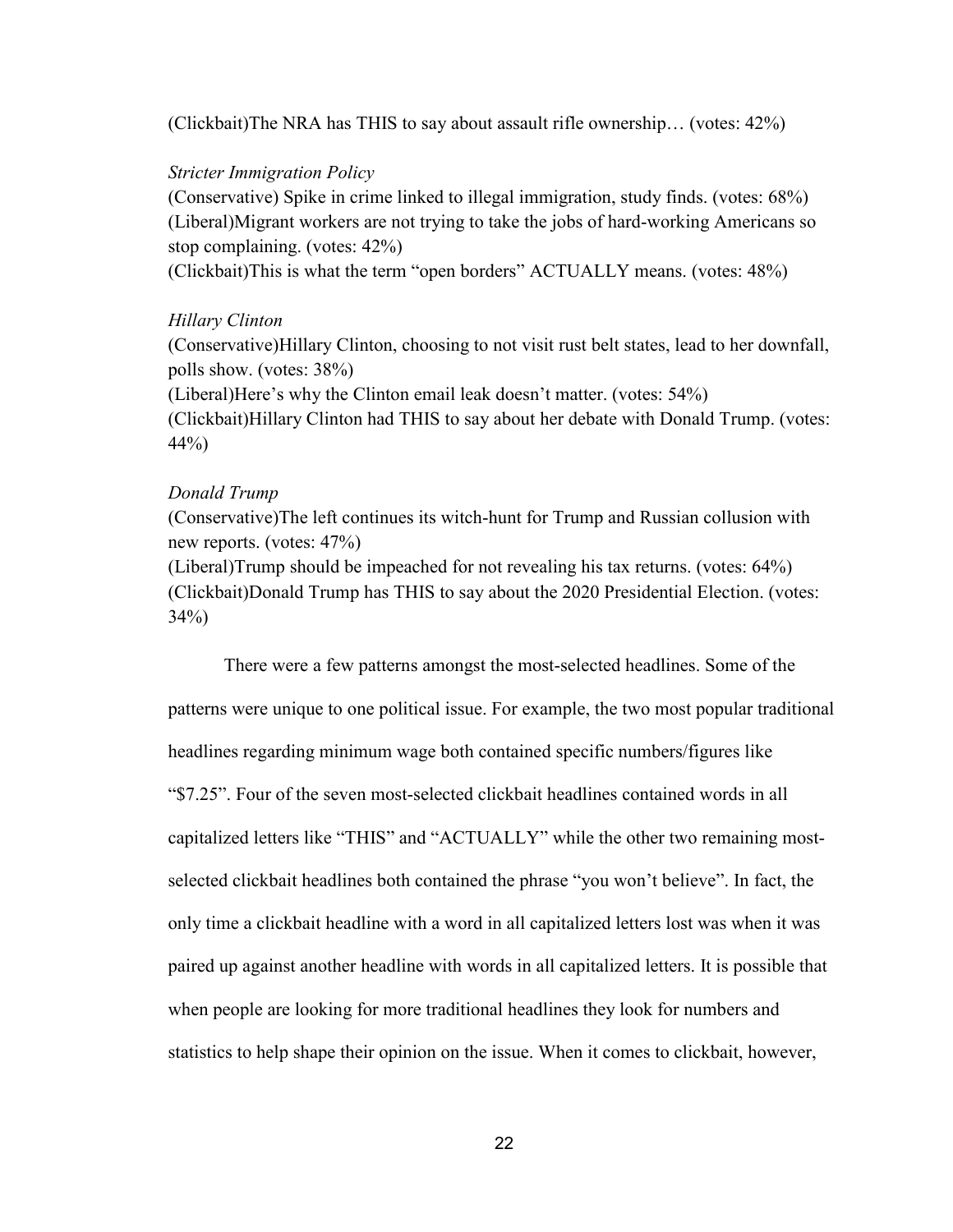just as the literature suggests, people seem to be attracted to the excitement, intensity and mystery surrounding an explosive and curiosity-inducing headline.

In the final section of the survey, the participants were asked to rate the overall accuracy of the survey headlines to ones in actual media. Overall the headlines were accurate. 59% of the participants voted that the liberal headlines were either realistic or very realistic. 61% of the participants voted that the conservative headlines were either realistic or very realistic. Finally, 70% of the participants voted that the clickbait headlines were either realistic or very realistic. Clickbait was reported to be the most realistic group of headlines overall and it is exemplified in how relatively close the vote count was for certain groups of clickbait headlines. For example, the selection totals for the clickbait headline group regarding Donald Trump were very close. The most-selected headline in this group won by a margin of one vote over the second highest-selected headline and only received two more votes than the third highest-selected headline.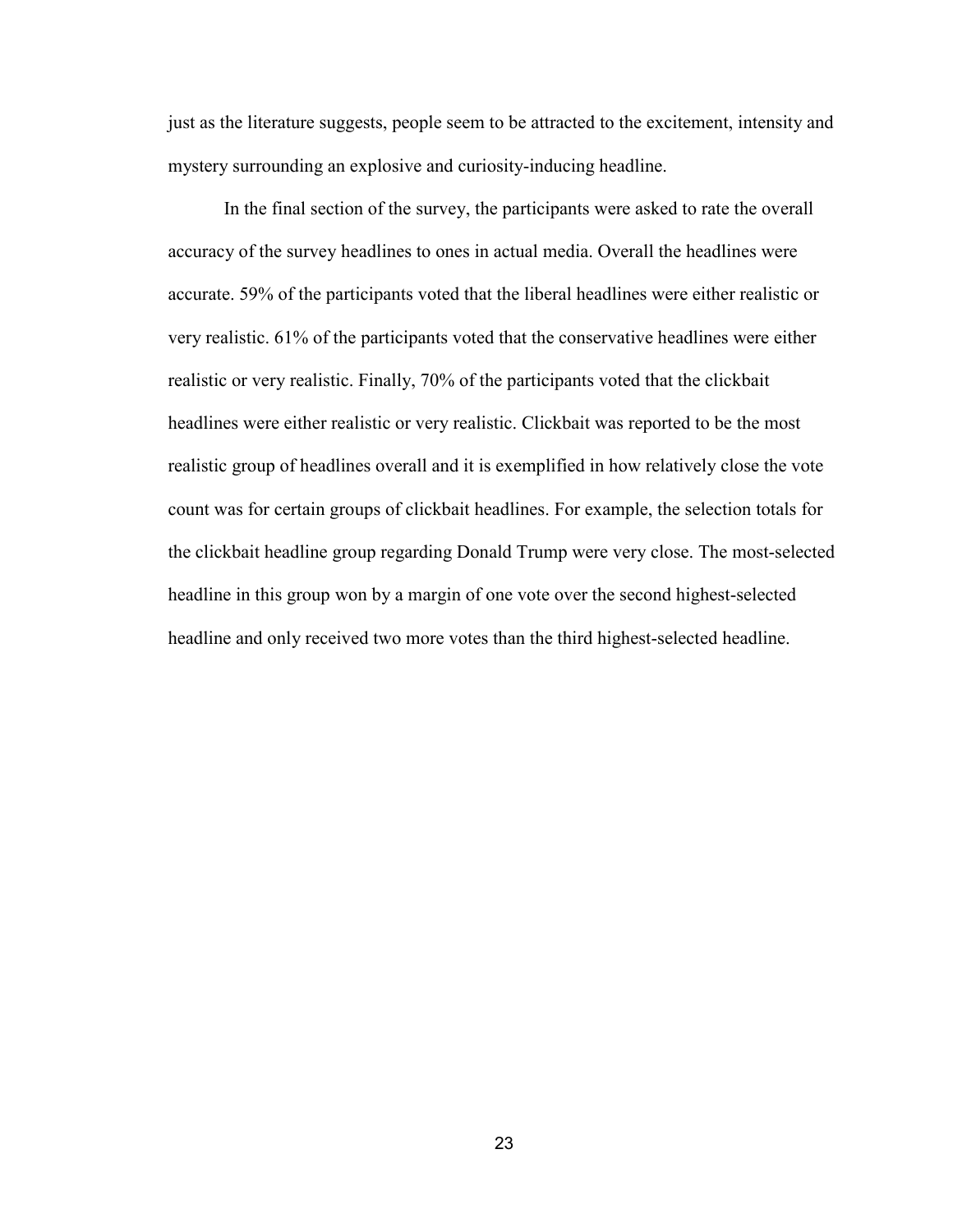#### METHOD (PRIMARY STUDY)

### Design

The survey design used for this study measured demographics, political bias, curiosity and political media selection.

## Participants

Participants ( $n = 166$ ) who were 18-years old and older participated in this study. The average age of the participant was older than expected because much of the convenience sampling occurred around a major university  $(M = 31.87, SD = 15.45)$ . Some participants chose to not include their age  $(n = 15)$ . All participants were required to have basic reading and literacy skills in order to participate in the survey.  $3.6\%$  ( $n = 6$ ) of participants self-identified as socialist, 33.3% (*n* = 55) of participants self-identified as liberal,  $37\%$  ( $n = 61$ ) of participants self-identified as moderate,  $22.4\%$  ( $n = 37$ ) of participants self-identified as conservative,  $3.6\%$  ( $n = 6$ ) of participants self-identified as libertarian and .6%  $(n = 1)$  of participants did not self-identify their political group. Participants also self-identified sex as male (*n* = 51) and female (*n* = 115). The results of participants who completed the study in under 3 minutes were eliminated from the data (*n*  = 38) due to likely inattention. Participation in this study was on a voluntary basis and no additional compensation was provided to those who participated in the study. Participants were gathered primarily through convenience sampling through Wake Forest University and Linfield College. Additional convenience sampling occurred on Facebook. Attentioncheck questions were incorporated in the study. No participant failed to answer these questions correctly. All data were collected anonymously.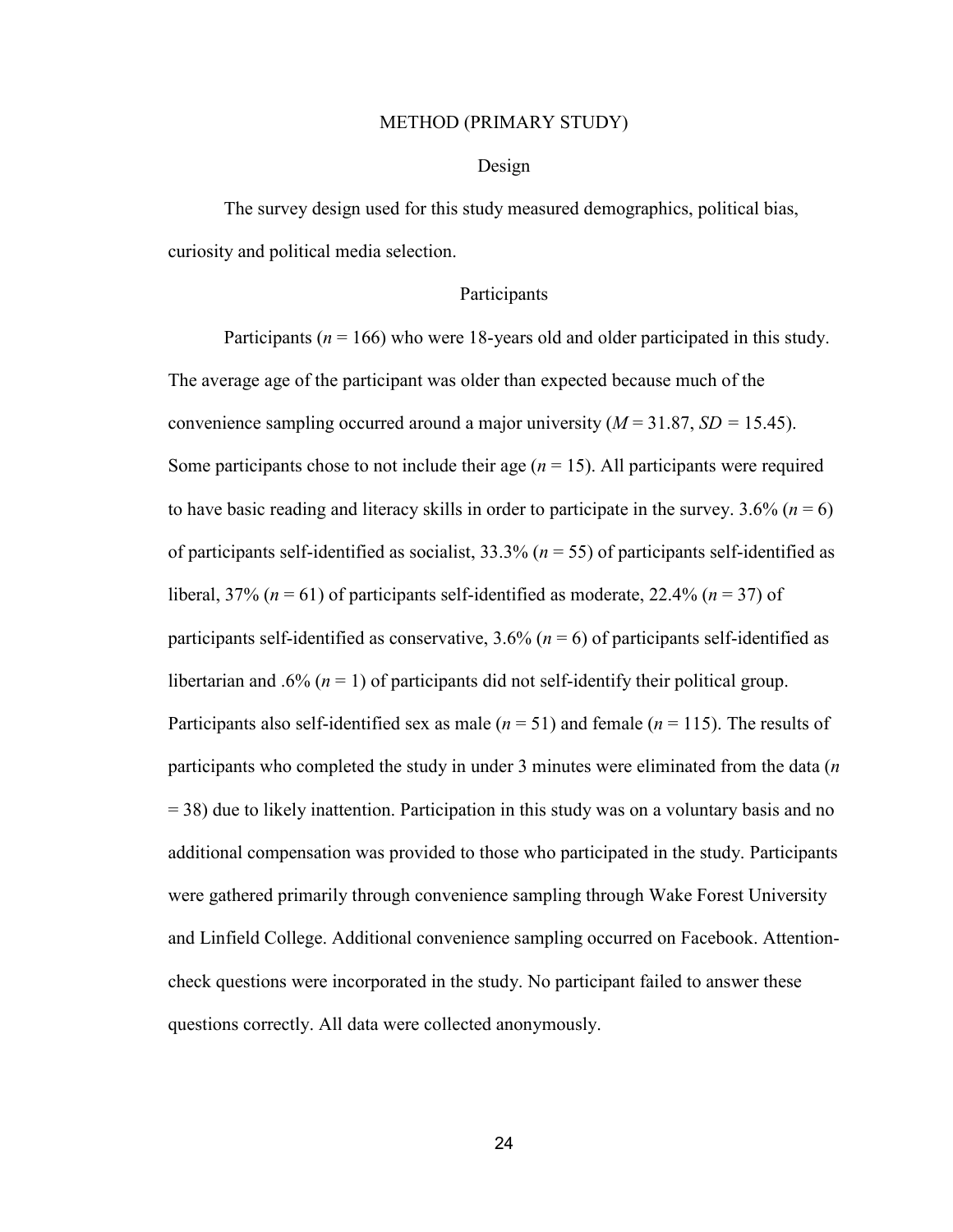#### Stimulus Materials

Political news headlines were chosen from the pilot test in order to offer headline choice options that would test several of the main hypotheses. Each grouping of headlines contained one liberal, one conservative and one clickbait headline regarding the political issues included in the *Political Issue Attitude* (e.g., I support Universal Health Care) section of the survey. Participants had to choose from among headlines by asking them: "Please select the headline that you would most likely click as part of your normal online news consumption."

### Procedure

Participants were invited via email and social media to complete a Qualtrics survey. These advertisements noted that participants would be contributing to an online research study on personal opinions and behavior on the internet.

Following approval of informed consent, participants answered a battery of questions regarding *Political Group Alignment*, *Political Issue Attitudes* and *The Curiosity and Exploration Inventory-II*. After this, participants moved on to the Headline Selection portion of the survey. Participants were asked to select a headline that they would most likely click as part of their normal online news consumption. Finally, participants answered questions about how realistic they felt the headlines were. Following the completion of the survey, participants were thanked and debriefed about the goals and measurements of the survey.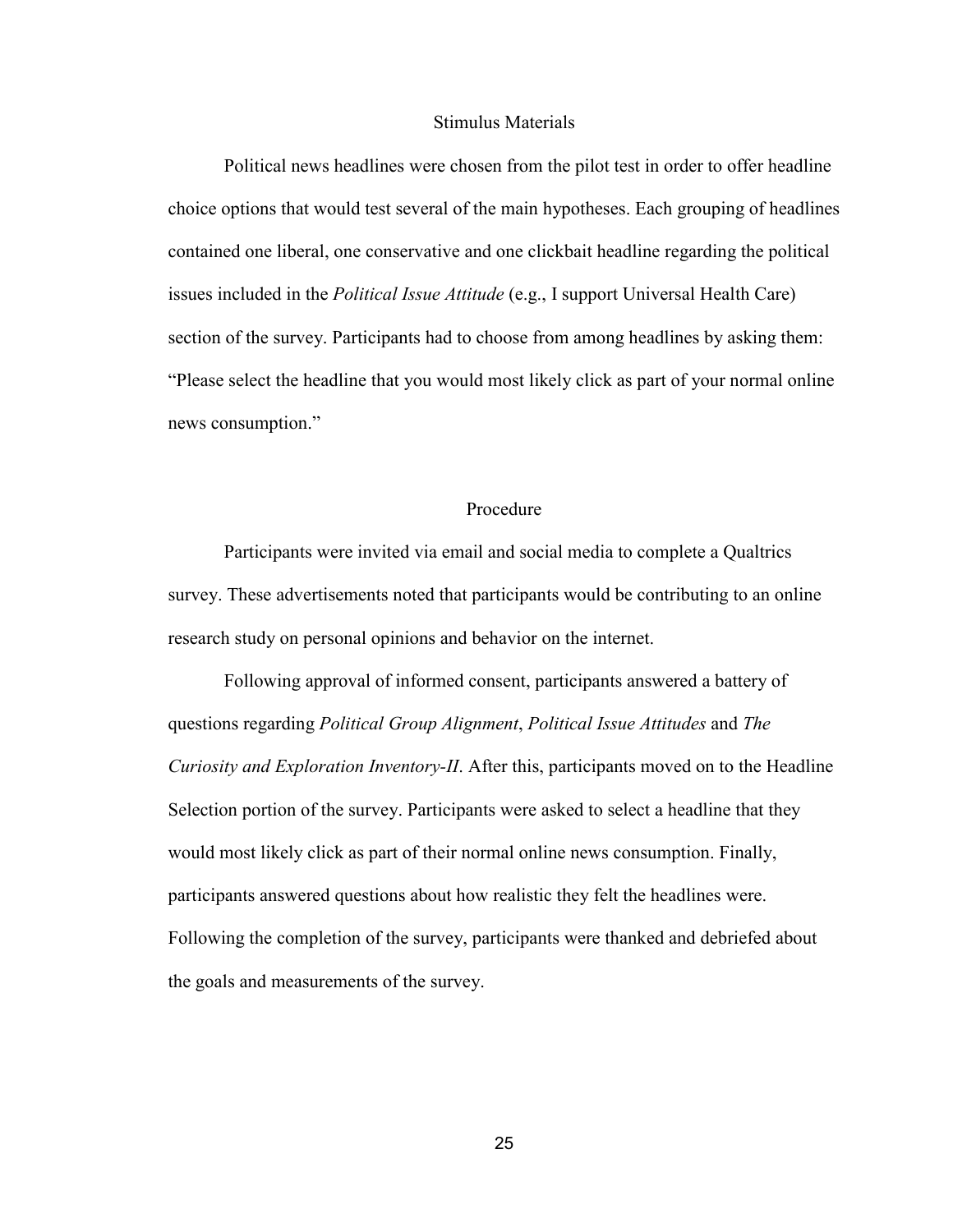#### **Measures**

*Political Group Alignment.* This item asked participants to select the political group that most aligned with their beliefs (e.g. Please indicate where you most identify on the political spectrum.) Participants chose from five nominal political groups: Socialist (3.6%), Liberal (33.3%), Moderate (37%), Conservative (22.4%) and (3.6%) Libertarian.

*Political Issue Attitude.* This is a modified form of the measure used by Knobloch-Westerwick, S., & Johnson, B. K. (2014). Five political issues were explored in this variable including, *Stricter Gun Control, Support for Universal Healthcare, Support for Raising the Minimum Wage, being Pro-Choice* and *Support for Stricter Immigration*. Each participant chose how strongly they agreed with political attitudes on these issues on a 5 point Likert scale. On average, participant's scores were Stricter Gun Control ( $M = 3.85$ ,  $SD = 1.32$ ), Support for Universal Healthcare ( $M = 3.76$ ,  $SD = 1.34$ ), Support for Raising the Minimum Wage ( $M = 3.50$ ,  $SD = 1.35$ ), ( $M = 4.17$ ,  $SD = 1.28$ ) and Support for Stricter Immigration ( $M = 3.08$ , SD = 1.25). Higher numbers indicated greater liberal bias. Responses were reverse coded to indicate stronger Conservative attitudes towards these issues during this study's statistical analyses in order to make the supported hypotheses more intuitively interpretable.

*The Curiosity and Exploration Inventory-II.* The 10-item Curiosity and Exploration Inventory-II (CEI-II) from Kashdan, Todd B et al. 2009 was used in this study to measure whether the degree of curiosity impacts headline selection. The CEI-II typically measures 2 factors with 5 items each. One factor measures Stretching Curiosity (5-item) (i.e., the motivation to seek out knowledge and new experiences) and the other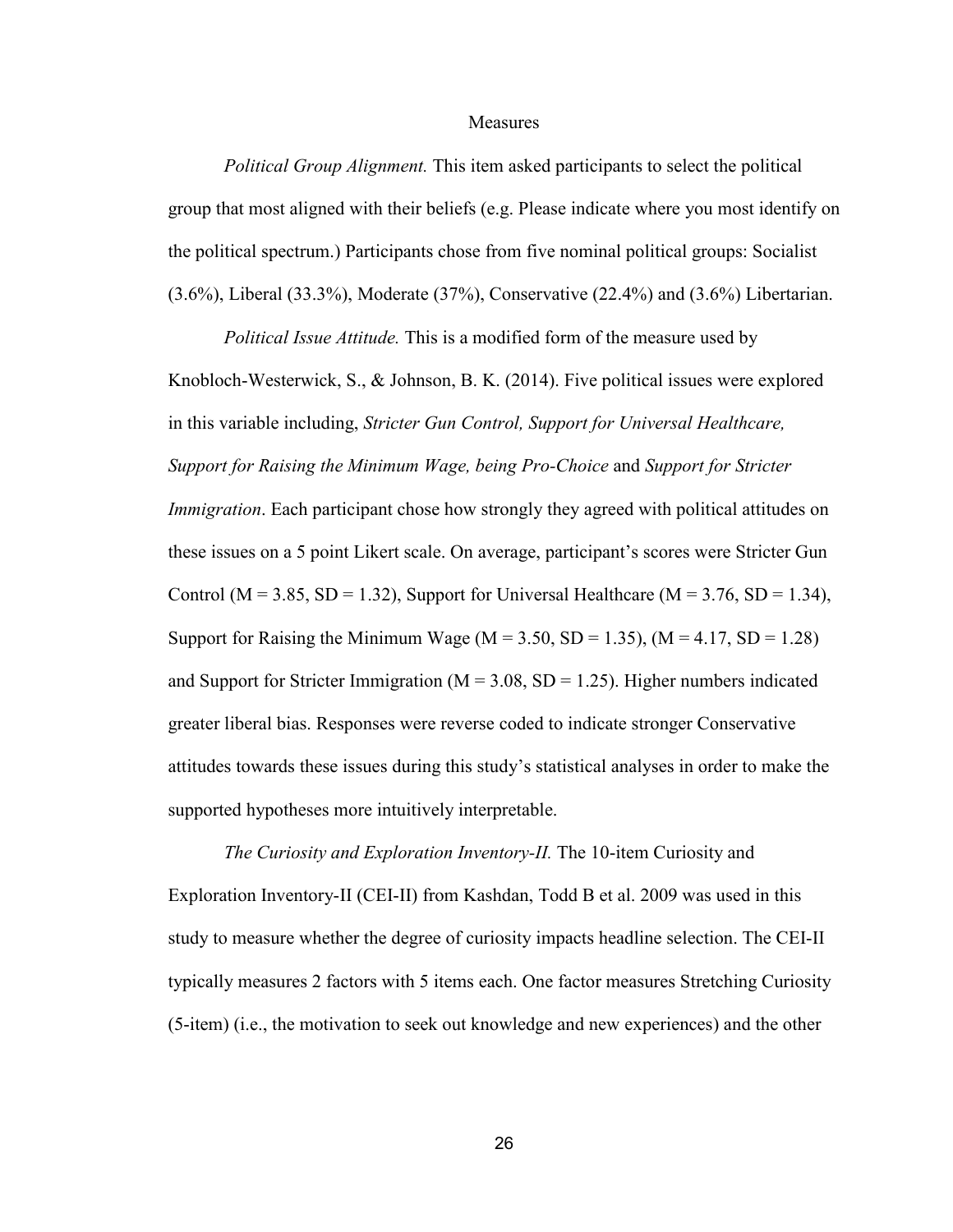measures Embracing Curiosity (5-items) (i.e., the willingness to embrace the novel, uncertain, and unpredictable nature of everyday life).

*Stretching Curiosity Scale* contained 5 items (e.g., "I actively seek as much information as I can in new situations") that required a Likert type response (0-5 with higher numbers indicating more agreement). This scale was reliable (*a =* .740) with participants indicating a moderate amount of stretching curiosity ( $M = 4.046$ , SD = .7125).

*Embracing Curiosity Scale* contained 5 items (e.g., "I am the type of person who really enjoys the uncertainty of everyday life"). This scale was reliable (*a =* .671) with participants indicating a moderately lower amount of embracing curiosity ( $M = 3.107$  and  $SD = .654$ ).

*Headline Selection.* After participants completed the survey questions regarding P*olitical Group Alignment, Political Issue Attitudes* and *Curiosity*, they selected between headlines. The headlines were presented in groups of three. Each grouping of headlines contained one traditional conservative headline, one traditional liberal headline and one clickbait headline about the same political issue. The styles of headlines were rotated randomly in every question to prevent ordering effects. Each of the 7 grouping of headlines corresponded to a political issue from the *Political Issue Attitudes* scales. Example: "Gun bans would do more harm to law abiding citizens than good."

## Stimulus

The stimulus for this research study was the selection of headlines. If there is a significant relationship between curiosity and clickbait headline selection, then information gap theory hypotheses would be supported. If participants selected traditional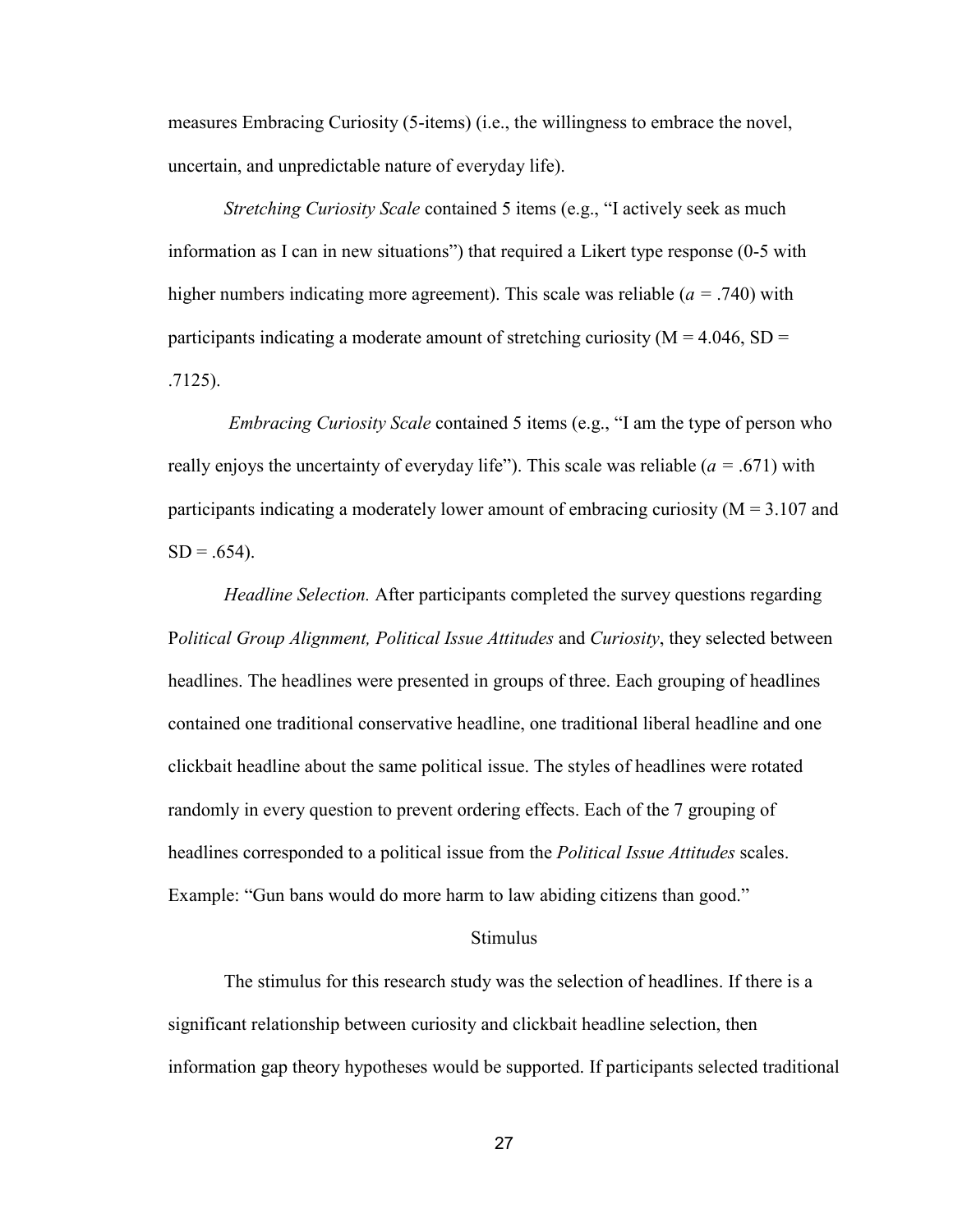headlines consistent with their political alignment, selective exposure theory would be supported. If headlines were selected at random with neither political alignment nor curiosity showing a significant relationship with headline choice, then neither theoretical approach would be supported.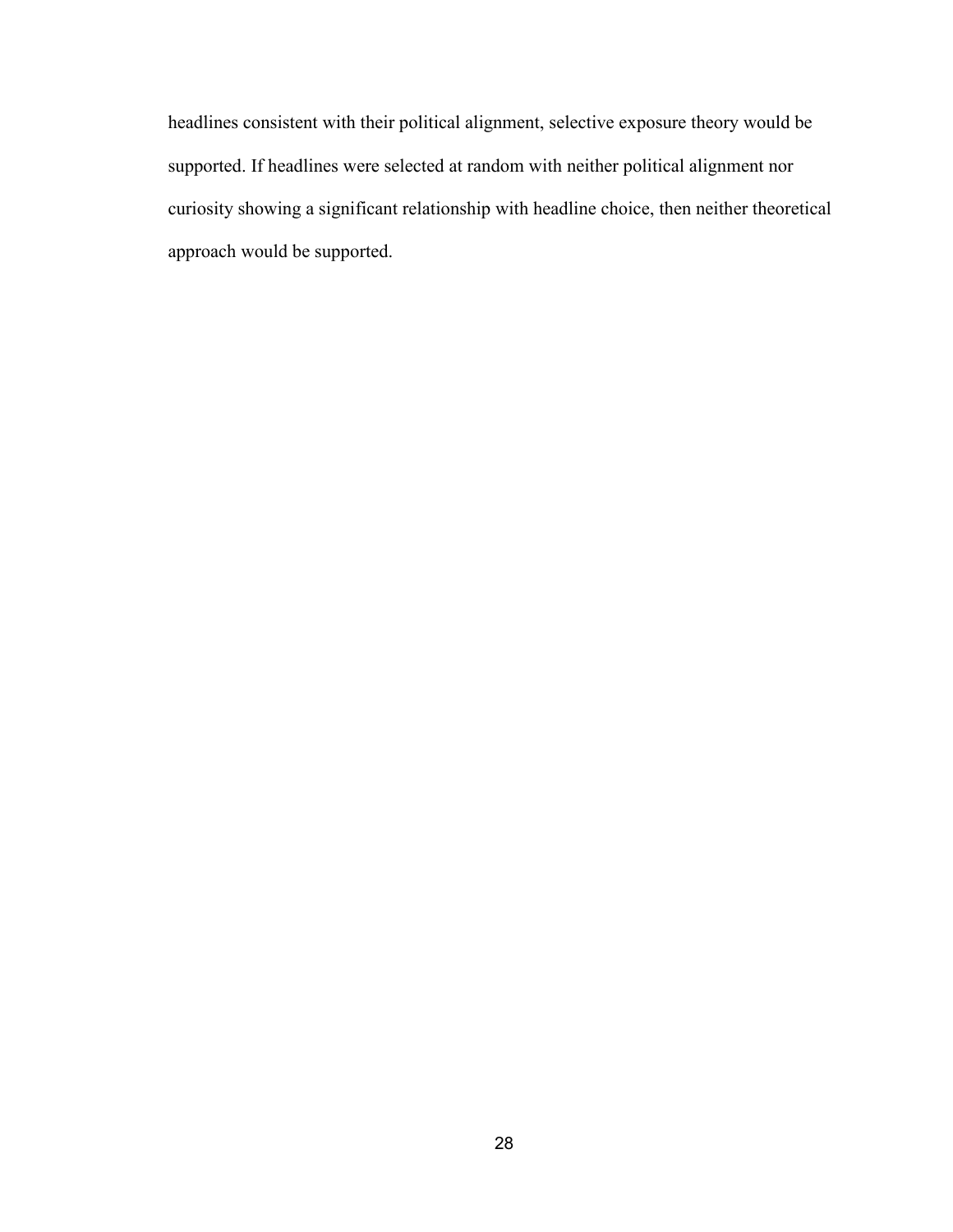#### RESULTS

 Headline selection ratios were varied between all 7 categories. Traditional liberal headlines were selected the most in all 7 categories except for headlines about stricter immigration, where traditional conservative headlines were selected the most (see table 1 on pg. 45). This is indicative of the sample, since the largest portion of participants identified as either liberal or moderate. The sample is liberal leaning in political group identity and in headline selection preference.

Participants were asked to report how realistic they felt the headlines were in this study compared to headlines they have seen in the real world. On average, participants felt that the headlines were somewhat realistic  $(M = 3.78)$ . Only one participant did not answer this question  $(n = 1)$ .

We tested to see if there was a relationship between participants whose *Political Group Identity* was Moderate and selecting *Clickbait Headlines* about Hillary Clinton and Donald Trump. In order to analyze *H1a-H1b* we coded the dependent variable *Political Group Alignment* as  $1 =$  "Moderate" and  $0 =$  "Not Moderate" and we also coded *Headline Selection* as  $1 =$  "Hillary Clinton or Trump Clickbait Headline Selected" and 0 = "Other Headline" in order to make the supported hypotheses more intuitively interpretable. Since the independent variable (*Political Group Alignment)* was categorical and the dependent variable (*Headline Selection*) was also categorical, a chi square analysis was run to test this research question.

Results of the chi-square test indicated there was no relationship between *Moderate Political Group Alignment* and selecting *Clickbait Headlines about Hillary*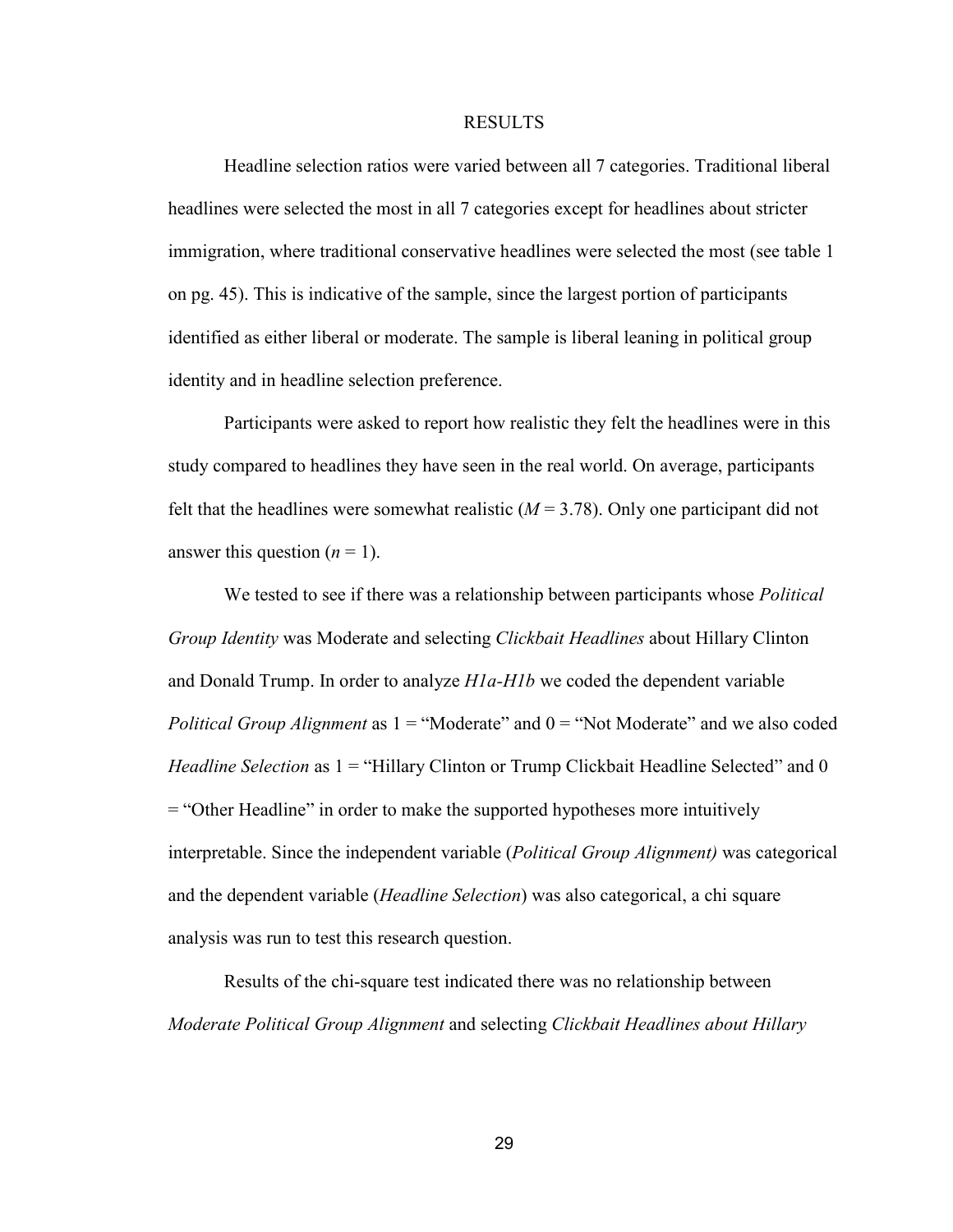*Clinton* or *Donald Trump* (See Table 2 on pg. 45)*.* These Selective Exposure Theory hypotheses were not supported.

We tested to see if there were correlations between *Political Issue Attitudes* and *Traditional Headline Selection.* In order to analyze *H2a-H6b* we coded the dependent variable *Headline Selection* as traditional conservative headline = 1 and both of the other headlines as 0 when we were testing hypotheses regarding conservative participants. We coded the traditional liberal headline as 1 and both of the other headlines as 0 when we were testing hypotheses regarding liberal participants. We did this in order to make the hypotheses more intuitively interpretable. Since the independent variable (*Political Issue Attitude*) was continuous and the dependent variable (*Headline Selection*) was coded dichotomously, Biserial Correlations were run with a significant correlation indicating that greater agreement with liberal positions chose more liberal headlines.

Results of the Biserial Correlations indicated that there were significant positive associations between Liberal Attitudes towards Support for a given political issue and selecting a headline that was liberal leaning. There were also significant positive associations between conservative attitudes towards Support for a given political issue and selecting conservative traditional headlines, although there were 2 exceptions to this pattern of results. Specifically, results suggested that Selecting Headlines about Stricter Immigration did not correlate with its corresponding Liberal or Conservative Attitude (See Table 3 on pg. 46). Therefore, these hypotheses predicting Selective exposure were almost unanimously supported.

We tested to see if there were correlations between levels of *Stretching* and *Embracing Curiosity* and *Clickbait Headline Selection*. In order to analyze *H7a-H7b* we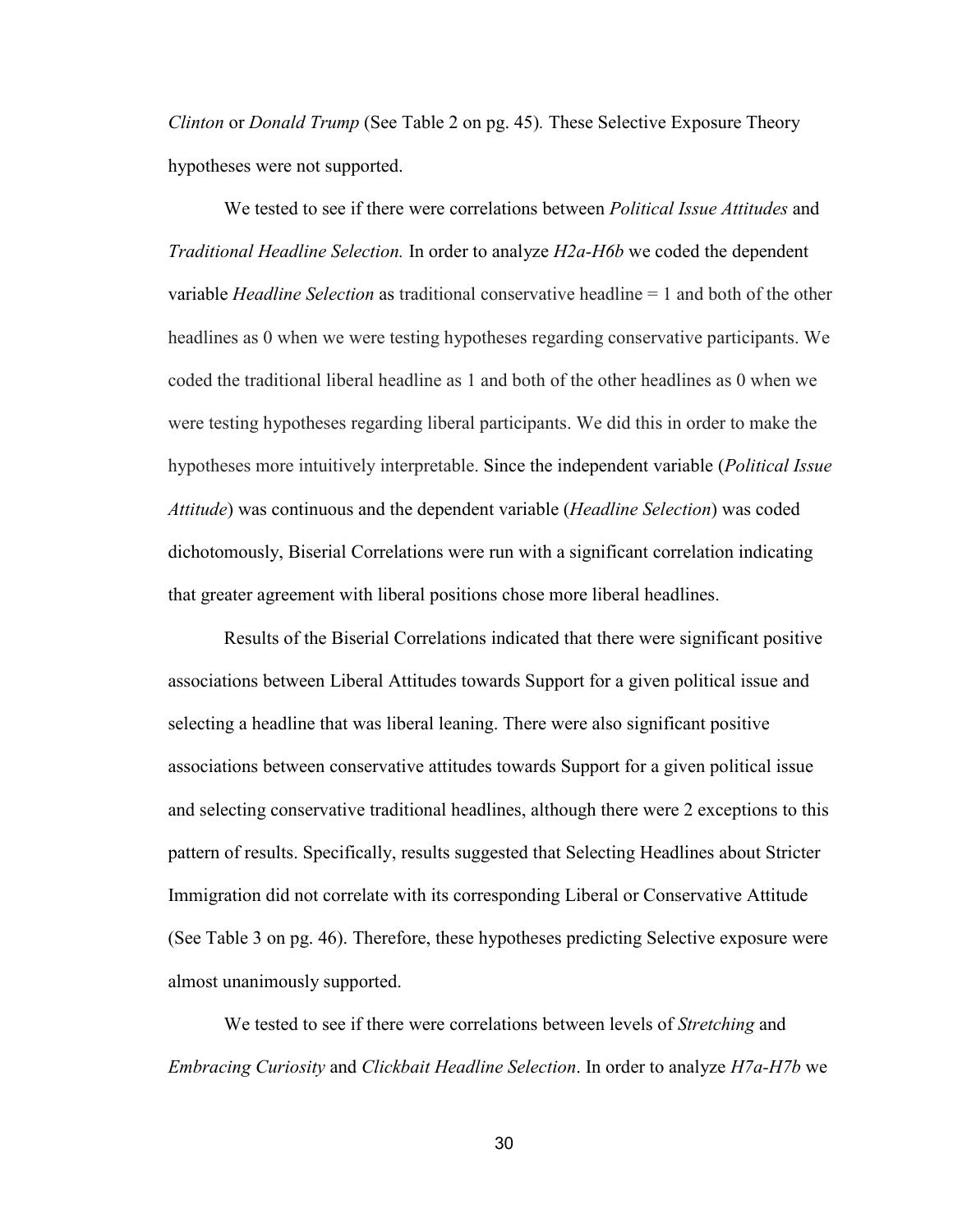coded the dependent variable *Headline Selection* as 1 = "Clickbait Headline Selected" and 0 = "Other Headline Selected". Since the independent variable (*Stretching* and *Embracing Curiosity*) were continuous and the dependent variable (*Headline Selection*) was categorical, Point Biserial Correlations were run to test these hypotheses with significant correlations indicating higher levels of curiosity would associate to more Clickbait selection.

Results of the Point Biserial Correlations indicated that there were only 2 significant relationships between these two variables. There was a significant positive correlation between high levels of *Embracing Curiosity* and *Clickbait* regarding Raising Minimum Wage. There was also a significant negative correlation between high levels of *Stretching Curiosity* and selecting *Clickbait* about Abortion (See Table 4 on pg. 47). Despite these two significant results, the data do not generally show a relationship between these variables. These hypotheses for Information Gap Theory were not supported.

We tested to see if there was a relationship between *Age* and *Clickbait Headline Selection*. In order to analyze *RQ1* we coded the dependent variable *Headline Selection* as  $1 =$  "Clickbait Headline Selected" and  $0 =$  "Other Headline Selected" to make the supported analyses more intuitively interpretable. Since the independent variable (*Age*) was continuous and the dependent variable (*Headline Selection*) was categorical, Point Biserial Correlations were run to test this research question.

Results of the point biserial correlation indicated that there was a significant positive association between Age and Selecting Clickbait Headlines about Minimum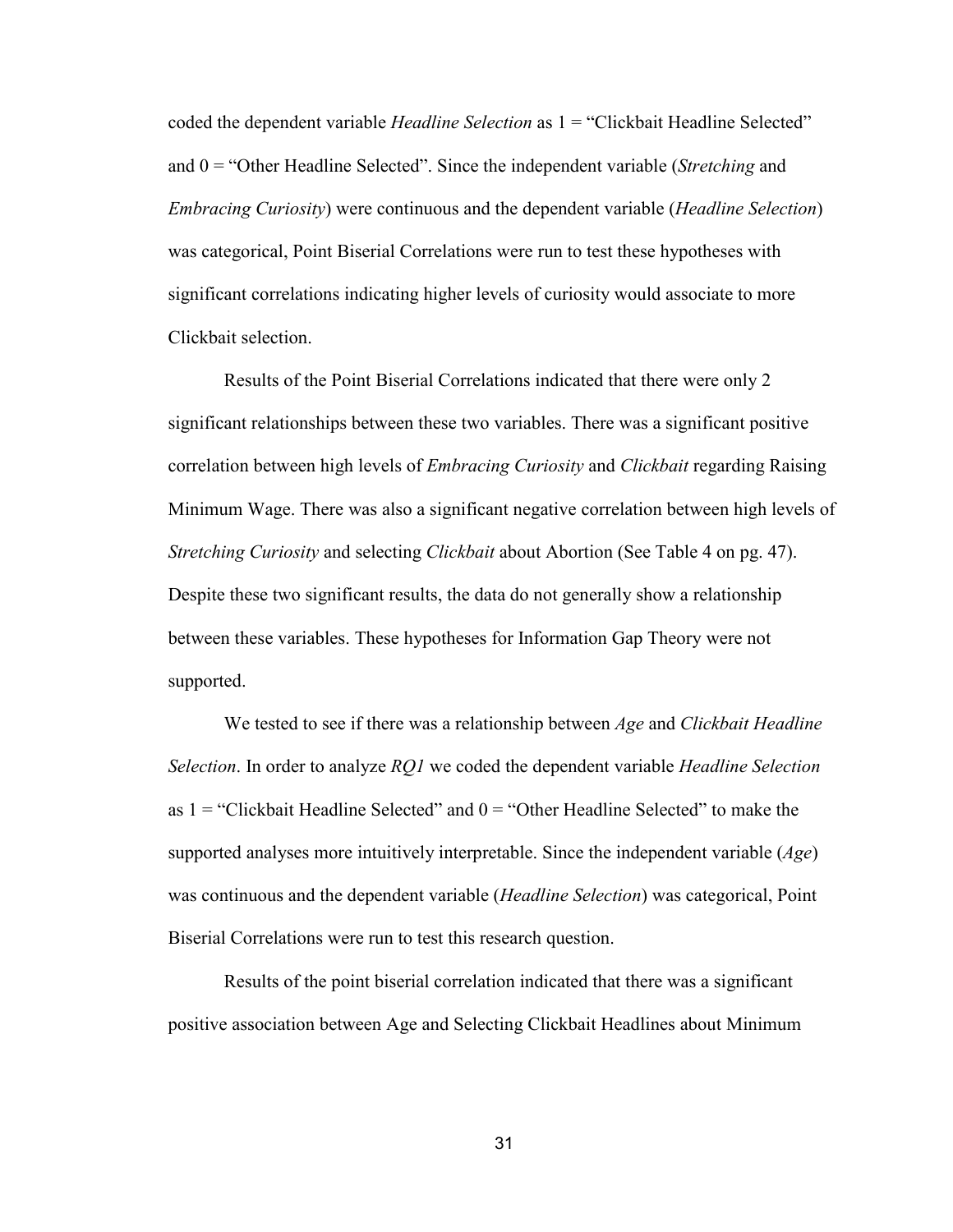Wage (See Table 5 on pg. 47). The remaining six point biserial analyses revealed no significant relationships between these variables.

We tested to see if there was a relationship between *Sex* and *Clickbait Headline Selection*. In order to analyze *RQ2* we coded the dependent variable *Headline Selection* as  $1 =$  "Clickbait Headline Selected" and  $0 =$  "Other Headline Selected" to make the supported analyses more intuitively interpretable. Since the independent variable (*Sex)* was categorical and the dependent variable (*Headline Selection*) was also categorical, a chi square analysis was run to test this research question.

A chi-square test was performed to examine the relation between *Sex* and *Selecting Clickbait Headlines about Supporting Universal Healthcare*. The relationship between these variables was significant (See Table 6 on pg. 48). Females were more likely to select clickbait headlines about support for Universal Healthcare than were males. The remaining six chi-square analyses showed no significant relationship between *Sex* and *Clickbait Headline Selection*.

Finally, we wanted to test to see if eliminating certain headline selections would alter the correlations we ran for *H2a-H6b.* Given that Selective Exposure Theory predicts that participants will click headlines that are attitude consistent, participants should never select a headline that directly conflicts with their biases. For example, H4b tested to see if strong conservative political bias about abortion correlated with conservative traditional headlines about abortion. We coded "conservative headline selected" as 1 and the other two headlines (liberal traditional headlines and clickbait) as 0. In order to more explicitly test Selective Exposure, we decided to remove the "traditional liberal headline selected" from the data completely, to see if it gave clickbait a better chance at disrupting the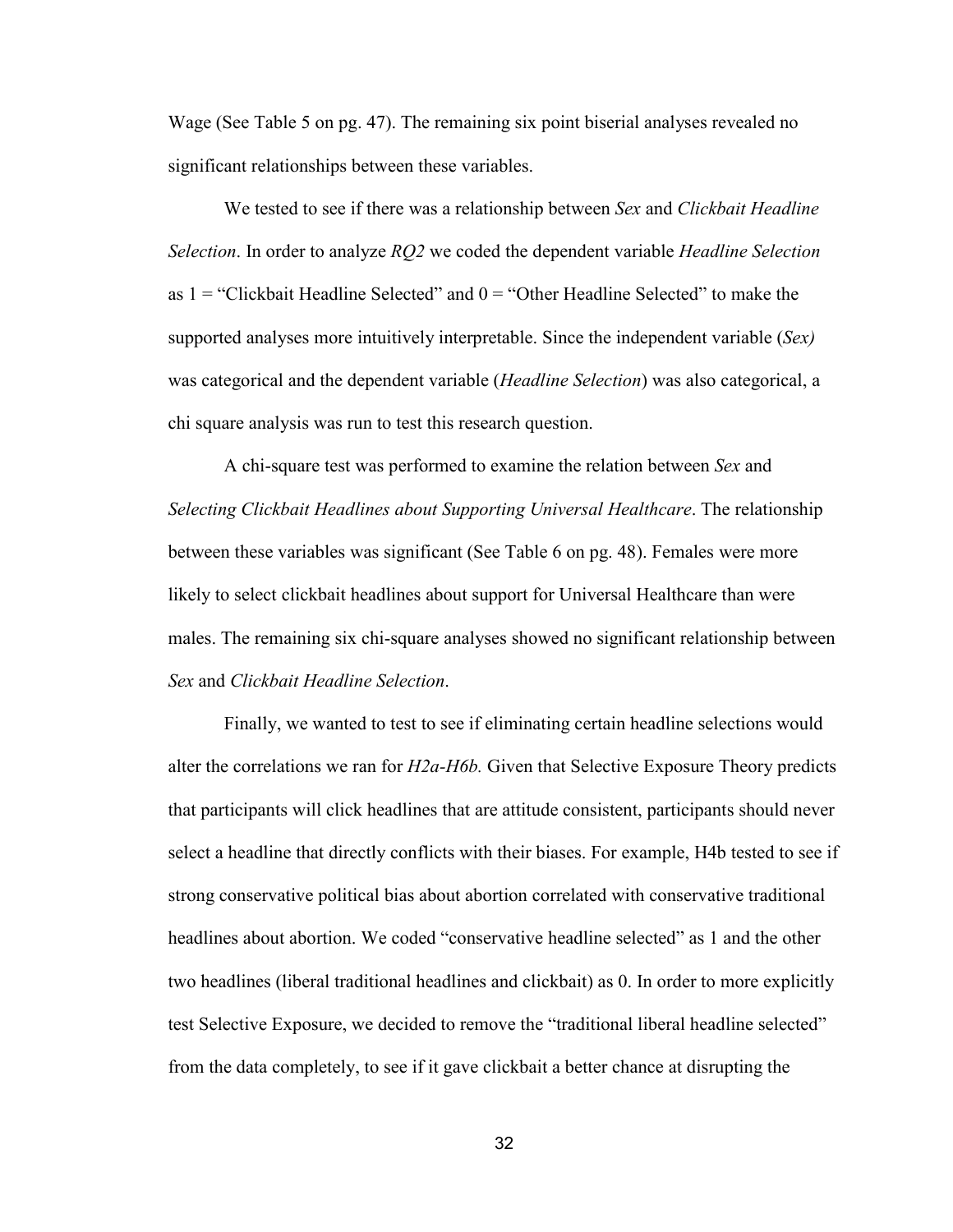correlation between conservative bias and conservative headline. That is, we pitted the Selective Exposure prediction solely and directly against Information Gap (i.e., selecting clickbait). The retested *H4b* without the "liberal headlines selected" resulted in a significant correlation of  $r(91) = .35$ ,  $p = .01$ . Note that this is identical to the results from the original *H4b* results even with the adjusted sample size (see table 2). Removing the most counter-intuitive headline selections from the data doesn't appear to alter the statistical relationships between *Political Issue Attitudes* and *Traditional Headline Selection*. Thus, we did not investigate this relationship among the remaining topics.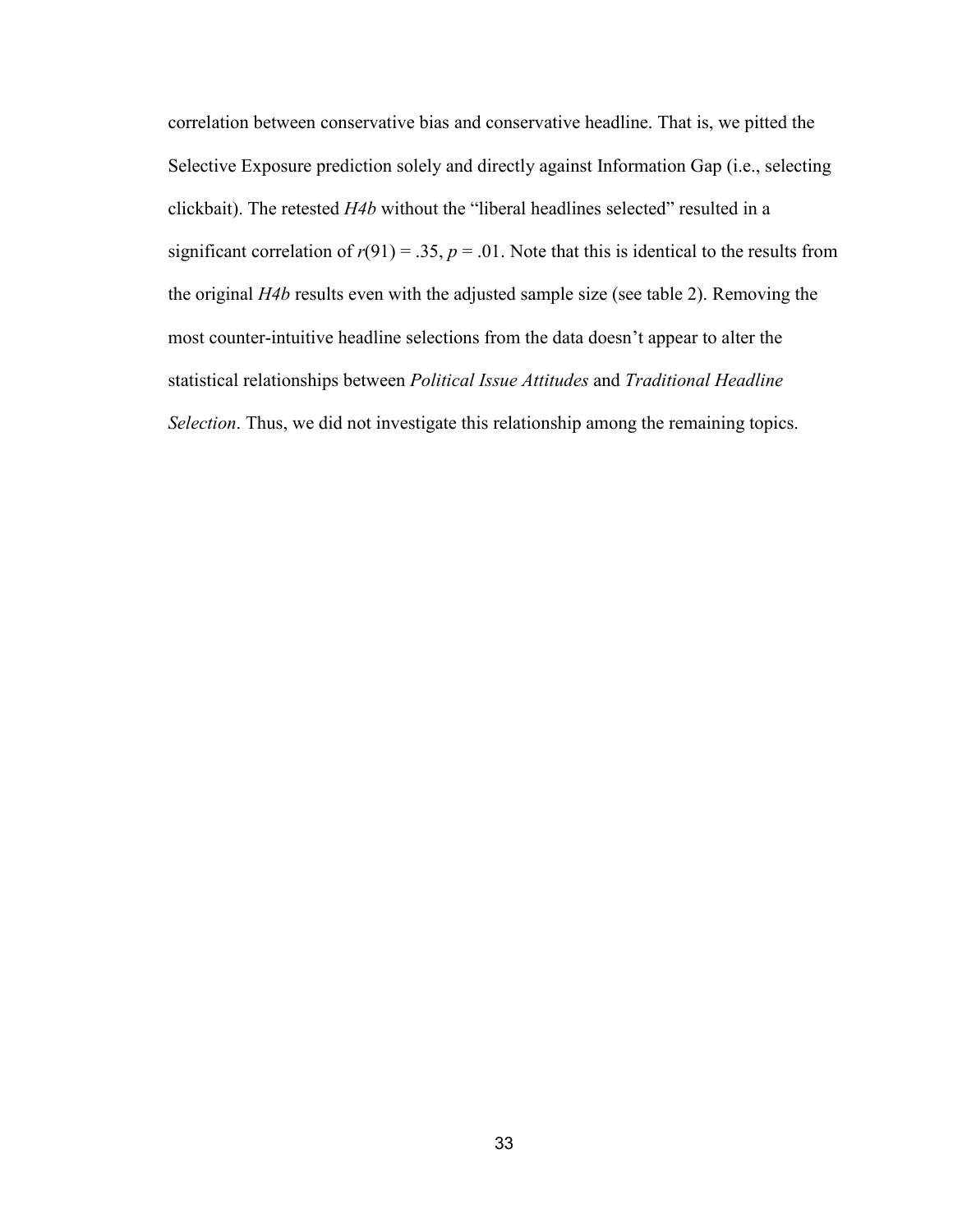#### **DISCUSSION**

### Summary of Findings

The purpose of this study was to challenge Selective Exposure Theory by giving politically biased individuals a chance to contradict their views and pursue curiosity impulses by selecting clickbait. These contradictions would have supported Lowerstein's Information Gap Theory. But based on the results of this study, we see no evidence that supports Information Gap Theory in this manner, at least in the area of political leanings and politically charged clickbait titles. Instead, we see strong correlations that support biased-inform media selection. In line with what we might expect with Selective Exposure Theory, participants who held stronger liberal beliefs tended to select traditional liberal headlines and participants who held stronger conservative beliefs tended to select traditional conservative headlines. All but two of the correlations calculated between *Political Issue Attitudes* and liberal/conservative *Headline Selection* were significant. The remaining two were not significant, but they did fit the overall correlational trend of the data. From these results, we do not see any significant evidence that supports curiosity over-powering biases.

We also wanted to test if people who were more naturally curious would be more likely to select clickbait, thus providing support for Information Gap Theory. Both scales for measuring *Stretching Curiosity* and *Embracing Curiosity* were found to be reliable. Despite this, there were no correlations between curiosity levels, in both *Stretching* and *Embracing Curiosity* and *Clickbait Selection* that would have supported Information Gap Theory. In fact, the only significant relationship was between *Stretching Curiosity* and *Selecting Clickbait Headlines* regarding *Being Pro-Choice*, and this correlation was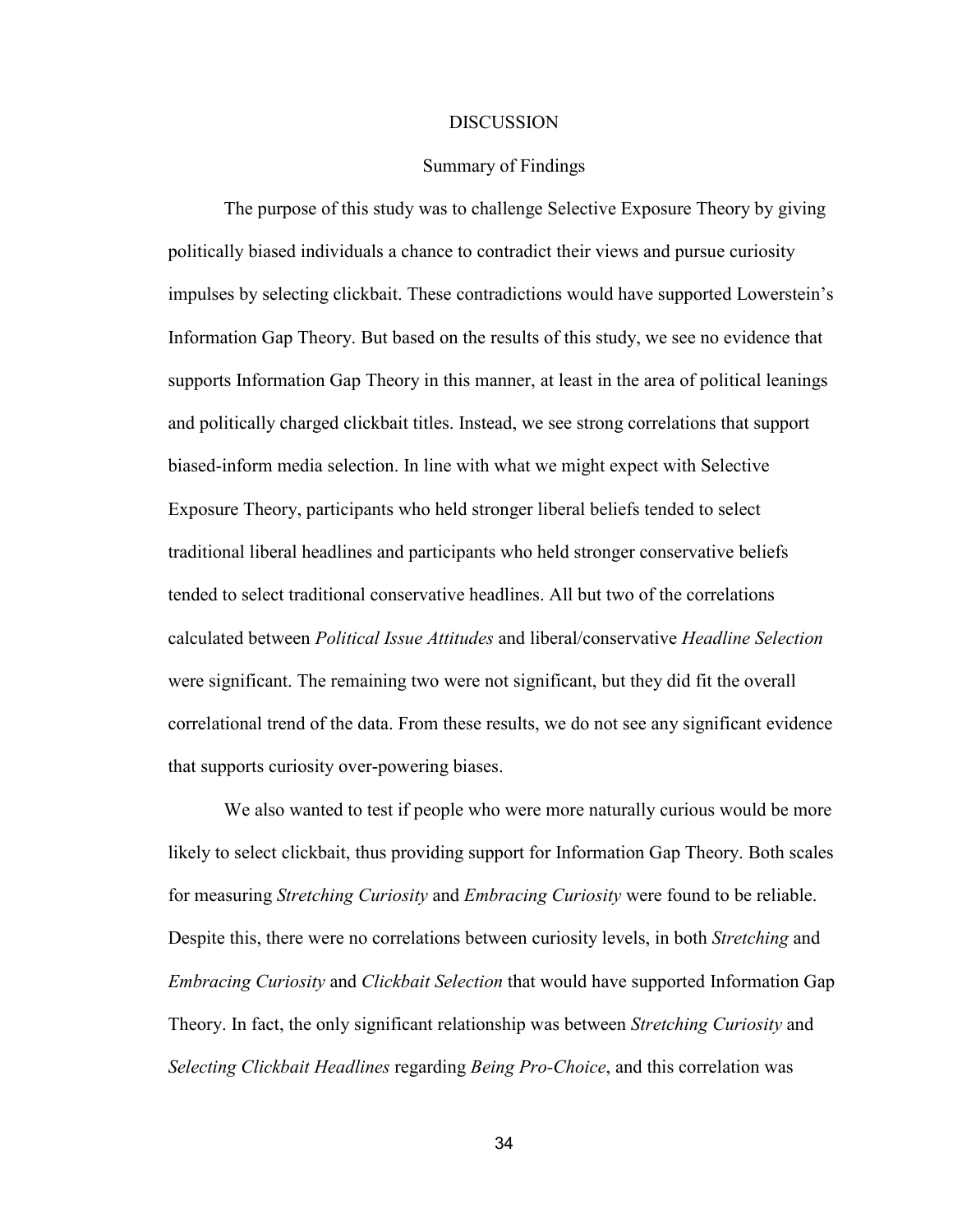*negative.* It is possible that abortion is such a contentious issue, that no amount of curiosity can overpower biased opinions about it. However, since it doesn't fit the trend of the other correlations in this hypothesis, it might be type 1 error to accept it as significant. There was also a significant positive correlation between *Embracing Curiosity* and *Clickbait Headline Selection* regarding Raising Minimum Wage but it was also not consistent with the other results. Overall, it appears that Information Gap Theory was not supported.

In addition, we tested to see if there was a relationship between *Age* and *Clickbait Selection.* Older people were more likely to select clickbait about minimum wage, but the remaining six analyses showed no correlation between these two variables. Ultimately, there was no relationship between *Age* and *Clickbait Selection*. Finally we tested to see if there was a relationship between *Sex* and *Clickbait Selection*. Overall there was no relationship between these two variables. 6 of the 7 chi-square calculations between *Sex* and *Clickbait Headline Selection* showed no relationship. The seventh relationship showed that women selected clickbait headlines about Universal Healthcare significantly more than males, but this does not reflect the lack of a general relationship between these variables. Overall, there was no significant relationship between *Sex* and *Clickbait Headline Selection.* 

Finally, we thought that eliminating the most unlikely of headline selections from the hypotheses *H2a-H6b* could change the relationship between *Political Issue Attitudes* and *Traditional Headline Selection*. It may have given clickbait selection a better chance at altering the significant correlation between these specific variables. However, our results were identical to the original results from hypothesis *H4b*. We expected this to be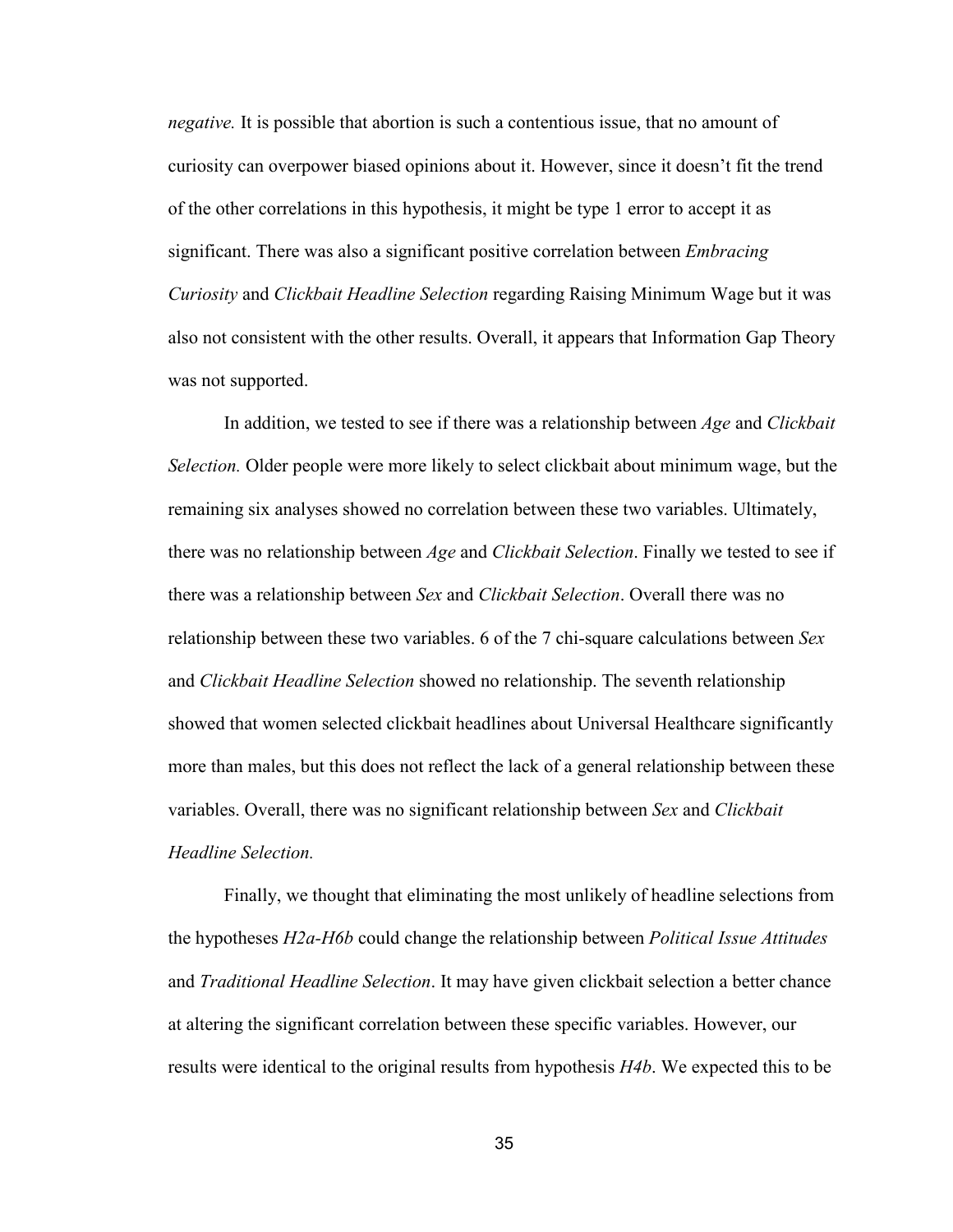the case for the rest of these hypotheses if adjusted in the same manner. It is possible that, for example, not a single person who had a conservative attitude toward being pro-life selected a liberal headline and vice versa. It is also possible that the correlation was so strong that it simply wasn't changed by the shrinking sample size.

#### Theoretical Implications

 The results of this research showed strong support for Selective Exposure Theory within the specific context of political media selection. Selective Exposure Theory has been strongly supported for decades since its inception and this research does not contradict these findings. Perhaps because politics is a very contentious subject for many people, and because of the current political climate, we tend to be set in our ways and look for media that reinforces our beliefs—especially regarding politics. When we do come into contact with media that we disagree with, we often reject it. We tend to visit the same media sources that we are comfortable with and ignore other sources. This study supports the findings in the literature that liberals tend to select liberal media and conservatives tend to select conservative media (Knobloch-Westerwick, 2014). Even if we feel curiosity, when coming into contact with clickbait or media with contradictory views, bias can override those impulses and lead us to select media we are familiar with. As the echo-chambers of the internet become larger and a greater part of people's lives and the less time we spend coming into contact with opposing views, our biases may become even stronger. The polarization of the political discourse in the U.S (for example) continues to grow in 2019. It is possible that moving into the future, the bias-serving media selection described in Selective Exposure Theory could be magnified even further.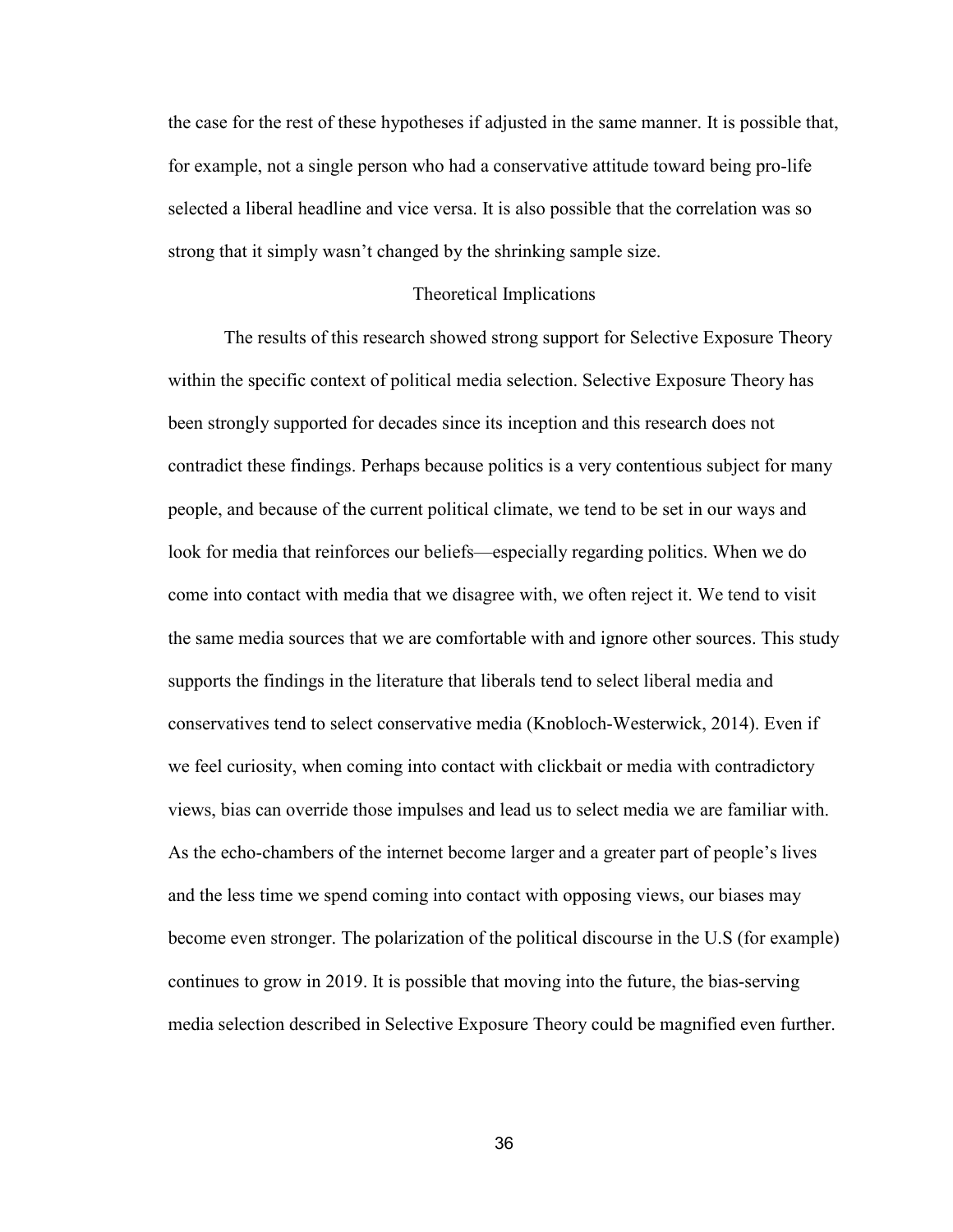The results of this research showed no support for Information Gap Theory. Within the context of this research in political media, it appears that more often than not, curiosity impulses stimulated by clickbait are not enough to persuade consumers to select media that might counter their political biases. The results suggested that there weren't even significant statistical relationships between higher levels of Stretching and Embracing Curiosity and selecting clickbait. This contradiction might suggest that clickbait might not actually be a good stimulant for curiosity. However, it is more likely the case that clickbait fairs much better in entertainment news and performs much more poorly in political news. In 2016, about 25% of article titles in "broadcast" (political) news were clickbait and about 60% of article titles in "unreliable" (entertainment) news were clickbait (Rony et al, 2017).

Additionally, there is a significant body of research that indicates people are less rational in their decision-making than we initially thought. However, risk aversion still plays an important role in decision making. It makes sense that the decision to pursue gaps in information is easier when there appears to be little or no risk. When people select clickbait articles from entertainment news, there is almost no risk. The news may be inconsequential, exaggerated or even just unreliable gossip, but ultimately no harm to the consumer. In contrast, selecting clickbait about political news may lead to the consumer being exposed to conflicting ideas and information that may be offensive. The double-edged nature of pursuing curiosity could also explain why highly curious people didn't tend to select clickbait. On the one hand, intellectual and experiential curiosity and flexibility are generally personality traits we celebrate. But on the other hand, pursuing curiosity impulses on things like clickbait might be seen as foolish or a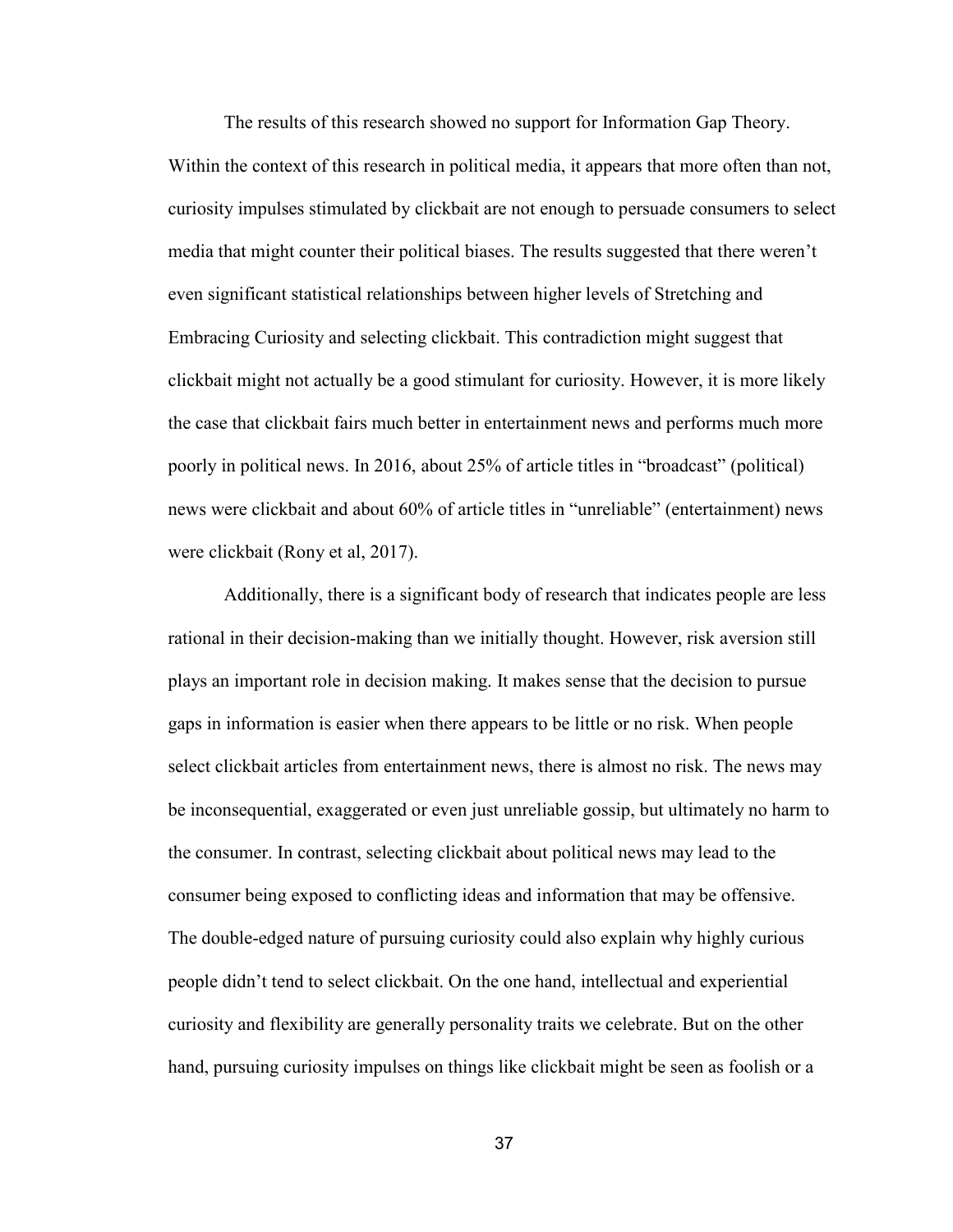waste of time. No one wants to feel like they have been tricked or their time wasted. With enough negative experiences with clickbait consumers may start to shy away from clicking on them. Curiosity will always play a role in human learning, taking risks and trying new experiences. It is likely that in the future, Information Gap Theory will work hand in hand with Selective Exposure Theory. It could be used to explain human decision making when bias isn't the motivator.

## Limitations/Future Research

This research shows strong support for Selective Exposure Theory and virtually no support for Information Gap Theory. There are many reasons for why this design might not have been the best way to study the phenomena of clickbait in online political news selection. There are many limitations and ways to improve this type of research in the future.

The primary limitations stem from the use of Qualtrics to survey participants. The review of the literature suggests that clickbait and other internet born communication phenomena are known to be especially effective, because of how they utilize and interact on the medium. Simply put, the survey format may not be a sufficiently natural or realistic representation of clickbait or internet news. Stacking clickbait headlines directly up against explicit, traditional news headlines, addressing the same political topic, may have been too unnatural. People may be able to see more clearly, the risks involved in selecting potential clickbait, when *better* more traditional alternatives are immediately available. In natural on-line situations, clickbait appears alone, not typically contrasted with other headlines. Thus, clickbait may be appealing as a stand-alone choice. It may appear less-so, or less socially desirable, when paired with "serious" headlines. Future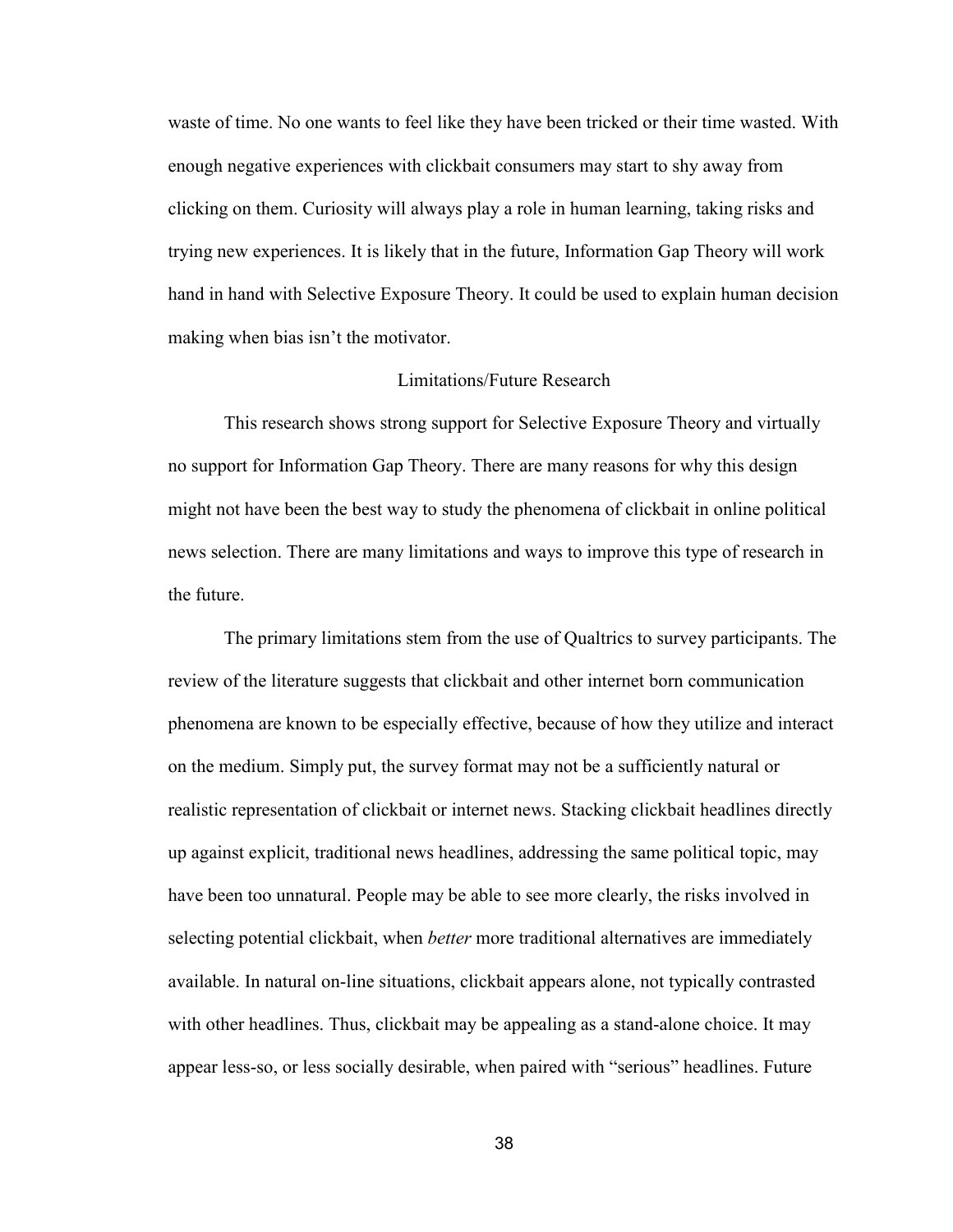studies should embed clickbait in other internet searches and track clicks in order to truly and more naturally test its appeal.

Clickbait also comes in many forms. Social media, Google search results and sites like YouTube all have unique formats of clickbait. Future versions of this study will need to find ways to allow participants to interact more naturally with a greater variety of internet headlines. Instead of using surveys, future research may use actual web pages with pop-ups, images and thumbnails to assist in advertising clickbait in a more realworld setting, and pair that with survey research to assess likely predictors or both selective exposure and of information gap theories.

We also did not use images or thumbnails to accompany the headlines which are very common online. Thumbnails are images that accompany a link to an article or video. Thumbnails are often the first thing people see when they encounter an article or video and can often make or break their decision to click (North, 2017). In the future, including thumbnails could enhance the attention grabbing, curiosity stimulating potential of regular clickbait headlines.

 This research may have also suffered from response bias, specifically social desirability bias. Social desirability bias is the tendency of participants to answer survey questions in ways that might seem more socially acceptable at the expense of answering honestly (Nederhof, 1985). Participants who have been disappointed by clickbait in the past or who were aware of its dubious nature may have avoided selecting it despite their interest in it. If the participants sensed there was any kind of social stigmatization around clickbait, they might have avoided it. The average age of the participants was 31. Since the literature confirms that younger people consume more of their news online and have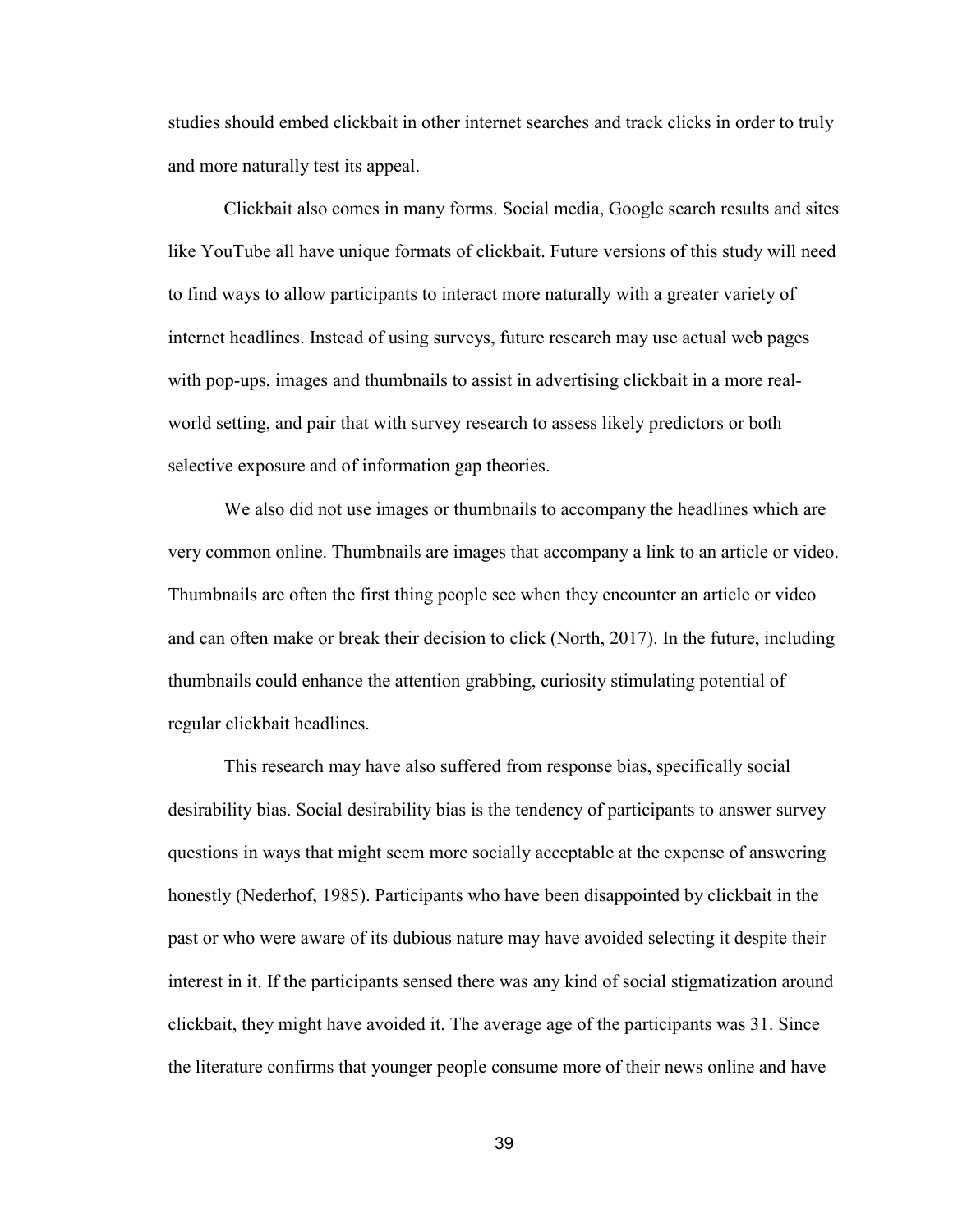probably experienced clickbait more than any other age demographic, it is likely that they could be the least susceptible group to selecting clickbait. Perhaps clickbait will become even more normalized and ubiquitous in the future and people will become less sensitive to it. The sample for this study came from volunteers only. Since participants were volunteering they may have cared more and thought more critically about their responses to the survey. More casual participation from participants could have yielded different results, especially amongst clickbait selection.

Additionally, the internet news market doesn't operate as a zero sum game. This survey was designed to allow participants to choose one headline over another, but did not allow them to click more than one headline on the same topic. Often times, when we are looking for information on the internet, we have the freedom to sift through dozens of articles with ease, looking for the article that suits us best. Getting the first click might be important for content developers, but consumers always have the option to back out and search for an alternative source of information. When the decision is less "severe" they can peruse online news more casually, which could ultimately lead to more consumption of clickbait. Future versions of this research may include options for selecting multiple headlines at once.

 One final limitation of this research was that it was difficult to define and differentiate "Traditional News" and "Casual News". The Center of Media Literacy describes how the relationship between news media and entertainment media has slowly become intertwined since the 1970s and 1980s (Hallin, 1990). The gradual rolling back of regulations and standards has allowed media outlets to alter their business models to widen their reach of consumers (Hallin, 1990). The internet has allowed media outlets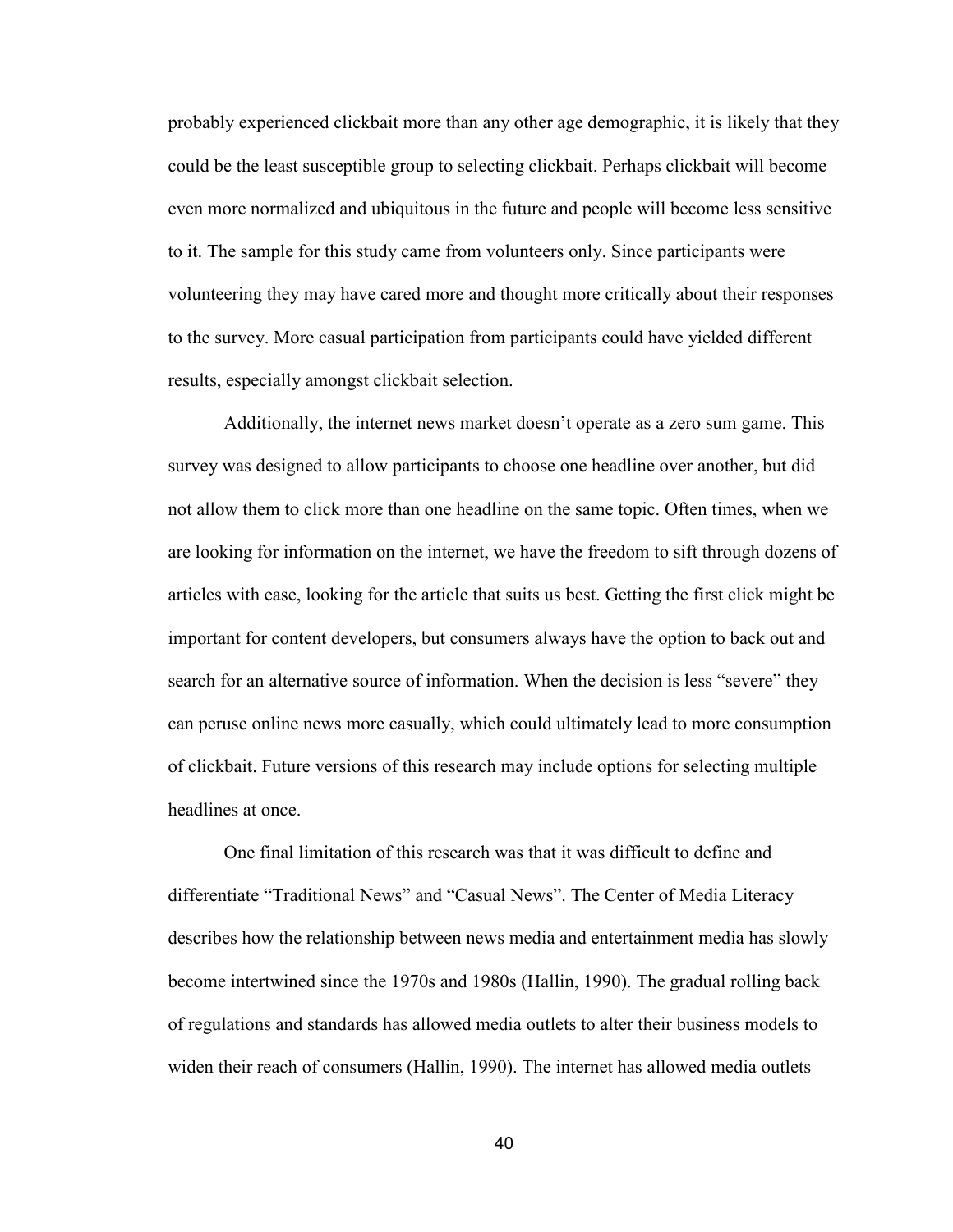who advertise and use entertainment to boost revenues and get a leg up on other more traditional news outlets on television and in print by sensationalizing their headlines. Consumers may prioritize certain kinds of news over others. For instance, media surrounding highly contentious issues like politics may lead consumers to select news with greater conscientiousness and bias, while entertainment news may be consumed more casually. For example, headlines about abortion policy might generate more contentious opinions and more scrutinized headline selection than the average story about Kim Kardashian. Clickbait most likely fairs better when it is used to advertise entertainment (casual) news over political news. Further research about the differences between entertainment news and political news, as the lines between them become blurred, could lead to better headlines and advertising materials.

In conclusion, improved versions of this research could have greater implications on media selection theories in the future. Learning more about how curiosity impacts decision-making behaviors and about how consumers interact with advertising materials like clickbait, could lead to an increase of mainstream influence of theories like Information Gap Theory. Further research could also lead to adjustments of Selective Exposure Theory. Adjustments to this theory could lead to a more nuanced understanding of the decision making process when consumers choose against their biases.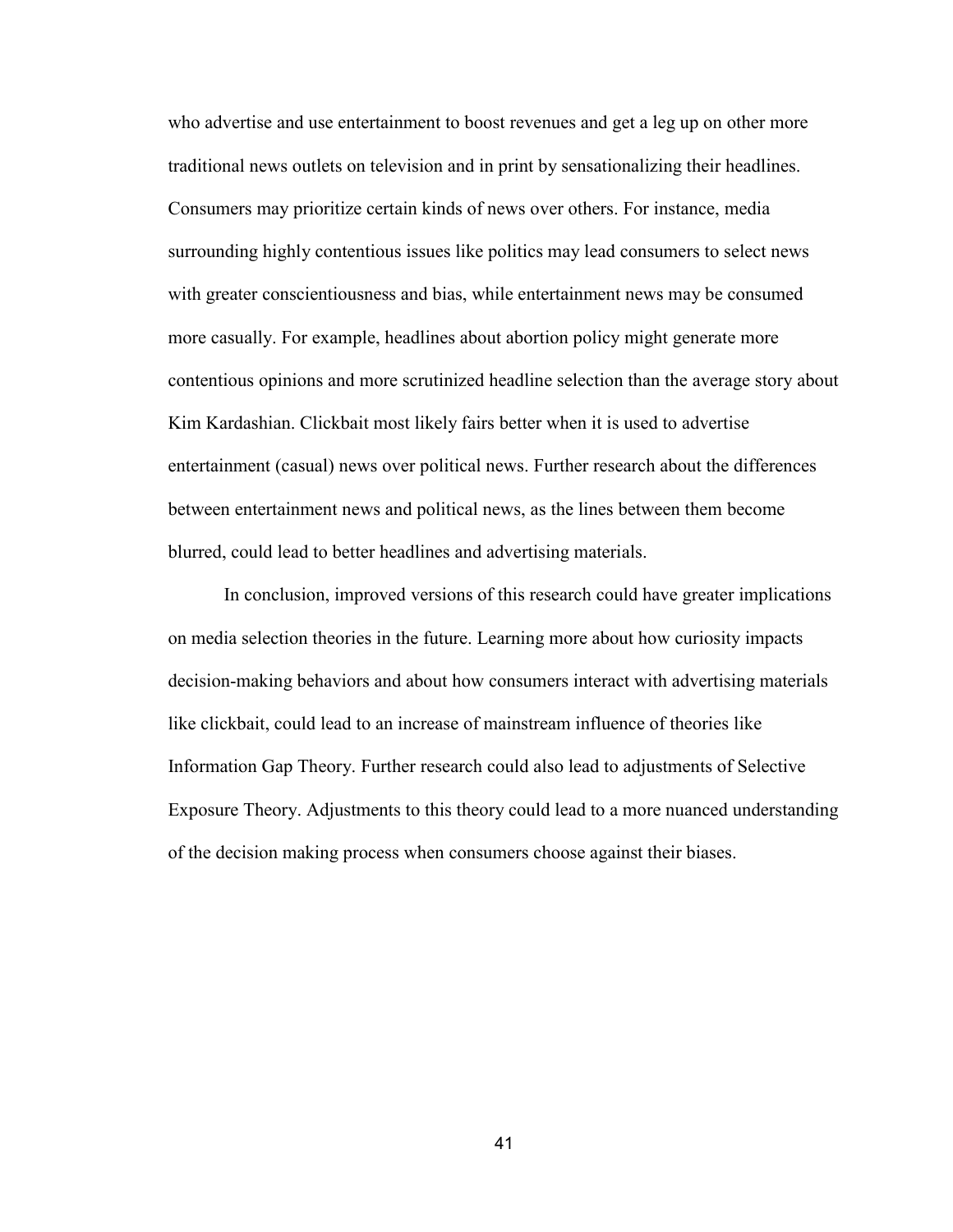#### REFERENCES

- Cappella, J. N., Kim, H. S., & Albarracín, D. (2015). Selection and Transmission Processes for Information in the Emerging Media Environment: Psychological Motives and Message Characteristics. *Media Psychology*, *18*(3), 396–424. https://doi.org/10.1080/15213269.2014.941112
- Fischer, P. (2011). Selective Exposure, Decision Uncertainty, and Cognitive Economy: A New Theoretical Perspective on Confirmatory Information Search. *Social and Personality Psychology Compass*, *5*(10), 751–762. https://doi.org/10.1111/j.1751-9004.2011.00386.x
- Festinger, L. (1957). A Theory of Cognitive Dissonance. California: Stanford University Press.
- Golman, R., & Loewenstein, G. (2016). Information Gaps: A Theory of Preferences Regarding the Presence and Absence of Information. Decision, doi:10.1037/dec0000068
- Hallin, Daniel. (1990). Whatever Happened to the News? *Media Values,* Issue 50. Center for Media Literacy.
- Hart, W., Albarracín, D., Eagly, A. H., Brechan, I., Lindberg, M. J., & Merrill, L. (2009). Feeling validated versus being correct: a meta-analysis of selective exposure to information. *Psychological Bulletin*, *135*(4), 555–588.

https://doi.org/10.1037/a0015701

Kashdan, Todd B et al. "The Curiosity and Exploration Inventory-II: Development, Factor Structure, and Psychometrics" Journal of research in personality vol. 43,6 (2009): 987-998.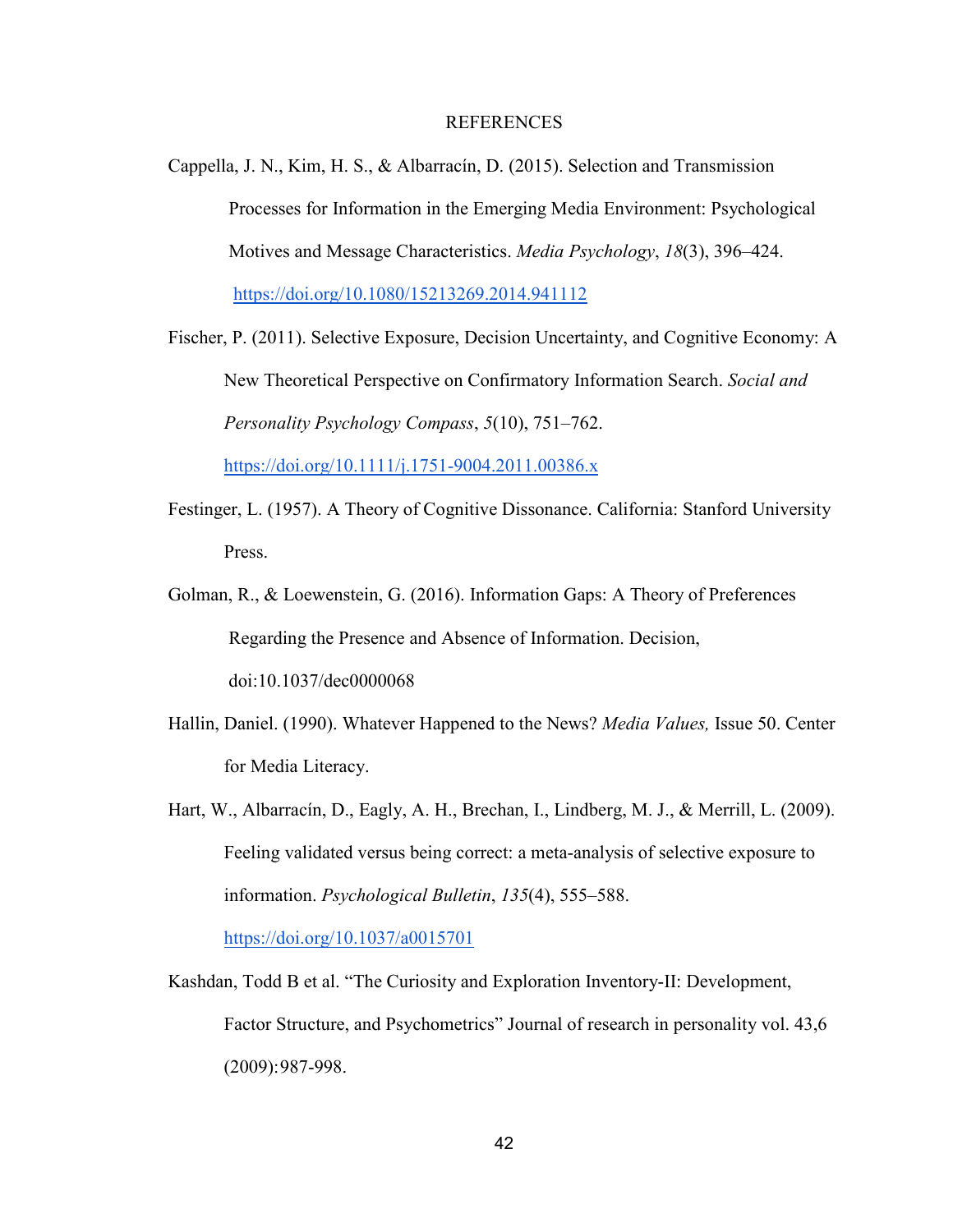- Kang et al., 2009 M.J. Kang, M. Hsu, I.M. Krajbich, G. Loewenstein, S.M. McClure, J.T.Y. Wang, C.F. Camerer The wick in the candle of learning: epistemic curiosity activates reward circuitry and enhances memory Psychol. Sci., 20 (2009), pp. 963-973
- Kastenmüller, A., Greitemeyer, T., Jonas, E., Fischer, P., & Frey, D. (2010). Selective exposure: The impact of collectivism and individualism. British Journal Of Social Psychology, 49(4), 745-763. doi:10.1348/014466609X478988
- Kid, Celeste; Hayden, Benjamin (2015). The Psychology and Neuroscience of Curiosity (PDF). Nueron Volume 88, Issue 3. https://doi.org/10.1016/j.neuron.2015.09.010
- Knobloch-Westerwick, S., & Johnson, B. K. (2014). Selective Exposure for Better or Worse: It's Mediating Role for Online News' Impact on Political Participation. *Journal of Computer-Mediated Communication*, *19*(2), 184–196.

https://doi.org/10.1111/jcc4.12036

- Loewenstein, 1994 G. Loewenstein. The psychology of curiosity: a review and reinterpretation Psychol. Bull., 116 (1994), pp. 75-98
- McNeal, Margueritte. (2015). One Writer Explored the Marketing Science Behind Clickbait. You'll Never Believe What She Found Out. (n.d.). Retrieved November 9, 2017.
- Mitchell, A., Gottfried, J., Barthel, M., & Shearer, E. (2016, July 7). 1. Pathways to news. Retrieved September 26, 2017, from

http://www.journalism.org/2016/07/07/pathways-to-news

Mlodinow, Leonard. Subliminal. Vintage Books, 2012.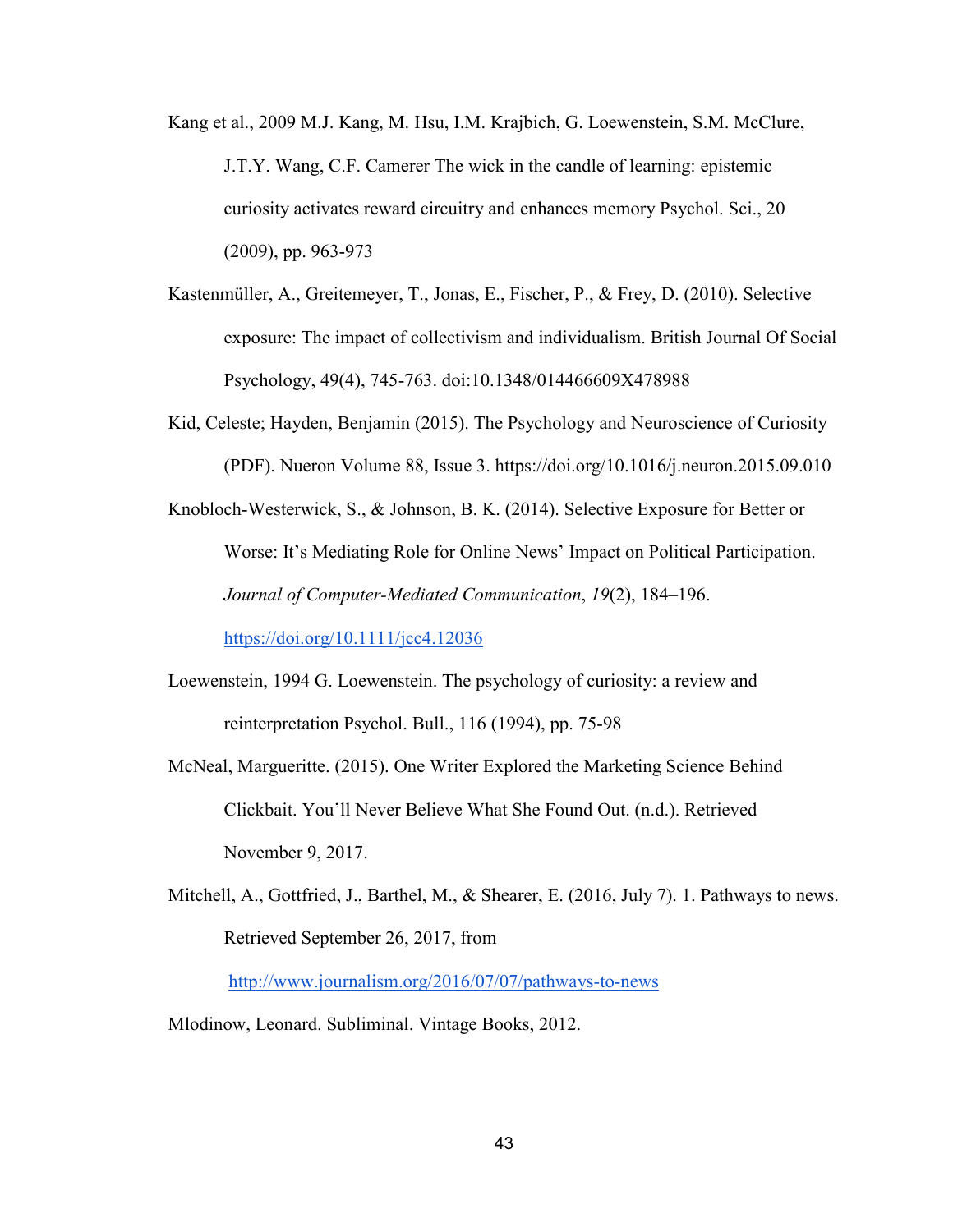- Nederhof, Anton J. (1985). "Methods of coping with social desirability bias: A review". European Journal of Social Psychology. 15 (3): 263–280.
- Rony, Uddin, Hassan, Naeemul, & Yousuf, Mohammad (2017). Diving Deep into Clickbaits: Who Use Them to What Extents in Which Topics with What Effects? Cornell University.
- van Dijk, E., & Zeelenberg, M. (2007). When curiosity killed regret: Avoiding or seeking the unknown in decision-making under uncertainty. Journal Of Experimental Social Psychology, 43(4), 656-662. doi:10.1016/j.jesp.2006.06.004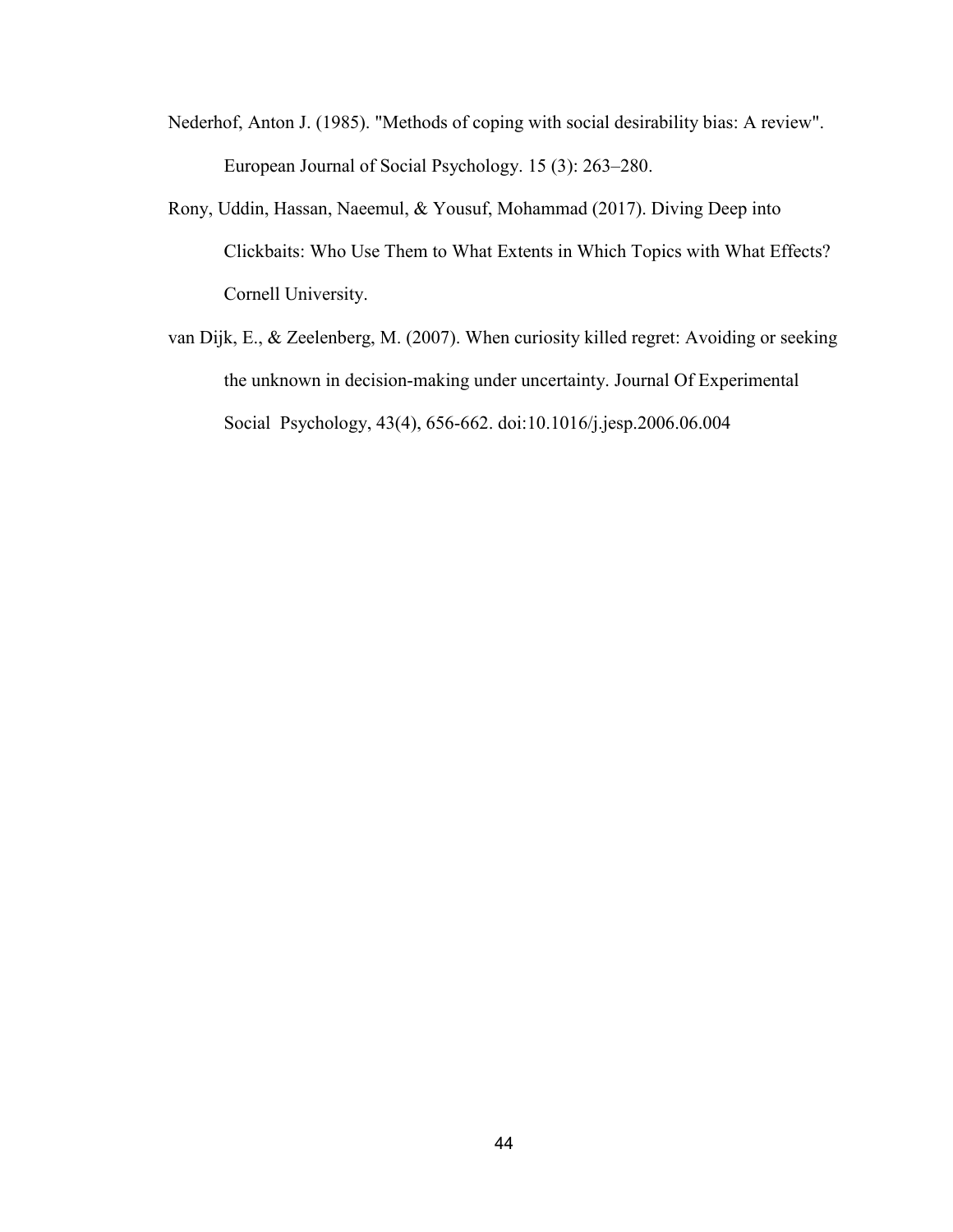# APPENDIX

## **Table 1**

# Headline Selection Totals & Percentages

| Headline                    | <b>Traditional Conservative</b> | <b>Traditional Liberal</b> | Clickbait    |
|-----------------------------|---------------------------------|----------------------------|--------------|
| <b>Stricter Gun Control</b> | 28 (16.9%)                      | 95 (57.2%)                 | 43 (25.9%)   |
| Universal Healthcare        | 55 (33.1%)                      | 58 (34.9%)                 | 53 (31.9%)   |
| Raise Minimum Wage          | $26(15.7\%)$                    | 75 (45.2%)                 | $65(39.2\%)$ |
| Pro-Choice                  | 54 (32.5%)                      | 79 (47.6%)                 | 33 (19.9%)   |
| <b>Stricter Immigration</b> | $47(28.3\%)$                    | 40 $(24.1\%)$              | 78 (47%)     |
| <b>Hillary Clinton</b>      | 59 (35.5%)                      | $67(40.4\%)$               | 39(23.5%)    |
| Donald Trump                | 40 $(24.1\%)$                   | 58 (34.9%)                 | $67(40.4\%)$ |

# **Table 2**

| Clickbait Headline Selection and Moderate Political Group Alignment Chi Squares |                                         |           |                                |
|---------------------------------------------------------------------------------|-----------------------------------------|-----------|--------------------------------|
| Clickbait Headline                                                              | Pearson Coefficient                     | P Value   | Total % Moderate/Not           |
| Moderate                                                                        |                                         |           |                                |
| <b>Hillary Clinton</b>                                                          | $\chi$ 2(1,N = 165)= .33                | $p = .57$ | Not Mod(15.9%)/Mod(7.9%)       |
| Donald Trump                                                                    | $\gamma$ 2(1, N = 165) = 1.32 $p = .25$ |           | Not Mod $(23.8\%)/Mod(17.1\%)$ |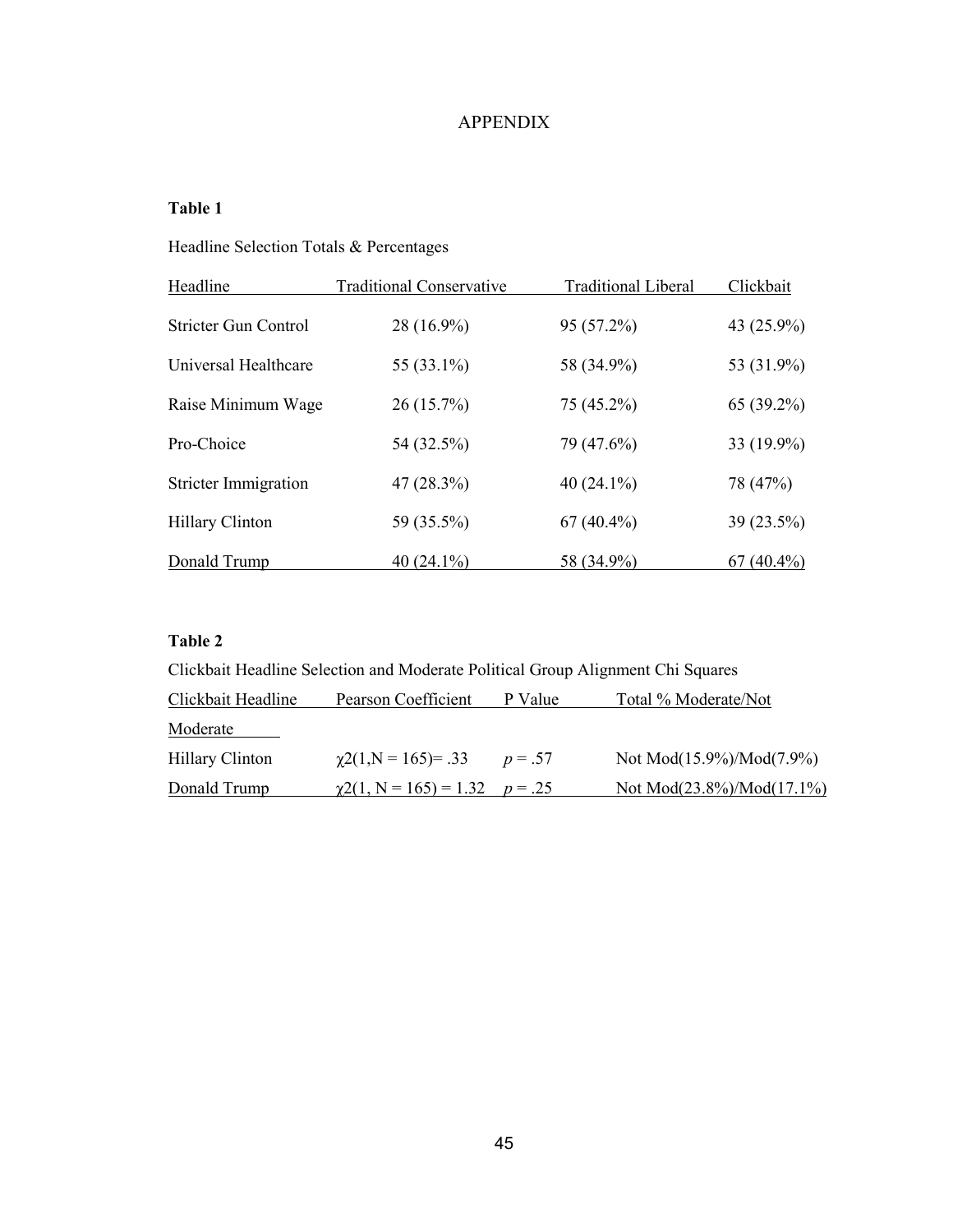## **Table 3**

Traditional Headline Selection and \*Political Issue Attitude\* Correlations Political Issue Attitude Pearson Coefficient P Value

| Liberal Headline Selection             |                |            |  |
|----------------------------------------|----------------|------------|--|
| Stricter Gun Control $r(164) = .13$    |                | $p = .08$  |  |
| Universal Healthcare $r(164) = .30$    |                | $p = .01*$ |  |
| Raise Minimum Wage $r(164) = .18$      |                | $p = .05*$ |  |
| Pro-Choice                             | $r(164) = .26$ | $p = .01*$ |  |
| Stricter Immigration                   | $r(164) = .12$ | $p = .120$ |  |
| <b>Conservative Headline Selection</b> |                |            |  |
| Stricter Gun Control $r(164) = .19$    |                | $p = .05*$ |  |
| Universal Healthcare $r(164)=$ .21     |                | $p = .01*$ |  |
| Raise Minimum Wage $r(164) = .17$      |                | $p = .05*$ |  |
| Pro-Choice                             | $r(164) = .35$ | $p = .01*$ |  |
| <b>Stricter Immigration</b>            | $r(164) = .14$ | $p = .115$ |  |

\*\* Political issue attitudes were coded so that higher numbers equaled greater support for typically liberal/ conservative positions on each topic for their respective hypotheses\*\*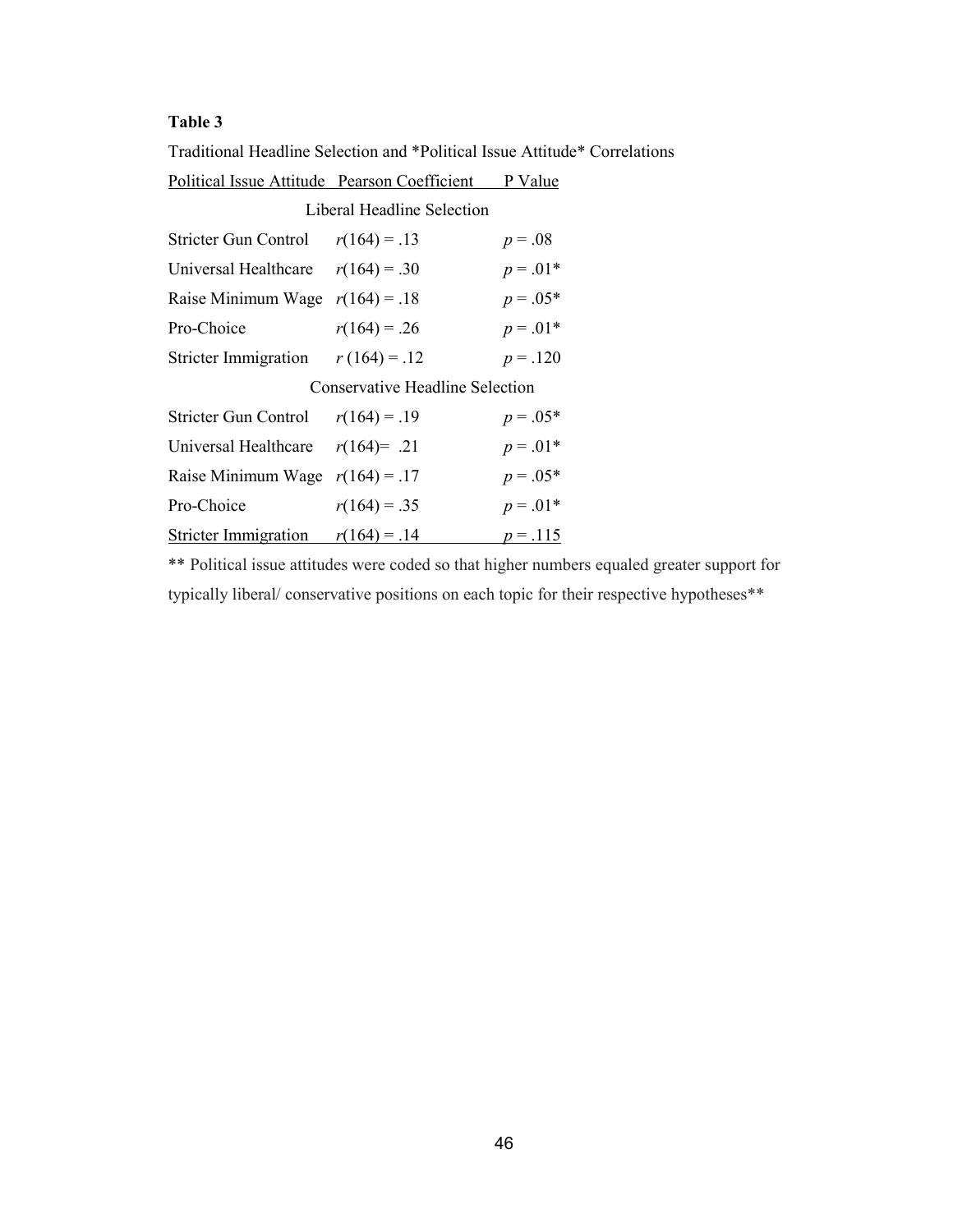# **Table 4**

Clickbait Headline Selection and Stretching and Embracing Curiosity Correlations

| Clickbait Headline          | <b>Pearson Coefficient</b>  | P Value     |
|-----------------------------|-----------------------------|-------------|
|                             | <b>Stretching Curiosity</b> |             |
| Stricter Gun Control        | $r(164) = .01$              | $p = .946$  |
| Universal Healthcare        | $r(164) = -0.12$            | $p = .141$  |
| Raise Minimum Wage          | $r(164) = -.06$             | $p = .470$  |
| Pro-Choice                  | $r(164) = -0.21$            | $p = .01*$  |
| <b>Stricter Immigration</b> | $r(164)=0.03$               | $p = .727$  |
| Hillary Clinton             | $r(164) = .12$              | $p = .118$  |
| Donald Trump                | $r(164) = .04$              | $p = .613$  |
|                             | <b>Embracing Curiosity</b>  |             |
| <b>Stricter Gun Control</b> | $r(164) = .08$              | $p = .318$  |
| Universal Healthcare        | $r(164) = .06$              | $p = .472$  |
| Raise Minimum Wage          | $r(164) = .19$              | $p = .014*$ |
| Pro-Choice                  | $r(164) = .05$              | $p = .523$  |
| <b>Stricter Immigration</b> | $r(164) = -.02$             | $p = .783$  |
| <b>Hillary Clinton</b>      | $r(164) = .06$              | $p = .400$  |
| Donald Trump                | $r(164) = -.05$             | $p = .512$  |

## **Table 5**

Clickbait Headline Selection and Age

| Clickbait Headline          | Pearson Coefficient         | P Value    |
|-----------------------------|-----------------------------|------------|
|                             | <b>Stretching Curiosity</b> |            |
| <b>Stricter Gun Control</b> | $r(149) = .08$              | $p = .307$ |
| Universal Healthcare        | $r(149) = -03$              | $p = .675$ |
| Raise Minimum Wage          | $r(149) = .31$              | $p = .01*$ |
| Pro-Choice                  | $r(149) = -07$              | $p = .364$ |
| Stricter Immigration        | $r(149) = -03$              | $p = .720$ |
| Hillary Clinton             | $r(149) = -07$              | $p = .404$ |
| Donald Trump                | $r(149) = -16$              | $p = .059$ |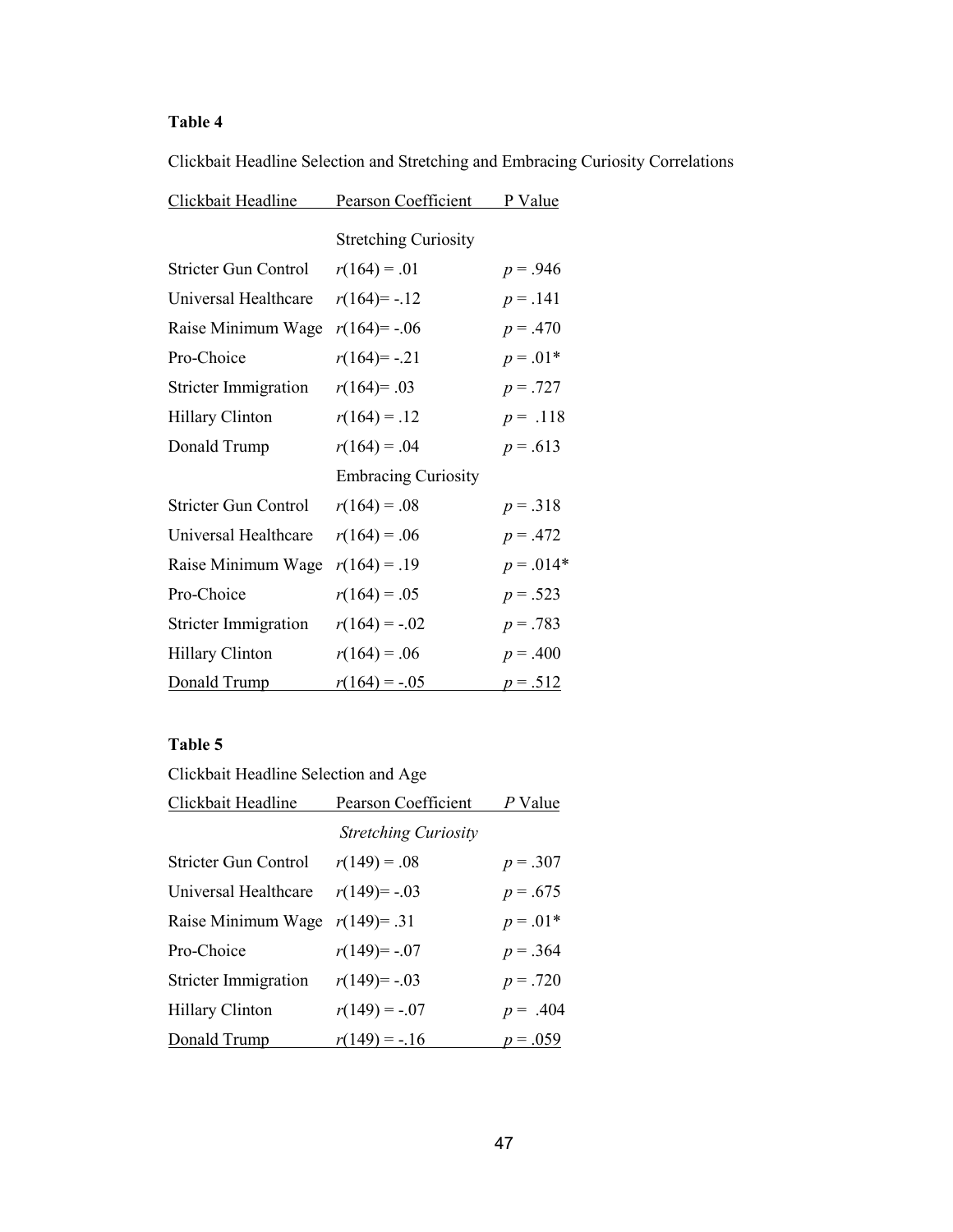# **Table 6**

Clickbait Headline Selection and Sex Chi Square

| Clickbait Headline          | Pearson Coefficient          | P Value    | Total % Male/Female   |
|-----------------------------|------------------------------|------------|-----------------------|
| Stricter Gun Control        | $\chi$ 2(1,N = 165) = 1.52   | $p = .210$ | $M(6.0\%)/F(19.9\%)$  |
| Universal Healthcare        | $\chi$ 2(1,N = 165) = 3.64   | $p = .05*$ | $M(6.6\%)/F(25.3\%)$  |
| Raise Minimum Wage          | $\chi$ 2(1,N = 165)= .46     | $p = .496$ | $M(10.8\%)/F(28.3\%)$ |
| Pro-Choice                  | $\chi$ 2(1, N = 165) = .62   | $p = .438$ | $M(7.2\%)/F(12.7\%)$  |
| <b>Stricter Immigration</b> | $\chi$ 2(1,N = 165)= 1.10    | $p = .293$ | $M(12.7\%)/F(34.5\%)$ |
| <b>Hillary Clinton</b>      | $\gamma$ 2(1,N = 165)= .66   | $p = .410$ | $M(6.1\%)/F(17.6\%)$  |
| Donald Trump                | $\gamma$ 2(1, N = 165) = .01 | $p = .921$ | $M(12.7\%)/F(21.9\%)$ |